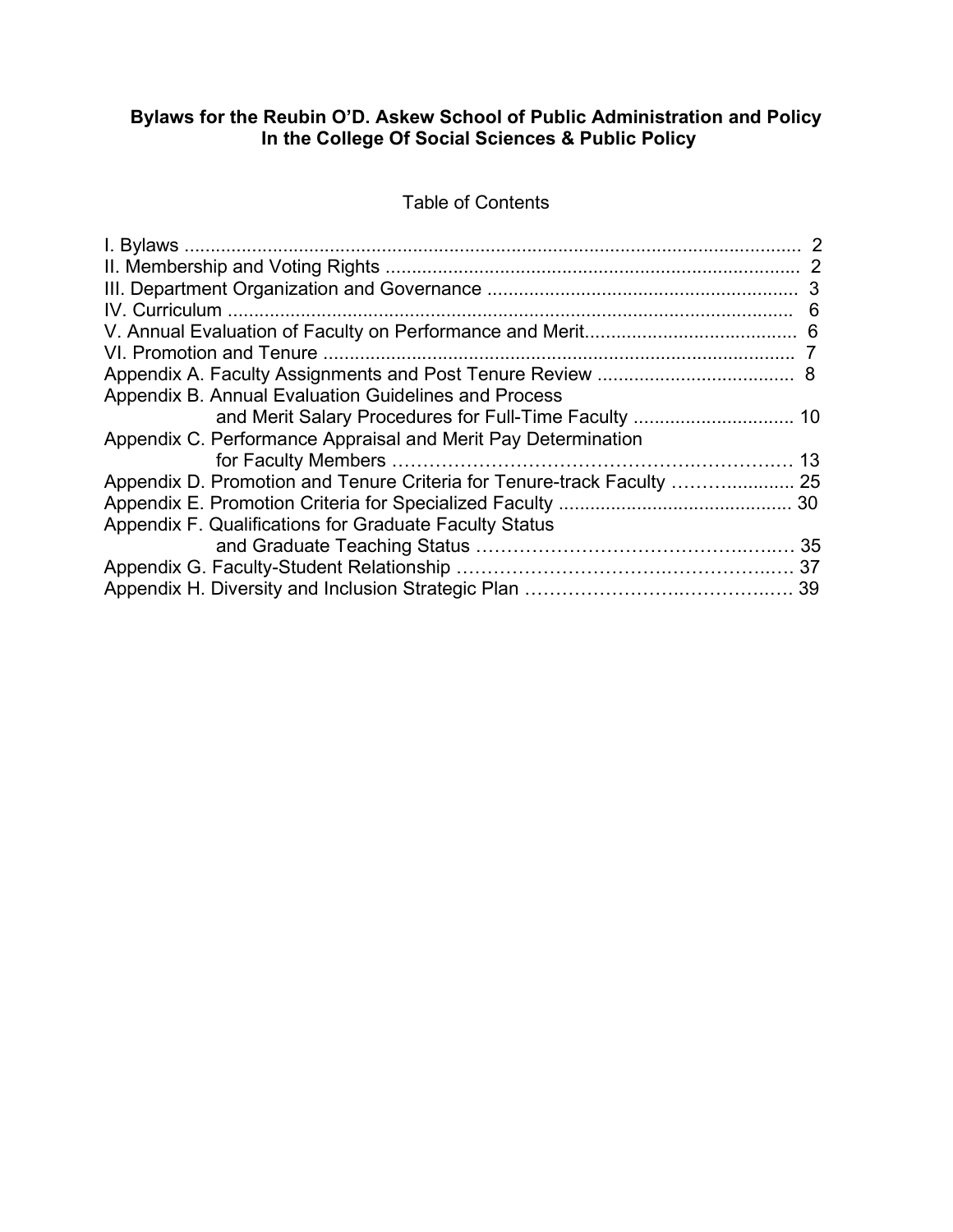#### **Record of Substantive Revisions and Amendments to these Bylaws**

Adopted May 26, 1978. Amended by a majority of the faculty January 28, 1986, Fall 1990, September 6, 1991, October 15, 1996, October 25, 2005, August 25, 2006, March 12, 2007, September 6, 2007, November 13, 2007, March 3, 2009, October 21, 2010, January 15, 2013, January 27, 2020, and April 27, 2022.

These are the bylaws for the *Askew School of Public Administration and Policy* in the *College of Social Sciences and Public Policy* at Florida State University. These bylaws were last approved on April 27, 2022 by a majority of the applicable voting members of the Askew School and on May 5, 2022 by the College and the Office of Faculty Development and Advancement.

## **I. Bylaws**

**A. Adherence with Other Governing Documents.** At all times, school policy shall adhere to and be consistent with all university policies found in the FSU Constitution, the BOT-UFF Collective Bargaining Agreement (if applicable to the college), the Faculty Handbook, and the Annual Memorandum on the Promotion and Tenure Process issued by the Office of Faculty Development and Advancement.

**B. Bylaws Revision.** Any three voting members of the School or the director may propose an amendment to the bylaws. A proposed amendment must be made available to the faculty one week prior to a School faculty meeting. To be adopted, a proposed amendment must be approved by a majority of the voting members present, assuming a quorum.

**C. Substantive Change Statement.** Faculty and staff members are expected to be familiar with and follow the Florida State University Substantive Change Policy as found on the university web site https://sacs.fsu.edu/substantive-change-policy/

#### **II. Membership and Voting Rights**

**A. Faculty Membership.** The Askew School classifies faculty positions in the following categories:

- 1. Tenure and tenure-track professional rank positions (namely professors, associate professors and assistant professors).
- 2. Specialized (Teaching or Research) Faculty are non-tenure track faculty consisting of individuals in faculty classifications that are not tenured and not earning time credible towards tenure. These faculty are appointed as full-time employees of the School on a non-temporary basis.
- 3. Adjunct Faculty should have a graduate degree in Public Administration or a related discipline and significant professional experience. Teaching experience is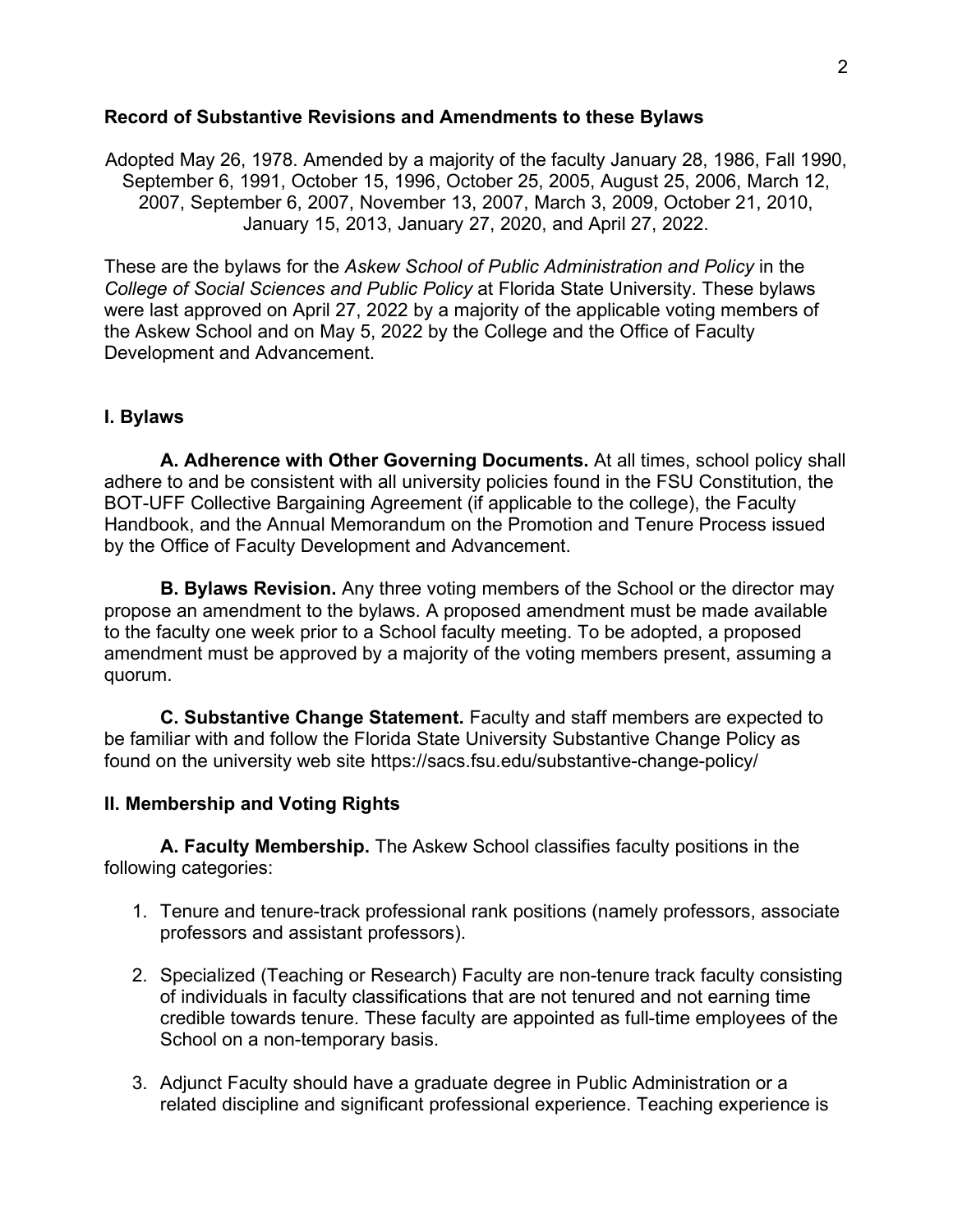highly desirable. They shall be utilized as instructors in established, selected topics and practicum courses which they are qualified to teach by academic training and/or professional experience.

- 4. Auxiliary Faculty should have the same qualifications as Adjunct Faculty. They are non-tenure earning and should perform teaching, research or extension function on a continuing basis. Such appointments require approval of the Dean.
- 5. Affiliate Faculty status may be offered by the School to faculty members in other departments who have a continuing interest in Public Administration. Such Affiliate Faculty may participate in Public Administration functions and are expected to assist in the development of the Public Administration Program.

**B. Department Membership.** In addition to the faculty defined in II.A above, the following are members of the Askew School: post-doctoral researchers, School staff, and graduate students. The Askew School graduate student body consists of all currently enrolled Askew School graduate students.

**C. Faculty Voting Rights.** Voting membership in the Askew School of Public Administration and Policy shall include all faculty members in tenured or tenure-earning positions, and specialty faculty including persons holding joint appointments in other schools and institutes. Individuals holding other types of appointments shall be non-voting members of the school. One exception is that only tenured faculty vote on promotion and tenure decisions. We use the term "nucleus faculty" to cover full-time tenure track and specialized faculty who are teaching in the Askew School's MPA and doctoral degree programs.

The faculty shall have ultimate jurisdiction over all school policy subject to College and University policy and the regulations and statutes of the Board of Regents and the State of Florida.

**D. Non-faculty Voting Rights.** Those individuals defined as members of the Askew School in II.B. do not have voting rights.

#### **III. School Organization and Governance**

**A. Faculty Meetings.** Faculty meetings shall be held at least once each semester during the regular 9-month academic year. A notice of the meeting and an agenda shall be submitted by the Director one week in advance of the meeting. A graduate student shall be elected annually by the Public Administration Graduate Association to attend and participate in the faculty meetings.

**B. School Director Selection.** Appointment of the Director shall be made by the Dean of the College in consultation with the faculty of the School. Faculty preferences shall be determined by secret ballot after a general faculty meeting.

# **C. School Leadership and Committees.**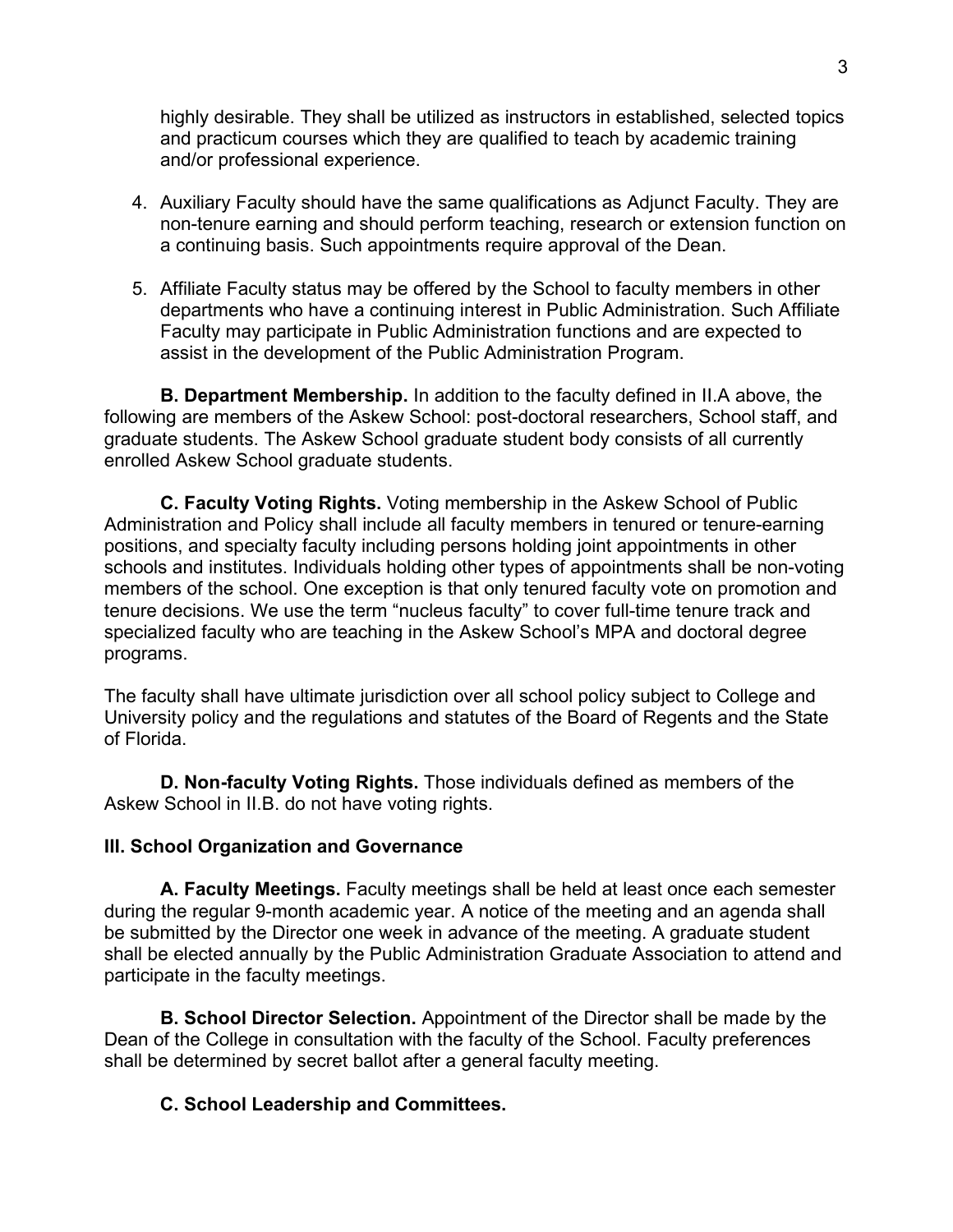The School's Leadership team includes the School Director, M.P.A. Program Director, and Ph.D. Program Director. The School Director appoints the M.P.A. Program Director and the Ph.D. Program Director.

**School Director.** The Director shall be the chief executive officer of the School and is responsible to the Dean of the College and to the faculty of the School. The Director is responsible for making faculty assignments (after consultation with each faculty member), and for office management (Please see Appendix A: Faculty Assignment and Post Tenure Review) After consultation with the proper committees, the Director shall act for the school on matters such as appointments, tenure, promotion, salary, curriculum, and allocation of resources.

The Director shall serve a three-year term and can be reappointed. The Director serves at the discretion of Dean.

The Director shall be an ex-officio non-voting member of all school committees, except that the Director shall serve as the voting chair of the Policy Committee.

The Director appoints committee members except those who are selected based on a vote of the faculty, and may establish ad hoc committees as necessary. A faculty meeting at the start of the fall semester should be called to determine committee assignments that require votes and faculty discussion.

Procedure for Removing a Director from Office. At the request of three or more faculty members, the Policy Committee will hold a faculty meeting and after discussion, there shall be a secret ballot taken on whether the Director maintains the confidence of the faculty to continue as Director. The results of this vote shall be announced to the Askew School faculty at the meeting, and submitted to the Dean.

**School Committees**. The School shall have six permanent committees: the Policy Committee, the Personnel Committee, the Ph.D. Committee, the MPA Committee, the Undergraduate Committee, and the Diversity and Equity Committee. In addition, the School Director may appoint a Minority Affairs Director as needed.

**Policy Committee.** The Policy Committee, which shall serve as the school's faculty search committee or appoint such committee, shall consist of three tenure track and/or Specialized faculty members and one graduate student. The MPA Director and the Ph.D. Director shall be ex-officio members of the Policy Committee. The student shall have voting privileges except on matters pertaining to faculty evaluation, promotion, hiring and tenure.

The faculty committee members shall be elected by the faculty for two-year terms which shall be staggered. The graduate student shall be elected by the Public Administration Graduate Association by secret ballot to represent the students at the general faculty meetings. The Committee shall select its faculty convener.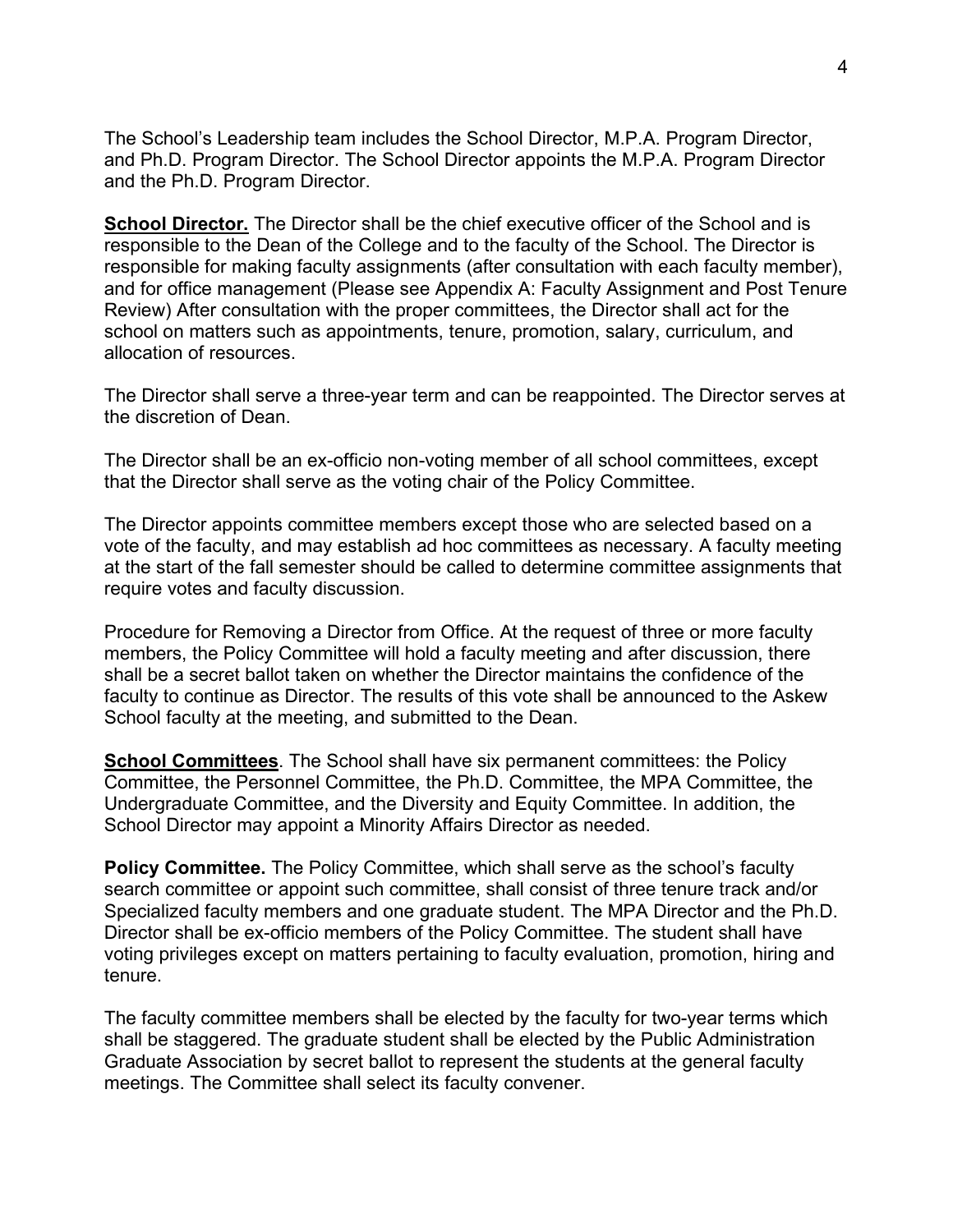**Personnel Committee.** The Personnel Committee will consist of three faculty members and one alternate elected by voting faculty for overlapping two-year terms. The Committee shall conduct the annual faculty evaluation in conformance with the standards specified in the Askew School's "Statement of Performance Appraisal, Merit Pay Determination, and Promotion and Tenure Criteria." The Personnel Committee shall annually review all faculty below the rank of tenured full professors and will provide advice on whether the candidates meet the criteria for tenure and or promotion. Membership can represent the various tenure track and Specialized faculty ranks (although assistant untenured faculty and Specialized faculty have the right to ask not to be listed on the ballot for election) and will be limited to those not serving on the Policy Committee except in cases where there is only one faculty member in a given rank. The committee shall meet when all members can be present. See also IV-C, Evaluation Procedures.

The regular tenured faculty members shall serve as the elected Promotion and Tenure Committee of the School. See also IV-C-2, Promotion and Tenure.

The Personnel Committee will annually render an opinion on the Director's performance to provide advice to the Dean.

The Personnel Committee shall additionally review the performance of all adjunct instructors, including an examination of their course syllabi and student teaching evaluations, and make a recommendation to the Director regarding whether each adjunct should be retained in that role in the coming academic year.

**Ph.D. Committee**. The Ph.D. Committee shall consist of the Ph.D. Director, who will serve as chairperson, and three faculty members, appointed by the Director and confirmed by the Policy Committee for overlapping two-year terms, plus one student, elected annually by the Public Administration Graduate Association in a secret ballot. The Ph.D. Committee will propose Ph.D. policy; review and develop curriculum; advise the Ph.D. Director; vote on selecting students for admissions, financial aid, and similar matters; and function as an appeals body for students on the various degree requirements.

**MPA Committee**. The MPA Committee shall consist of the MPA Director, who will serve as chairperson, and three faculty members, appointed by the Director and confirmed by the Policy Committee for overlapping two-year terms, plus one student elected annually by the Public Administration Graduate Association in a secret ballot. The Diversity and Equity Director shall be a permanent voting member of the MPA Committee. The MPA Committee will propose MPA policy; review and develop curriculum; advise the MPA Director; vote on selecting students for admissions, financial awards, and other purposes; and function as an appeals body for students on the various degree requirements.

**Undergraduate Committee**. The Undergraduate Committee shall consist of three faculty members nominated by the Director and confirmed by the Policy Committee for overlapping two-year terms. It will propose undergraduate curriculum policy; oversee performance in the various courses; maintain liaison with the Department of Political Science; select students into the 3 + 2 degree program, function as an appeals body for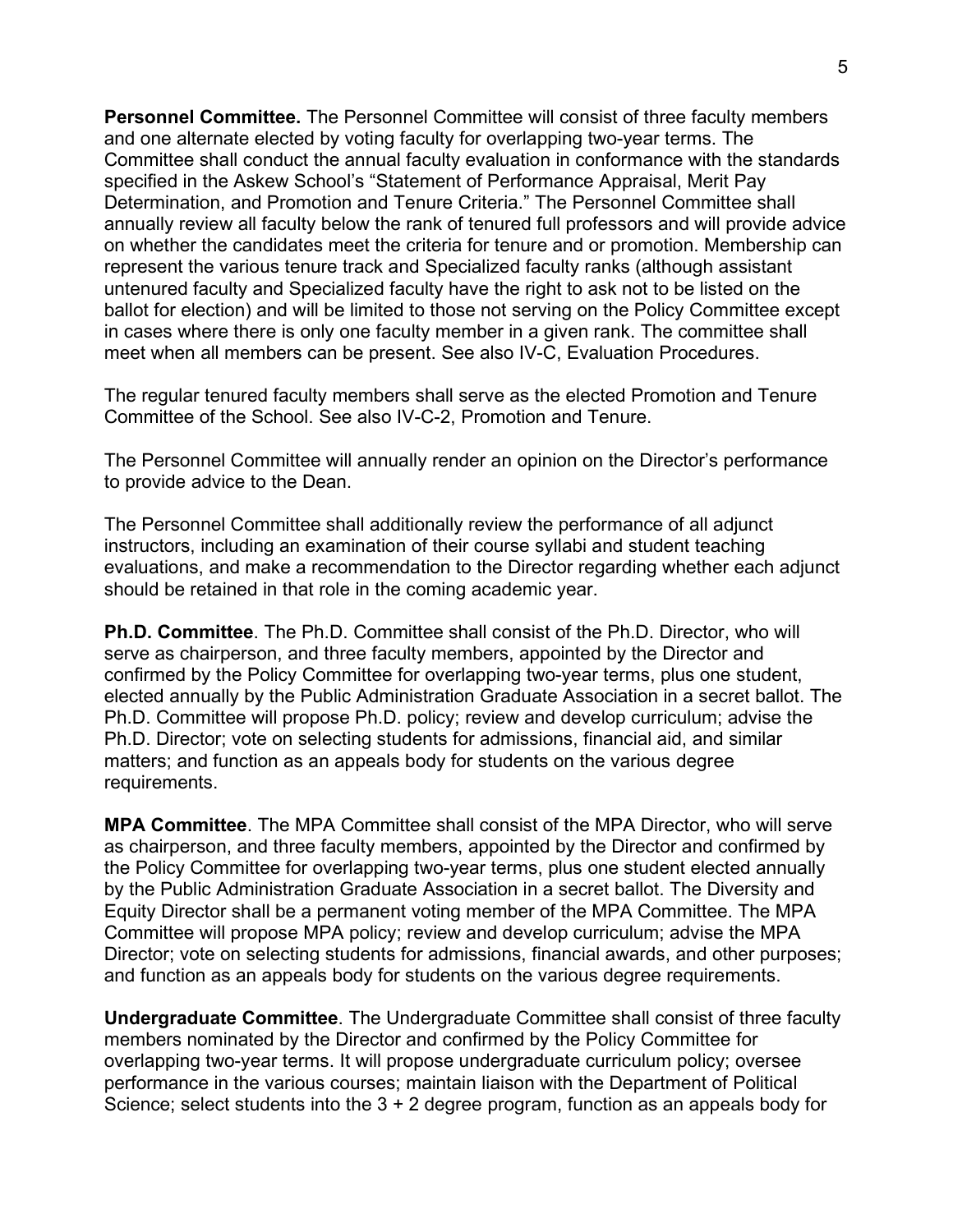students on minor requirements and grades; and otherwise supervise the undergraduate activity of the School.

**Diversity and Equity Committee.** The Minority Affairs Committee shall consist of the minority affairs director, who will serve as chairperson and three faculty members, appointed by the Director and confirmed by the Policy Committee for overlapping twoyear terms, plus two students—one MPA and one doctoral student -- elected annually by the Public Administration Graduate Association in a secret ballot. It will propose minority affairs policy; advise the MPA and Ph.D. Director; collaborate with the Director in recruiting students; provide advice on the award of minority assistantships, on exceptional admissions, and on other matters related to minority affairs.

The Diversity and Equity Director shall be responsible for proposing policy to the School Director and faculty to facilitate the recruitment, admission and progress toward graduation of minorities. The Director shall advise the MPA and Ph.D. Committees on the admission of minorities and the School Director on the award of assistantships and fellowships.

**D. Faculty Senators.** The voting faculty will elect the School's faculty senator at such times as specified by the constitution of the Faculty Senate. S/he is responsible for attending Faculty Senate meetings and keeping the School apprised of developments affecting the School or its members.

**E. Faculty Recruitment.** Following notification from the Dean that the School is authorized to hire a new faculty member to fill a vacancy, the full faculty shall meet to discuss hiring needs in conducting the search for candidates. As the School's search committee, the faculty with voting membership will oversee the search process and identify the best qualified applicants. Hiring decisions shall be determined by a majority vote of the faculty with voting membership.

**F. Unit Reorganization.** All tenured, tenure-earning, and specialized faculty will discuss School Reorganization when necessary.

# **IV. Curriculum**

The M.P.A. Committee, the Ph.D. Committee, and the Undergraduate Committee serve as the School's Curriculum Committee, as discussed in III.C.

#### **V. Annual Evaluation of Faculty on Performance and Merit**

**A. Peer Involvement in Annual Performance and Merit Evaluation.** Each faculty member's performance will be evaluated relative to his or her assigned duties. Each faculty member's performance will be rated annually using the following university rating scale:

Substantially Exceeds FSU's High Expectations Exceeds FSU's High Expectations Meets FSU's High Expectations Official Concern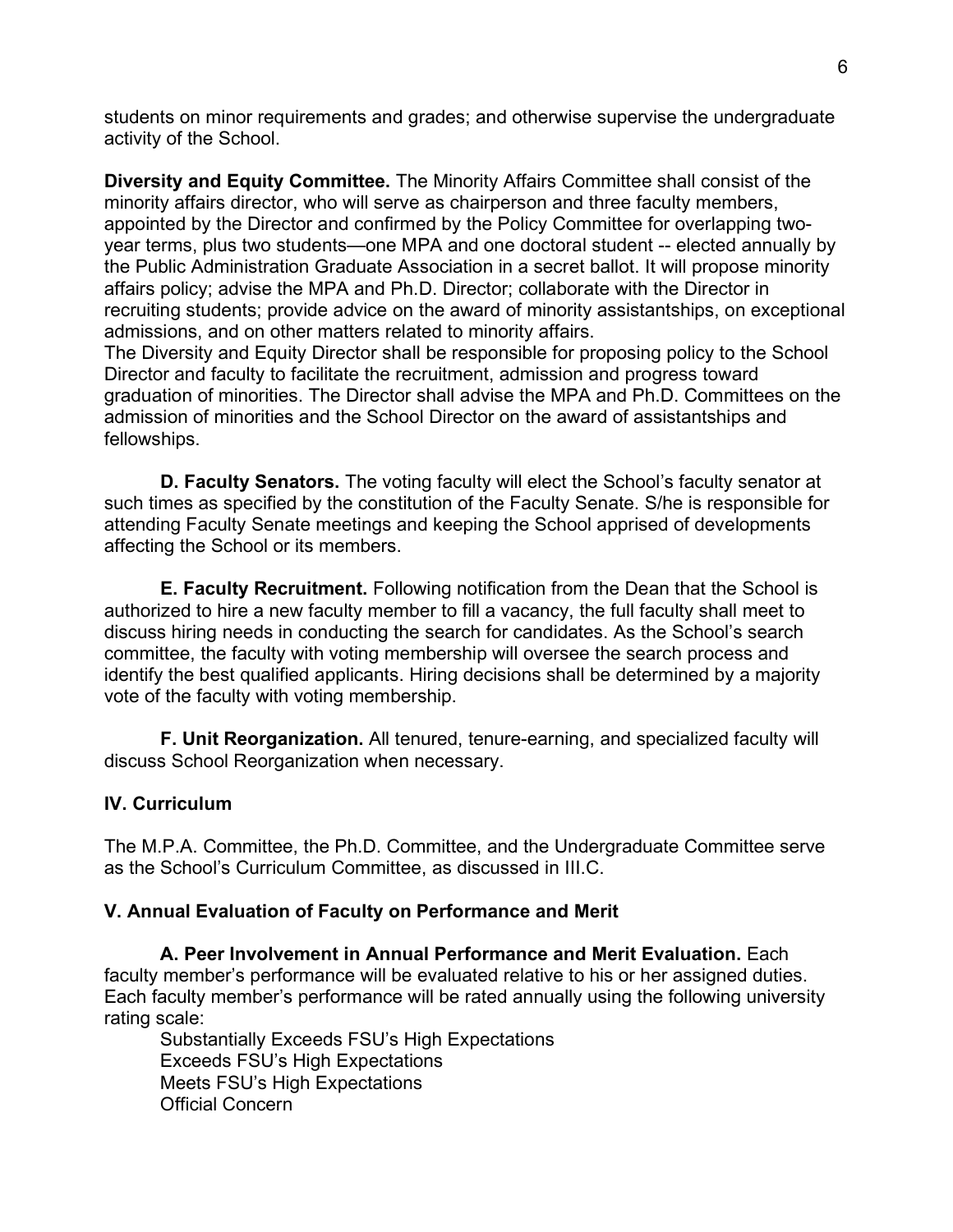Does Not Meet FSU's High Expectations

For information about the School's faculty assignments see Appendix A of these bylaws.

For details about faculty involvement in the annual evaluation and merit evaluation processes see Appendix B of these Bylaws.

**B. Criteria for Evaluation of Tenure-track Faculty.** For discussion of criteria for evaluation of tenure-track faculty see Appendix B and Appendix C of these bylaws.

**C. Criteria for Evaluation of Specialized Faculty.** For discussion of criteria for evaluation of specialized faculty see Appendix D of these bylaws.

#### **VI. Promotion and Tenure**

**A. Progress Toward Promotion Letter.** Each year, every faculty member who is not yet at the highest rank for their position will receive a letter that outlines progress toward promotion and/or tenure.

**B. Third Year Review for Tenure-track Faculty.** Tenure-track faculty in their third year of service will receive an evaluation of their progress in meeting the School's expectations for promotion and tenure.

**C. Peer Involvement in Evaluation of Promotion and Tenure of Faculty.** For discussion of faculty involvement in the evaluation process for promotion and tenure of tenure-track faculty see Appendix B of these bylaws.

**D. Criteria for Promotion and Tenure of Tenure-track Faculty.** The Promotion and Tenure criteria for Tenure-Track Faculty are included as Appendix D of these bylaws.

**E. Criteria for Promotion of Specialized Faculty.** The Promotion criteria for Specialized Faculty are included as Appendix E of these bylaws.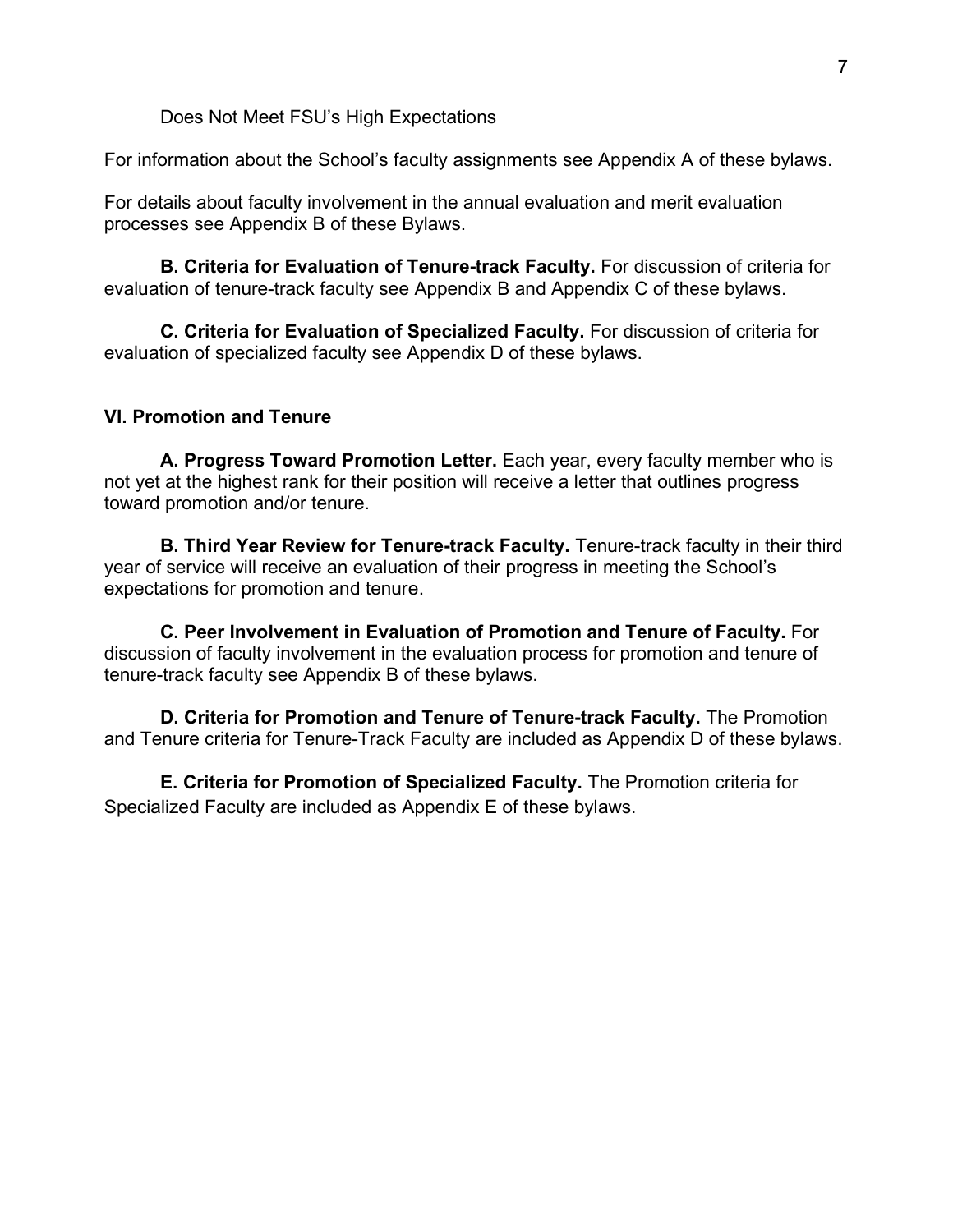#### **Appendix A. Faculty Assignments and Post Tenure Review (adopted November 13, 2007)**

Faculty will have different assignments of duties and will be appraised according to their assignment of duties. We expect tenure-track faculty will continue an active research agenda in their careers at FSU, and the usual assignment of 40-45% for research reflects this expectation. The teaching differential rule presented below whereby faculty teach more classes and forfeit their research assignments should be viewed an unusual assignment of duties, and not an assignment of duties that will be given lightly or frequently. Within broad school guidelines some individuals, with the approval of the Director, may emphasize (i.e., devote more than 50 percent of their time to) teaching, research or service. Under University policy, the School Director sets the assignment of duties for each faculty, after consulting with them.

- 1. The standard academic teaching load for tenure track faculty of two courses per semester (2/2) (unless specified differently on the faculty's assignment of responsibilities form) constitutes a 50% assignment. Research constitutes approximately 45% and service 5% for faculty not serving as program or School directors, although percentages can change in individual situations with the approval of the Director.
- 2. The Askew School of Public Administration and Policy faculty endorse the principle of differential faculty assignments for faculty members whose performance has demonstrated that the standard assignment is not productive.
- 3. A tenured faculty member who is evaluated by the Director, with consent from the Personnel Committee in the area of research, with a "Does Not Meet FSU's High Expectations" for two years in a row shall have his or her assignment adjusted to teach three (3) courses per semester. This would be reflected in a teaching assignment for each semester of 75%.
- 4. A tenured faculty member who is evaluated by the Director, using the advice from the Personnel Committee, in the area of research with a "Does Not Meet FSU's High Expectations" for three years in a row, the assignment could be changed to three (3) courses per semester plus service or four (4) classes a semester so that the total assignment would equal 100%.
- 5. A tenured faculty member who has a four-course teaching assignment but shows the productivity of a 50% research assignment two years in a row may return to a normal two-course-a-semester teaching and 50% research assignment at the judgment of the Director.
- 6. This policy does not apply to untenured faculty members working toward tenure in order to give them the fullest opportunity to successfully become tenured.
- 7. Since scholarly activity is closely related to effectiveness in training graduate students, faculty on a 100% teaching assignment or a combination of teaching and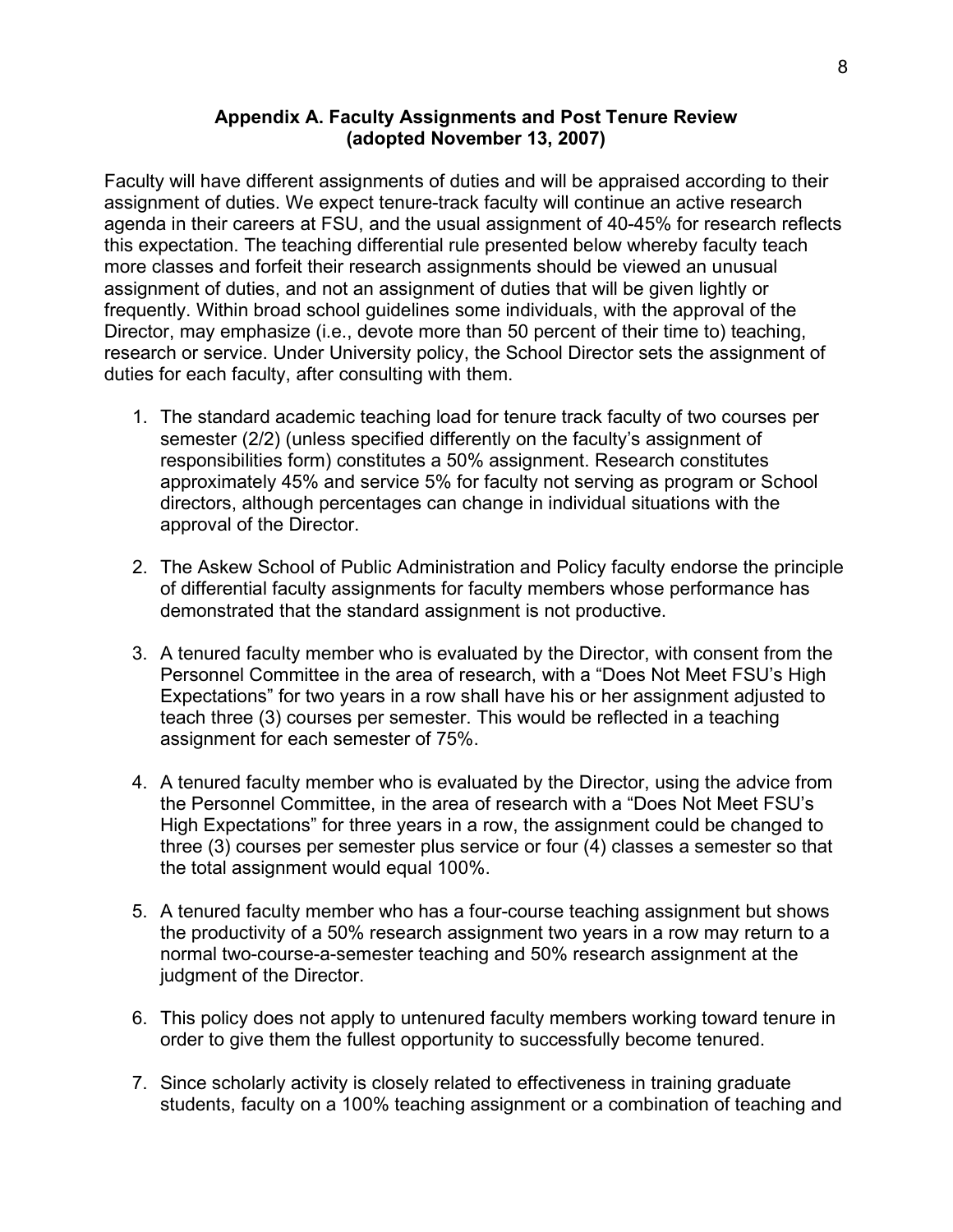service will no longer participate in the doctoral program by teaching doctoral seminars, grading doctoral exams or serving on doctoral committees and directing dissertations.

8. Faculty with larger teaching and service assignments must be evaluated in a manner consistent with their assignment of responsibilities in the process of making merit evaluations and deciding on raises. The Public Administration faculty will participate in the University's post-tenure review process as detailed under University policy or the adopted Union-negotiated agreements.

#### **Faculty Teaching Assignments**

The standard tenure track faculty teaching assignment is two courses per semester (2/2) unless elsewhere specified. The School endorses the principle of differential faculty assignment. The Personnel Committee will consider the possibility of an increased teaching assignment for any tenured faculty member who receives an annual rating on research below satisfactory for two consecutive years. The Personnel Committee will advise the Director of its recommendation. If the Director decides that a teaching assignment increase is appropriate, s/he will advise the faculty member of this possibility in writing in her/his annual evaluation, and the faculty member may choose to increase her/his teaching assignment for the next academic year. If the faculty member does not choose to reduce her/his research assignment but is again below satisfactory in that category in the next annual evaluation, s/he will be assigned one additional course per semester for the following academic year. Continued research performance below the level of satisfactory will result in the assignment of another course per semester (for a total teaching assignment of 4/4) for subsequent years. Receipt of a research rating of satisfactory or higher for one year will result in a reduction of one course per semester and receipt of that rating for two consecutive years will allow a return to the standard teaching load. Members without a research assignment may request the committee to evaluate their research.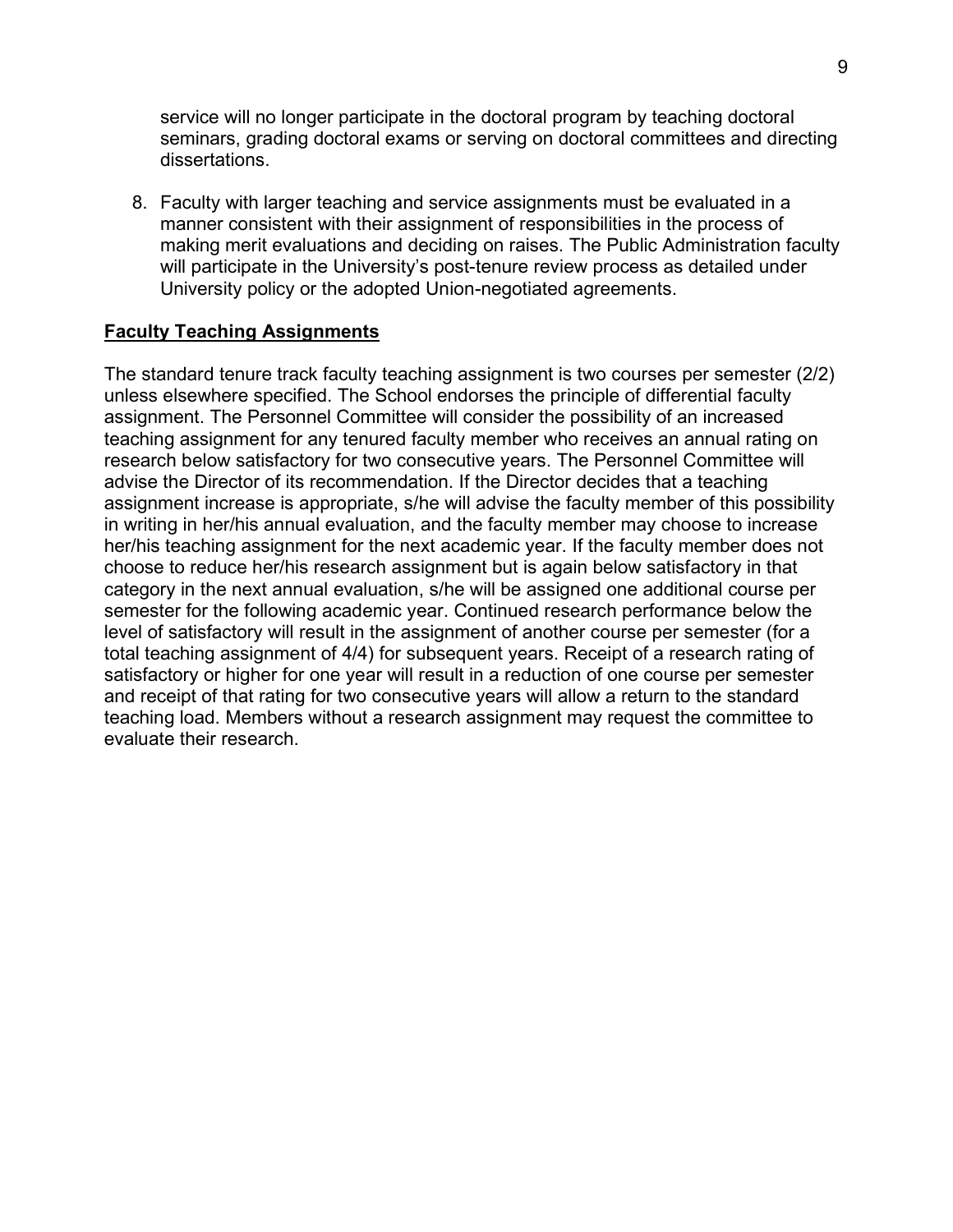#### **Appendix B. Annual Evaluation Guidelines and Process and Merit Salary Procedures for Full-Time Faculty**

#### **A. General Principles for Annual Evaluation**

Peer review is recognized as the foundation of all faculty evaluation procedure. The School believes that merit criteria, as outlined below, should be used in personnel actions including promotion tenure, retention, and salary decisions. The evaluation process should be based upon an annual review cycle within which each member communicates his accomplishments, negotiates assignments of duties for the coming year and receives written communication from the Director of the School and from the personnel committee on progress.

## **B. Evaluation Criteria**

Criteria for the evaluation of tenure track and specialized faculty are outlined in the Collective Bargaining Agreement (CBA) between the university's governing authority and the United Faculty of Florida, the Faculty Handbook (FH), and the By-Laws of the College of Social Sciences. The following are an elaboration of these criteria as they apply to the Askew School of Public Administration and Policy. These school criteria are further explained in the Askew School's "Statement of Performance Appraisal, Merit Pay Determination, and Promotion and Tenure Criteria."

1. **Instruction:** All Public Administration faculty members are expected to provide instructional services although assignments may vary. Instructional activities include regular classroom teaching, advisement of students, direction of independent studies, direction of theses and dissertations, preparation and delivery of short courses and other continuing education programs, publication of elementary texts, anthologies, bibliographies, literature reviews, and articles on teaching; et cetera. Minimal performance requires regular meeting of classes, and favorable evaluation by students and peers.

Methods for judging the quality of instruction may include but not be limited to: student evaluations utilizing an instrument recognized by the University; student evaluations of non-traditional instructional offerings; review of course syllabi and other teaching materials; and unsolicited written comments from former students.

2. **Research and Creative Activity:** All tenure track Public Administration faculty members are expected to contribute to research related to the discipline. Output of research may be reflected in journal articles, books, consultations, program evaluations, policy analyses, et cetera. Minimal performance shall include publication in professional journals, although performance beyond the minimal level may be obtained through research and creative activity not reflected in journal publication, but in research products, plans, designs, and studies for national state, regional, and local bodies.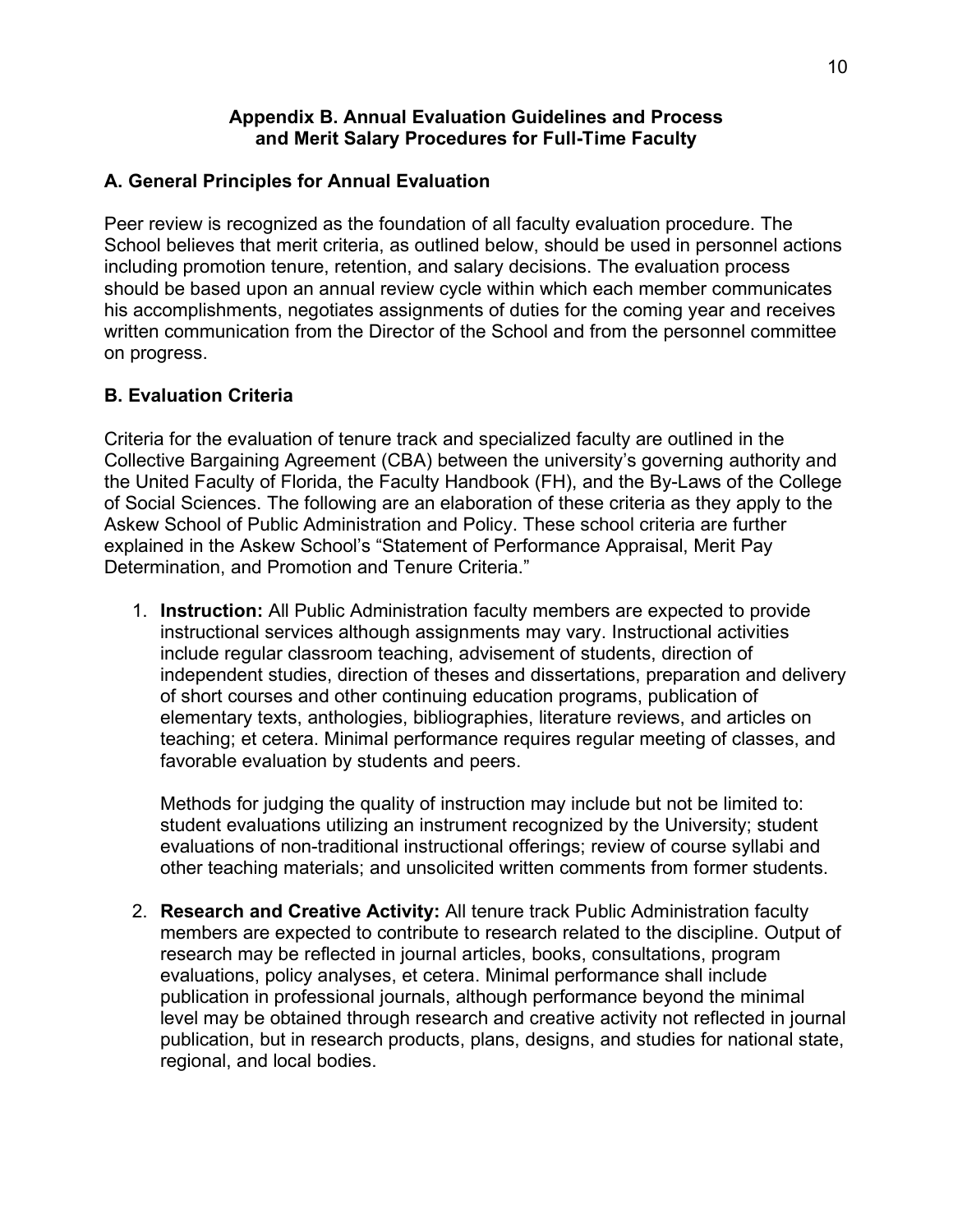The evaluation of research and creative activity may include, but is not limited to: review by editorial boards, governmental officials, and peer review committees.

Since considerable time often passes between the completion of a research project and its acceptance for publication and implementation, current activities which have not yet been published or implemented may also be reviewed in accordance with the By-Laws of the College.

Faculty members seeking promotion to associate professor should have demonstrated the maturation of their research through several publications or comparable products, including publication in one or more professional journals. The research should be sufficient to establish the potential for continuing research and creative activity, and demonstrate that the professor is establishing a national or international reputation for their work. Assistant professors will be informed annually in writing by the personnel committee and director assessing their research productivity as it affects their progress toward promotion.

Faculty members seeking promotion to full professor in tenure earning faculty positions should demonstrate major research accomplishment through significant publications beyond those accomplished prior to promotion to the associate rank, and including publications in professional journals which, in combination with the member's public service contributions, have resulted in a national and international reputation for their research and standing in the field of PA.

3. **Public and University Service:** Universities exist to create and to convey ideas. The public service function of public administration is particularly important in that it reflects the extension of disciplinary research and instruction to government and to the general public. The School believes that it can best serve the overall objectives of the discipline, and of the University, when its faculty regularly interact with public organizations. These ties serve as a vital source of information to faculty about the nature of public problems which are the focal point of the discipline's research, as well as enable faculty to convey ideas to practitioners. Accordingly, public administration faculty members are encouraged to participate in continuing education programs, agency training, consultations, addresses to professional and civic groups, professional organizations and in related activities.

Faculty members in public administration should demonstrate, through servicerelated instruction and research, steadily increasing levels of responsible service performance.

A faculty member seeking promotion to associate professor should have performed well in school or college service assignments. Assistant professors will be informed annually in writing by the personnel committee and director assessing their service productivity as it affects their progress toward promotion.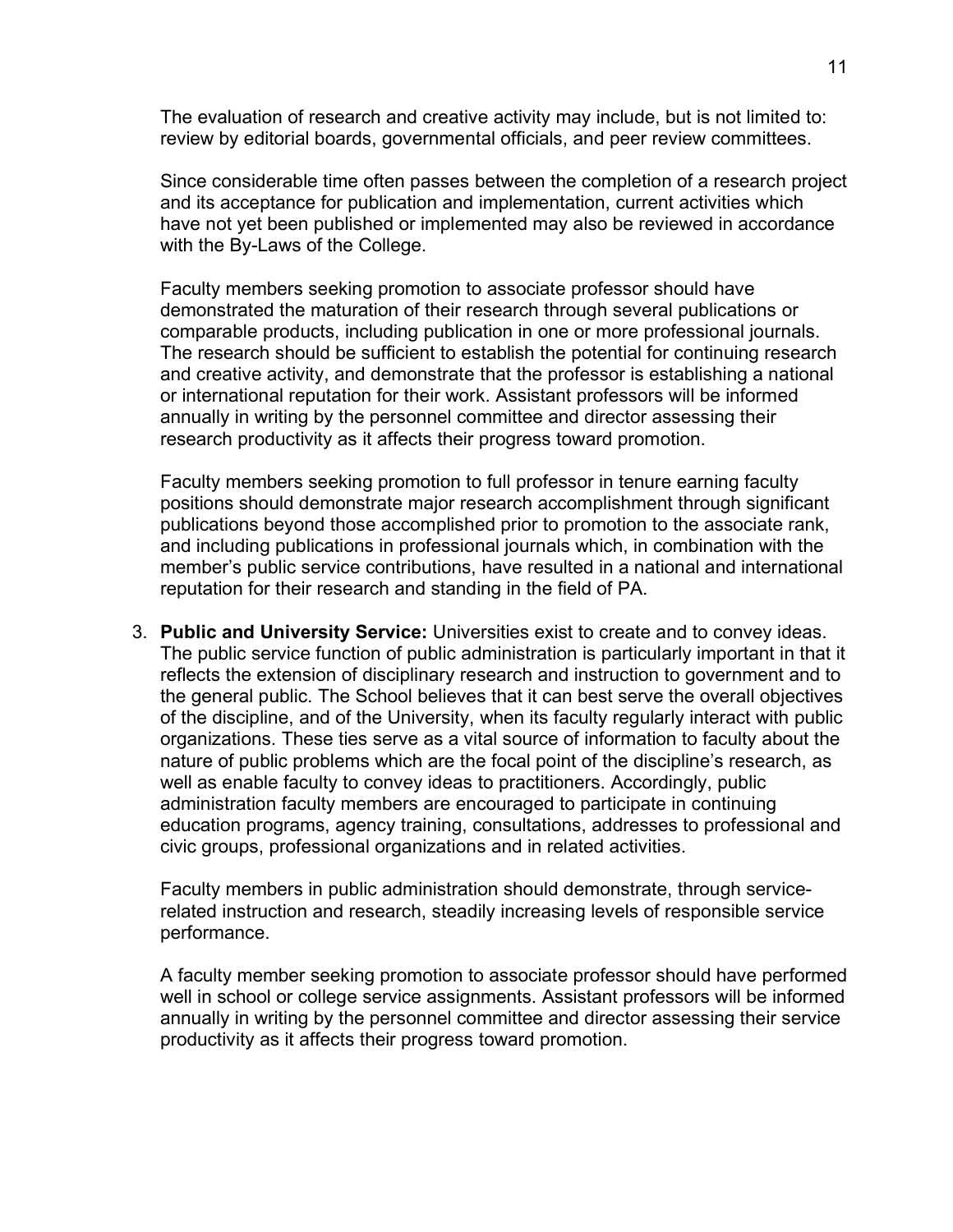A faculty member seeking promotion to full professor should have performed well in university service assignments as well as in significant service to professional organizations and public agencies.

#### **C. Evaluation Procedures (updated January 15, 2013)**

1. **Annual Evaluations:** The purpose of this procedure is to assist in professional development by providing feedback on past and current activities of the faculty. It utilizes the evaluation framework summarized in the one page FSU Annual Faculty Evaluation Summary form which rates employees as Substantially Exceeds FSU's High Expectations, Exceeds FSU's High Expectations, Meets FSU's High Expectations, and Does Not Meet FSU's High Expectations (either "Official Concern" or "Unsatisfactory").

The phases and approximate timetable for the performance appraisal system are delineated in the Askew School's "Statement of Performance Appraisal, Merit Pay Determination, and Promotion and Tenure Criteria."

It is understood that faculty will have different assignments of duties and will be appraised accordingly. Within broad school guidelines some individuals, with the approval of the director, may emphasize (i.e., devote more than 50 percent of their time to) teaching, research, or service.

The committee will evaluate individual contributions using the following categories: Substantially Exceeds FSU's High Expectations, Exceeds FSU's High Expectations, Meets FSU's High Expectations, Does Not Meet FSU's High Expectations (either "Official Concern" or "Unsatisfactory"'). The committee will evaluate individual components of each member's assignment of duties, as well as render an overall evaluation of the member's performance, using these categories. It is intended that it will be difficult, but not impossible, to obtain a Substantially Exceeds evaluation. It is further anticipated that this appraisal procedure will be the single most important, but not sole, factor in determining discretionary pay increases. The process for evaluating members and for determining merit pay awards is described in the Askew School's "Statement of Performance Appraisal, Merit Pay Determination, and Promotion and Tenure Criteria." In making a determination between the two categories of performance that can be judged as "Does Not Meet FSU's High Expectations" the following university criteria will apply. "Official Concern" – This describes an individual who demonstrates the requisite knowledge and skills in his/her field of specialty but is not completing assigned responsibilities in a manner that is consistent with the high standards of the university. "Unsatisfactory" – This describes an individual who fails to demonstrate with consistency the knowledge, skills, or abilities required in his/her field of specialty and/or in completing assigned responsibilities.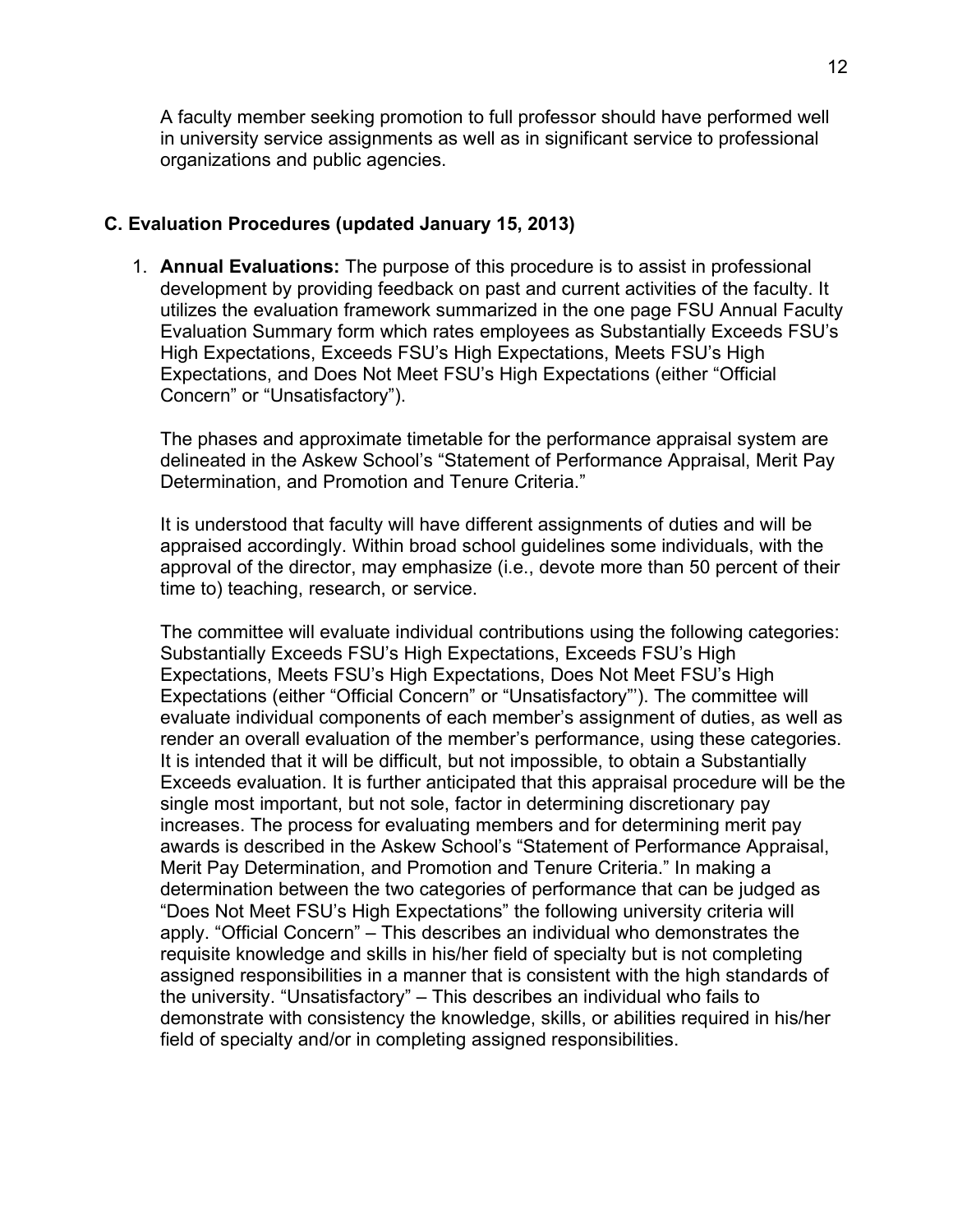# **Appendix C. Performance Appraisal and Merit Pay Determination for Faculty Members**

(Adopted by the Faculty on January 28, 1986 Revised March 12, April 23, September 6, 2007, January 15, 2013, and January 27, 2020)

## **A. Introduction**

There are three basic reasons why the Askew School engages in performance appraisal in addition to formal requirements from higher authorities):

- 1. To provide information and counsel to members of the faculty, in order that each can reach his/her full potential in service to the school.
- 2. To enable faculty members to track their progress toward tenure and/or promotion in a systematic way.
- 3. To provide a basis for merit increases.

In pursuing these goals, it is fundamental that the process be regarded as one that is fair to all participants. In order to assure fairness, three elements are required:

- 1. A decision structure that provides all possible assurance that there is fair and equitable treatment.
- 2. Stated, clear expectations that leave little doubt as to the basic terms within which performance will be evaluated.
- 3. An open communications system, in which all relevant data are shared among the faculty members, committee members and Director.

Finally, it is recognized that any performance appraisal system requires a substantial degree of judgment; and the process must be so developed that the many points of view within the School are fully assimilated and utilized. Objectivity is furthered by the development of a process that is inclusive of all members and is clear about expectations.

#### **B. Process Structure**

The basic elements of the process are:

- 1. Systematic and caring approach in the development and negotiation of assignments of responsibility.
- 2. Basic responsibility for the assembly and presentation of relevant data resting with the faculty member.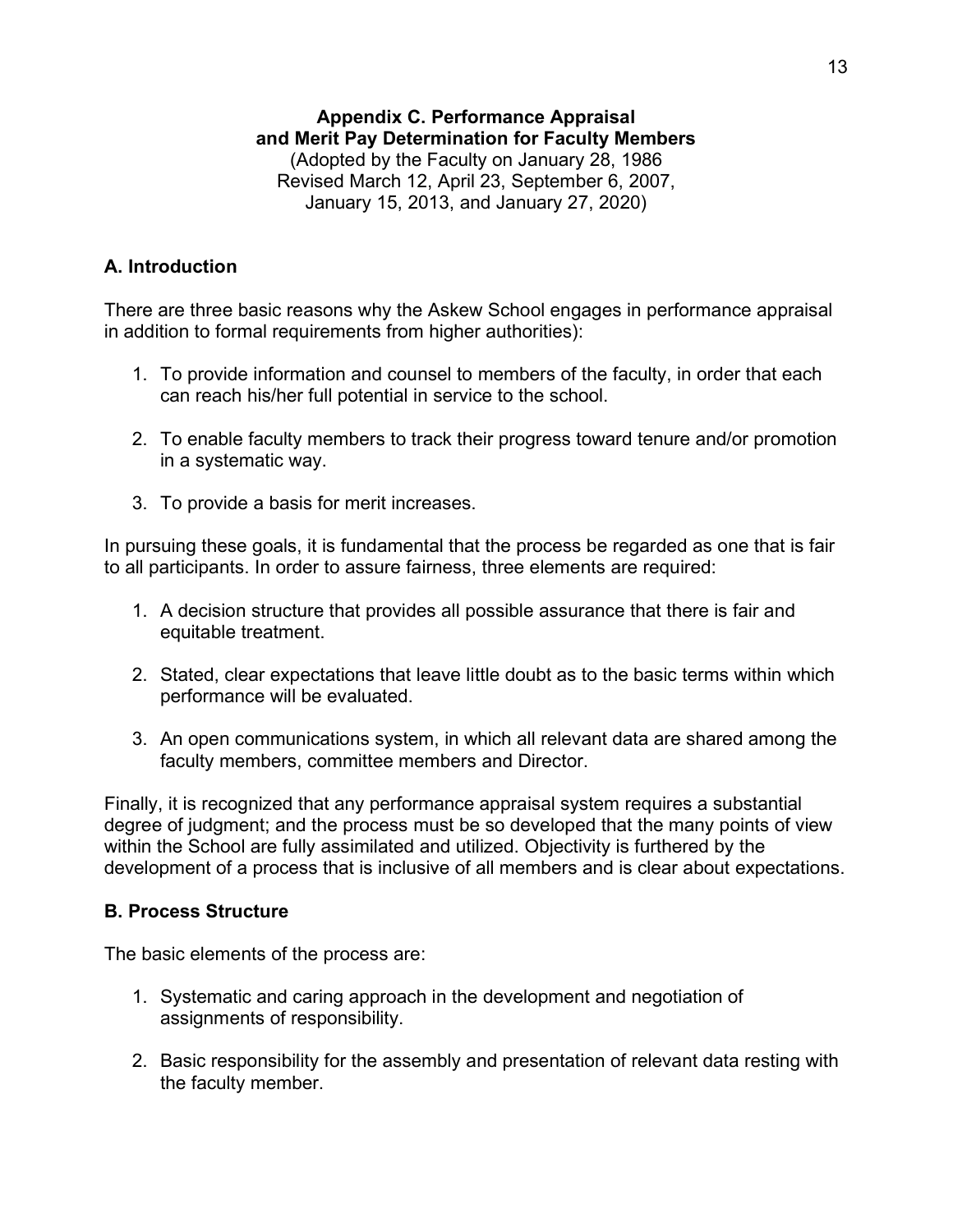- 3. Extensive review of performance which recognizes that scholarly work and successful public service often requires more than a single year to accomplish, and which encourages contributions of lasting importance. The current status of each project, including the acceptance of subsequent publication of written efforts as well as new evidence of the importance of past efforts such as book reviews, should be noted each year. The review process for annual evaluations will place primary emphasis upon activities actually performed during the year of evaluation, but will also consider new evidence about the lasting importance of work.
- 4. The primary time period for the annual evaluation of activities shall be the activities of the member for the prior calendar year.
- 5. Provision of reasons to each member on appraisals made, opportunity for further discussion with the Personnel Committee and the Director on specific aspects of the appraisal.
- 6. Consistent application of the evaluation criteria specified in the by-laws.

The structure for evaluation involves:

- 1. A three-member Personnel Committee elected by the faculty for two year terms on an overlapping basis.
- 2. A provision that members of the School Policy Committee cannot serve concurrently on the Personnel Committee.
- 3. The functions of the Personnel Committee in this process are: (a) establish procedures, including a specific timetable with due dates, and determine the content of evaluation categories in accordance with the provisions of this statement for the school's consideration; and (b) evaluate faculty members and make recommendations to the Director.

The phases in the process are:

- 1. The Director works with each faculty member on an individual basis to establish assignments of responsibility on a semester-by-semester basis. When tasks change during the semester, there can be a renegotiation of assignments to reflect the new reality. Assignments of responsibility should be settled by the beginning of each semester.
- 2. The Personnel Committee distributes to the faculty the format under which performance data will be provided.
- 3. Each faculty member will provide to the Personnel Committee performance data, including the previous year's evaluation letter. Teaching evaluations for the year under review, and a current CV.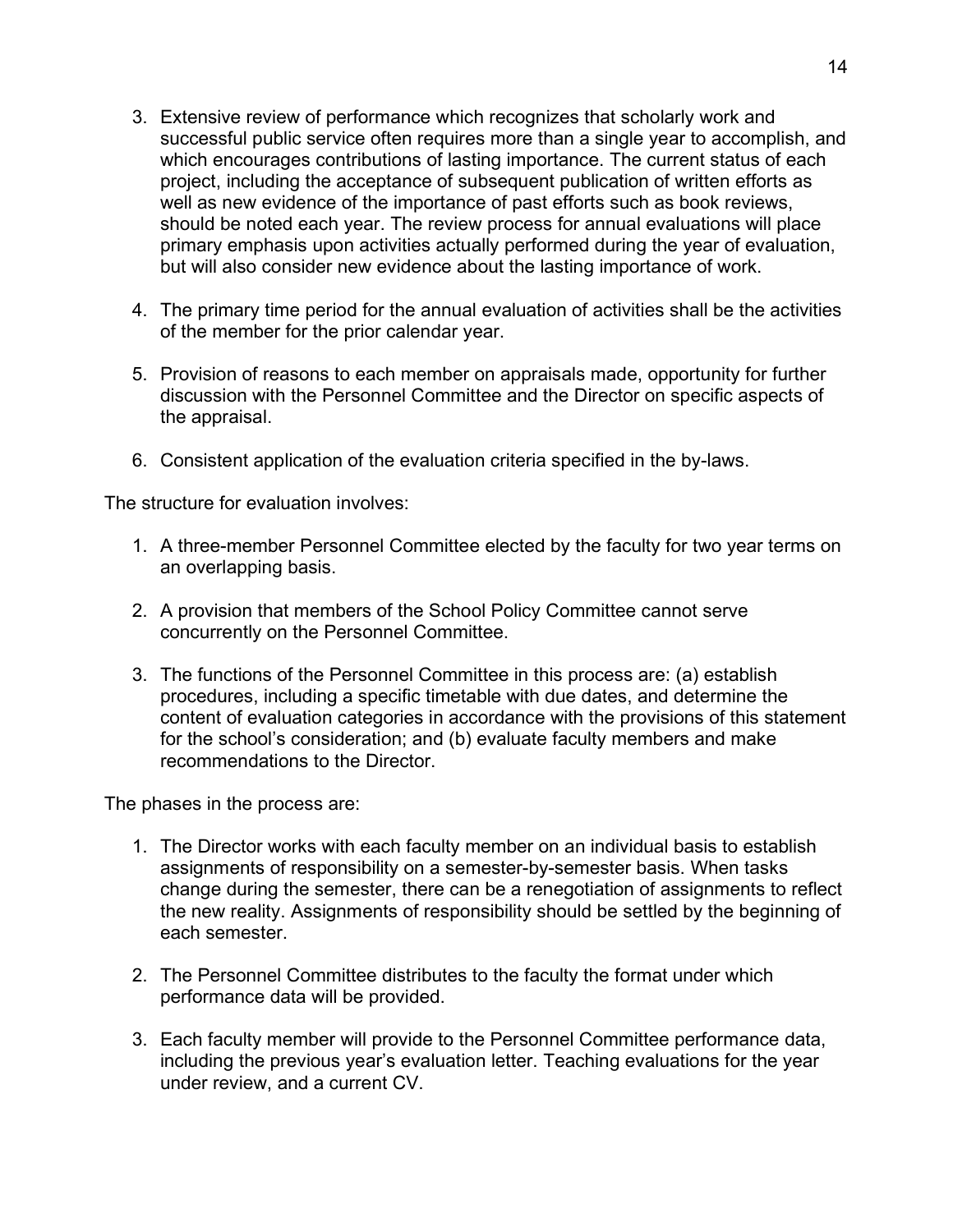- 4. The Personnel Committee will meet, make its appraisals known to each faculty member, and if requested, discuss the evaluation.
- 5. The Personnel Committee will conclude its appraisals, prepare individual letters, and transmit them to the Director.
- 6. The Director shall transmit performance documents including the individual letters of evaluation prepared by the Personnel Committee, the evaluation form required by the employer, and letters prepared at the option of the Director, to the Dean as well as any response which might be submitted at the option of the faculty member. The member shall have the right to discuss any of these performance documents with the Director.

# **C. Standards**

Faculty members may have three basic responsibilities, as outlined in the Assignment of Responsibilities:

- 1. Instruction
- 2. Research/Creativity
- 3. Service

Additionally, it should be noted that the School is engaged in professional education and therefore places more emphasis on professional service than would be true in many other units of the university. The School is also conceived as a collaborative, participative organization, thus requiring that each faculty member devote more time and energy to its service.

# **C.1. Instruction**

- C.1.1. Assignment of Responsibilities
	- i. Assignment of responsibilities shall be in accordance with Article 9 "Assignment of Responsibilities" of the Collective Bargaining Agreement. Each faculty member will receive annually a written assignment of responsibilities from the Director. The Director in consultation with the faculty member will develop this assignment. The completed assignment form will reflect the mix of teaching, research and service and/or administrative assignments upon which the faculty member will be evaluated. A standard teaching assignment for tenure track faculty consists of two courses or approximately 50 percent of one's duties. Consultation with the Director for an appropriate adjustment in teaching assignment (as well as research or service) should be done at the beginning of the semester. Teaching assignments may also be increased under the procedures identified in the bylaws.
	- ii. Percentage of assigned time will be used to establish relative weights in arriving at a total performance measure for the faculty member.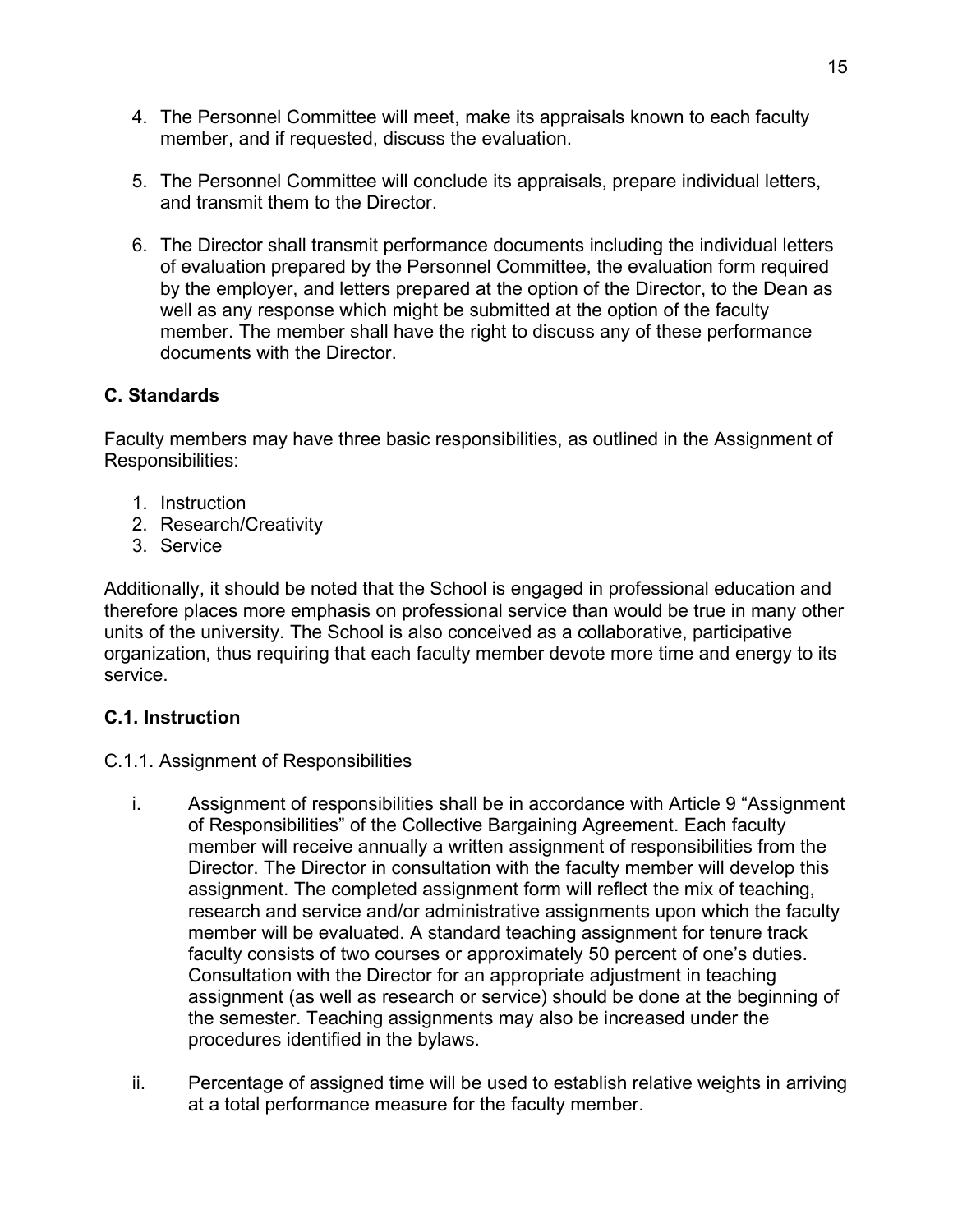#### C.1.2. Performance Criteria

- i. Evidence of Performance in Classroom Instruction
	- (1) Number of classes and of different course preparations taught
	- (2) Student evaluation scores, which will be administered in all classes, with the further option of making special arrangements with the Personnel Committee. Students' written comments shall be submitted and shall be fully disclosed.
- ii. Preparation of teaching materials including:
	- (1) Course specific resources such as syllabi, examinations, reading lists, computer programs, and class exercises.
	- (2) General resources such as elementary texts, casebooks, anthologies (these three may be offered by the faculty member as scholarly research activities), major bibliographies, literature reviews and book reviews.
- iii. Direction of Dissertations.
	- (1) Numbers of Ph.D. committee memberships
	- (2) Numbers of Ph.D. committees chaired
	- (3) Numbers of Ph.D. Dissertations supervised to completion
- iv. Advising Students.
	- (1) Numbers of students for which formal counseling reports made
- v. Directing Individual or Group Study.
- vi. The indicators can also be summarized in the following ways:
	- (1) Classroom
		- (a) Syllabi, reading lists
		- (b) Student evaluations
		- (c) Evidence of instructional innovations
	- (2) Outside Classroom
		- (a) Special recognition by student or faculty groups
		- (b) Publication of texts, book reviews, articles
		- (c) Individual studies completed under faculty member's supervision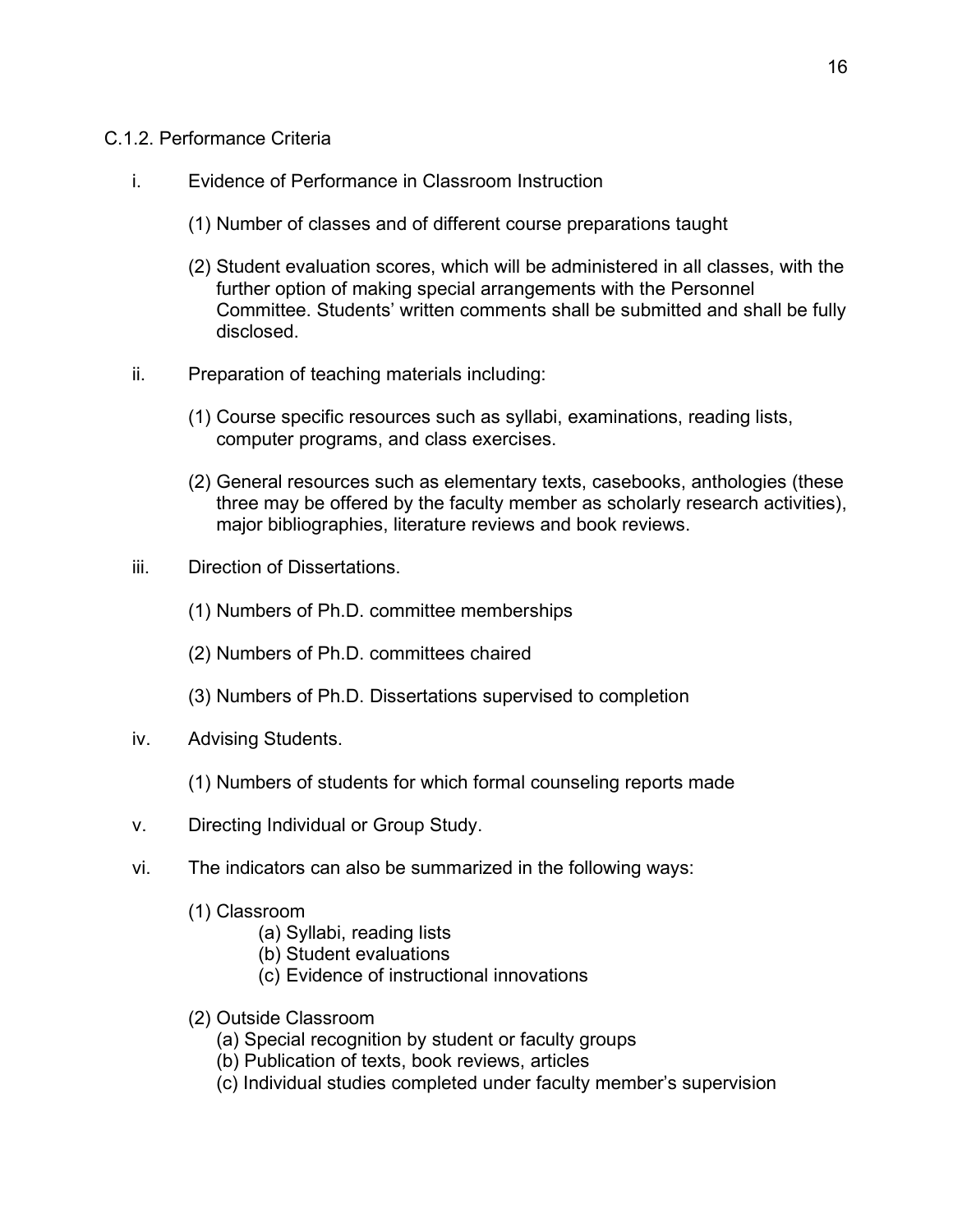## **C.2. Research/Creativity**

- C.2.1. Assignment of Responsibilities
	- i. A common standard of this component for tenure track faculty is  $35 45$ percent of one's time. An active program of research consists of article/books published, manuscripts submitted for publication, and work in progress.

#### C.2.2. Performance Criteria

Since research and creativity are important parts of the professional responsibility, special effort will be made to insure that the evaluation committee has all the necessary data on which to make informed judgments. Faculty members are encouraged:

- i. To provide brief abstracts summarizing the nature of their work.
- ii. To develop a statement indicating the nature of the contribution.
- iii. To insure that there is an outside review of the quality and importance of the work. (In refereed journals, of course, this need has already been met.).

The *research products* to be evaluated include:

- i. Articles in Journals
	- (1) Appraisals of articles will not only be made for their own quality but also on the basis of the periodical in which they appear. Refereed journals will receive the greatest credit.
- ii. Books
	- (1) Publication of a book is an important evidence of performance. (Acceptance of publication will also be recognized as performance.).
	- (2) Reviews and other formal indications of quality and significance will be considered.
	- (3) Unpublished manuscripts for books may be evaluated, thereby providing credit for work in progress. However, the same work may not be submitted for review twice.
- iii. Monographs, book chapters, etc.
	- (1) Monographs, book chapters, etc. are outlets and the general terms of evaluation previously described would apply. Since many of these contributions are arranged on an invitational basis, it will be important to keep correspondence to ascertain the reasons why an invitation was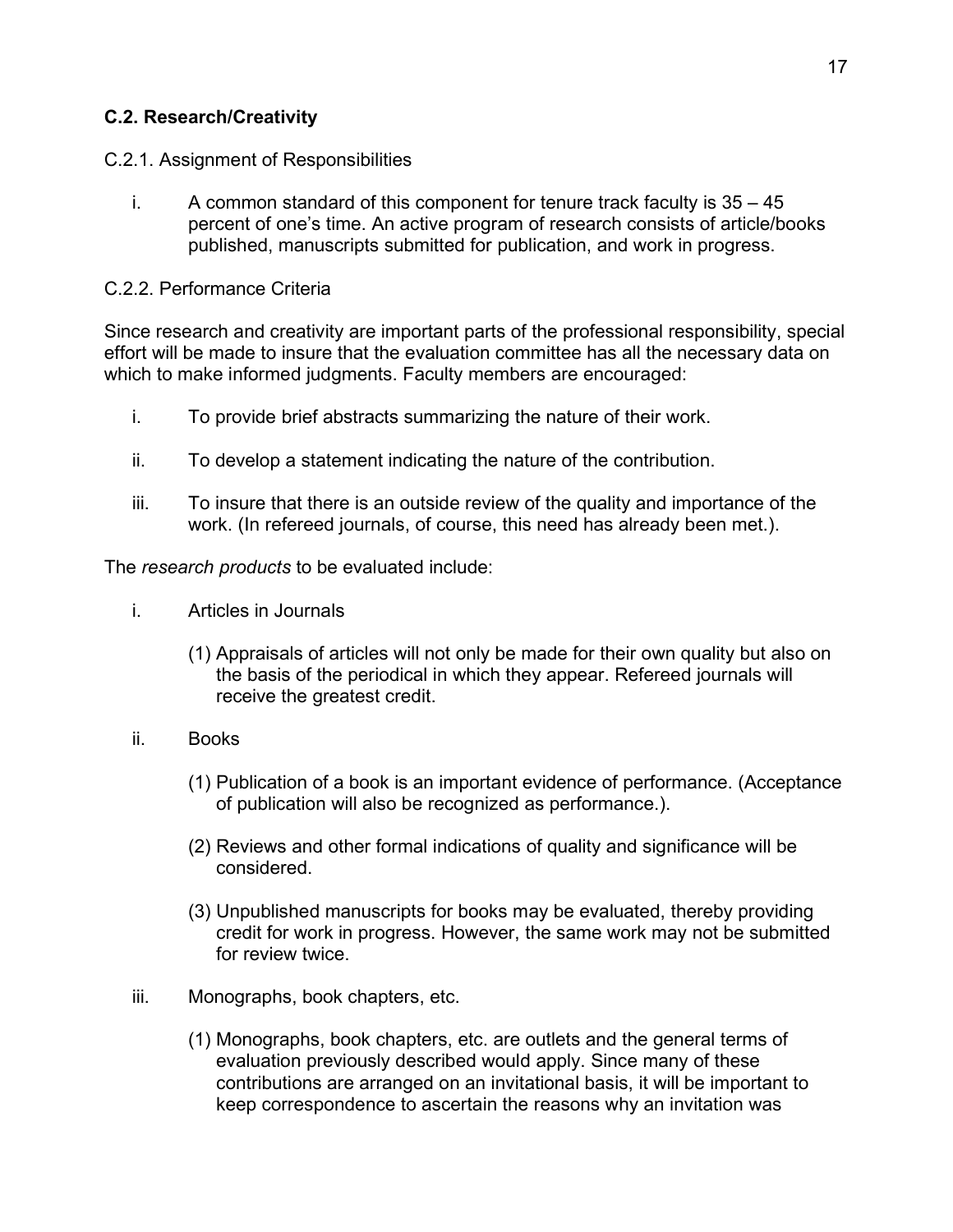received. The more it can be established that the invitation was a function of status in the field, the greater the credit for performance.

- iv. Grants
	- (1) Awarded grants shall be considered as commensurate with publication of refereed articles. The Personnel Committee will consider such things as the quality of the proposal, funding source, amount, whether a principal or coprincipal investigator, and overall likely impact of the project.
- v. Other evidence of Research/Creative Activity
	- (1) Papers at conferences, symposia, etc.
	- (2) Editorships, reviews of articles, etc.
	- (3) Grants submissions, applied research reports, and technical papers.

#### **C.3 Service**

- C.3.1. Assignment of Responsibilities
	- i. The most frequent assignment of time in this area for tenure track faculty is 5 percent, although program directors and specialized faculty are likely to have higher percentages.
	- ii. There are two types of service activity in which a faculty member may engage:
		- (1) Professional service: professional practice and service to clients; advisory and consultative services to government or government-related organizations; and work performed for professional organizations, as in the position of president of a national or regional professional organization.

(2) Academic service: academic program direction; College or School, committees; University functions or activities, such as the Faculty Senate, committees, or task groups; and participation in School administrative processes.

#### C.3.2. Performance Criteria

- i. Service activity will differ significantly from individual to individual; and therefore it is the responsibility of the faculty member to provide as complete and useful information on performance as possible.
- ii. Faculty members should seek to engage in professional service activities. The more documentation available, the greater the likelihood of a valid and fair evaluation.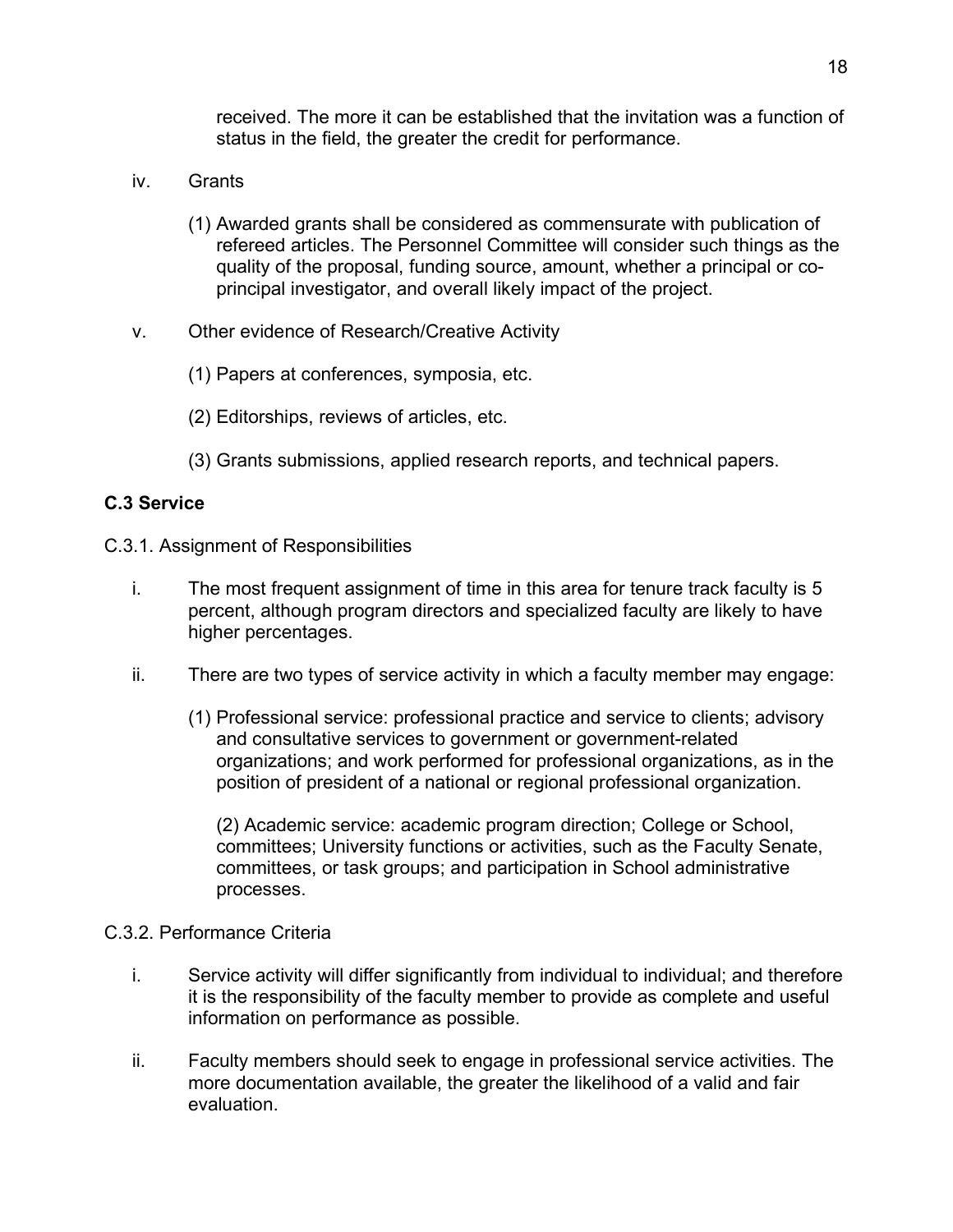- iii. Three measures of performance will serve as guidelines to the Personnel Committee:
	- (1) *Impact of the contribution,* which may be established by evaluation studies, letters or other documentation from service recipients, media reports, and similar forms of evidence.
	- (2) *Intellectual and professional soundness of the work*, which can best be established when there is a written product, which may be evaluated by peers and by outsiders, and which may be reviewed by the evaluation committee. Where there is no written output, observation reports may be used as a means of measuring intellectual, professional soundness.
	- (3) *Efficiency and effectiveness of performance*, which can be established through reports by recipients of services, by others participating in the program, by written documentation of personal contributions, and so forth.

# **D. Evaluation Standards**

The following "operational definitions" of the categories (as they appear in the by-laws) are offered. Faculty members' performance in each of their assigned categories of duties, as well as their overall performance, will be graded according to the following ordinal categories: Substantially Exceeds FSU'S High Expectations, Exceeds FSU's High Expectations, Meets FSU's High Expectations, and Does Not Meet FSU's High Expectations (either "Official Concern" or "Unsatisfactory").

Members of the Personnel Committee are expected to exercise their professional judgment regarding their grading of the performance of members in each of the three components of service assignments. The following guidelines are intended to be informative while retaining needed flexibility when judging the quality of performance in such matters as teaching innovations, public service, or publications in outlets other than in the major disciplinary journals. In evaluating members' performance, the Personnel Committee is to act with the understanding that members are accorded substantial academic freedom in developing the content of their courses and in defining the content and outlets for their research agendas.

D.1. Substantially Exceeds FSU's High Expectations. A record of highly competent teaching, research or service; activities were accomplished with distinction.

i. Substantially Exceeds Expectations Overall: To receive an Overall evaluation of Substantially Exceeds FSU's High Expectations the member need not receive an evaluation of Substantially Exceeds in all three categories, but performance in at least one category must be judged as Substantially Exceeds and overall performance deemed strong enough to warrant an overall evaluation in this category. Normally, receipt of an evaluation of Substantially Exceeds for 55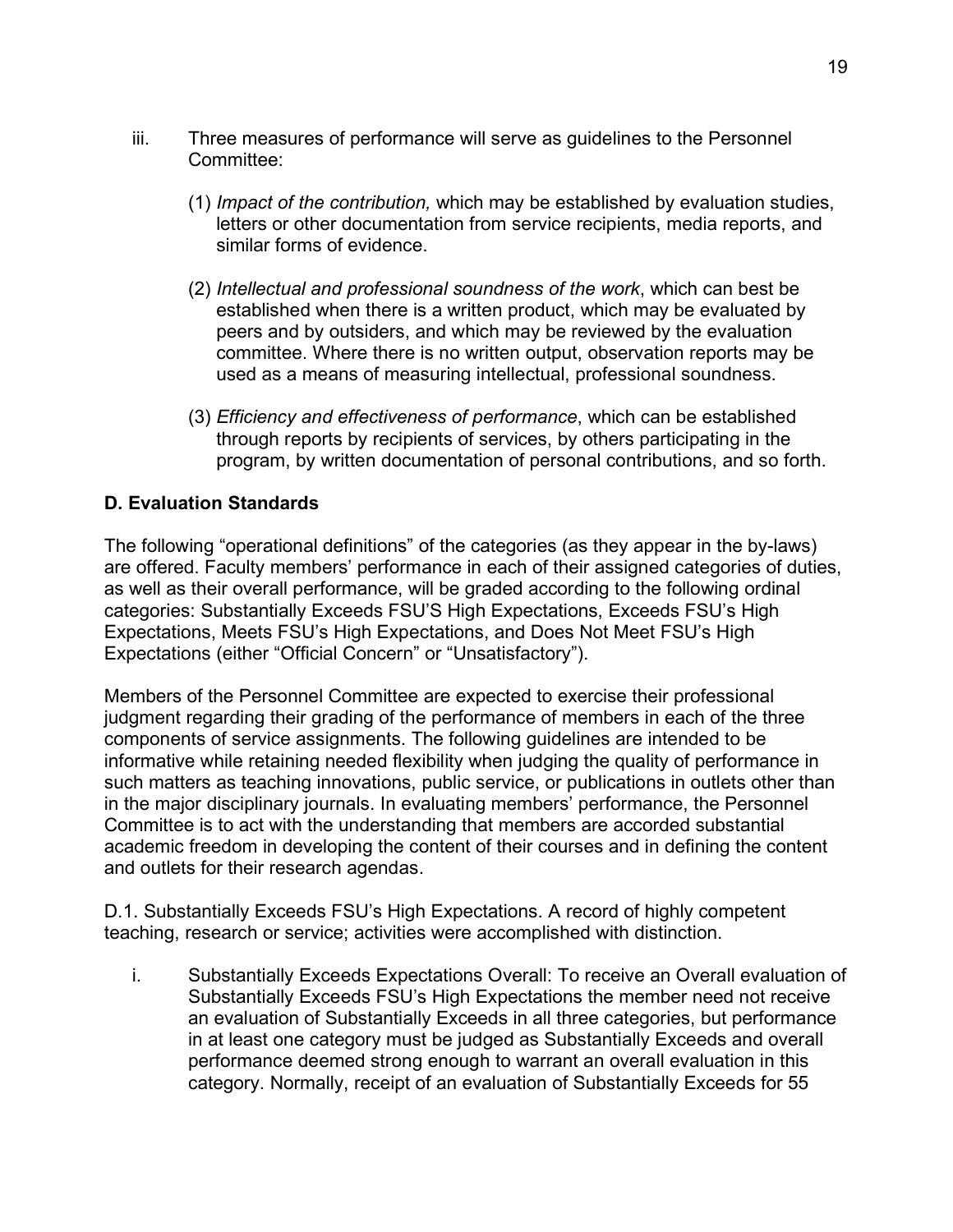percent or more of an assignment of duties, and nothing below Meets FSU's High Expectations will warrant an overall grade in this category.

- ii. Substantially Exceeds Teaching Expectations: Student evaluation scores, particularly as they reflect that the instructor shows respect and concern toward students, should be very strong, while also taking into consideration the difficulty of the subject matter being taught. In addition, a strong record of teaching innovation is present, as well as evidence of very well developed, effectively taught courses. Active engagement in doctoral committees and copublication with students is considered as evidence of exceptional teaching.
- iii. Substantially Exceeds Research Expectations: Publication of a major book, particularly by a university press or in respected commercial series, or publication of articles in one of the top journals in the field of public administration or in similarly considered journals in other fields related to policy or management, and other very strong evidence such as other publications, major grants awarded as a Principal or Co-Principal investigator, or special recognitions for research.
- iv. Substantially Exceeds Service Expectations: Contributions, of a written or oral nature, to the practitioner community that provide much needed insights, or are likely to positively affect decisions or professional behaviors, are examples of outstanding service contributions. Election to and service in a substantial national or regional professional office, including an ASPA section chair or equivalent, or to an important state policy advisory body, are likely to deserve an outstanding rating. Normally service to the school alone will not justify this category unless it involves undertaking a substantial amount of work of particular importance that is especially well done.

D.2. Exceeds FSU's High Expectations. A record of commendable work was achieved with considerable success.

- i. Exceeds Expectations Overall: Normally, receipt of an evaluation of "good" in at least two of the categories of assignments of duties, with nothing below satisfactory will warrant an overall grade in this category.
- ii. Exceeds Teaching Expectations: Student evaluation scores, particularly as they reflect that the instructor shows respect and concern toward students, should average in the good to excellent categories, while taking into consideration the difficulty of the subject matter being taught. In addition, a record of teaching innovation is present, as well as evidence presented of well- developed, effectively taught courses. Active engagement in doctoral education is a normal component of good teaching.
- iii. Exceeds Research Expectations: Publication of a single article in a top journal, or articles in outlets comparable to most ASPA section journals or in similarly considered journals in other fields related to policy or management, and other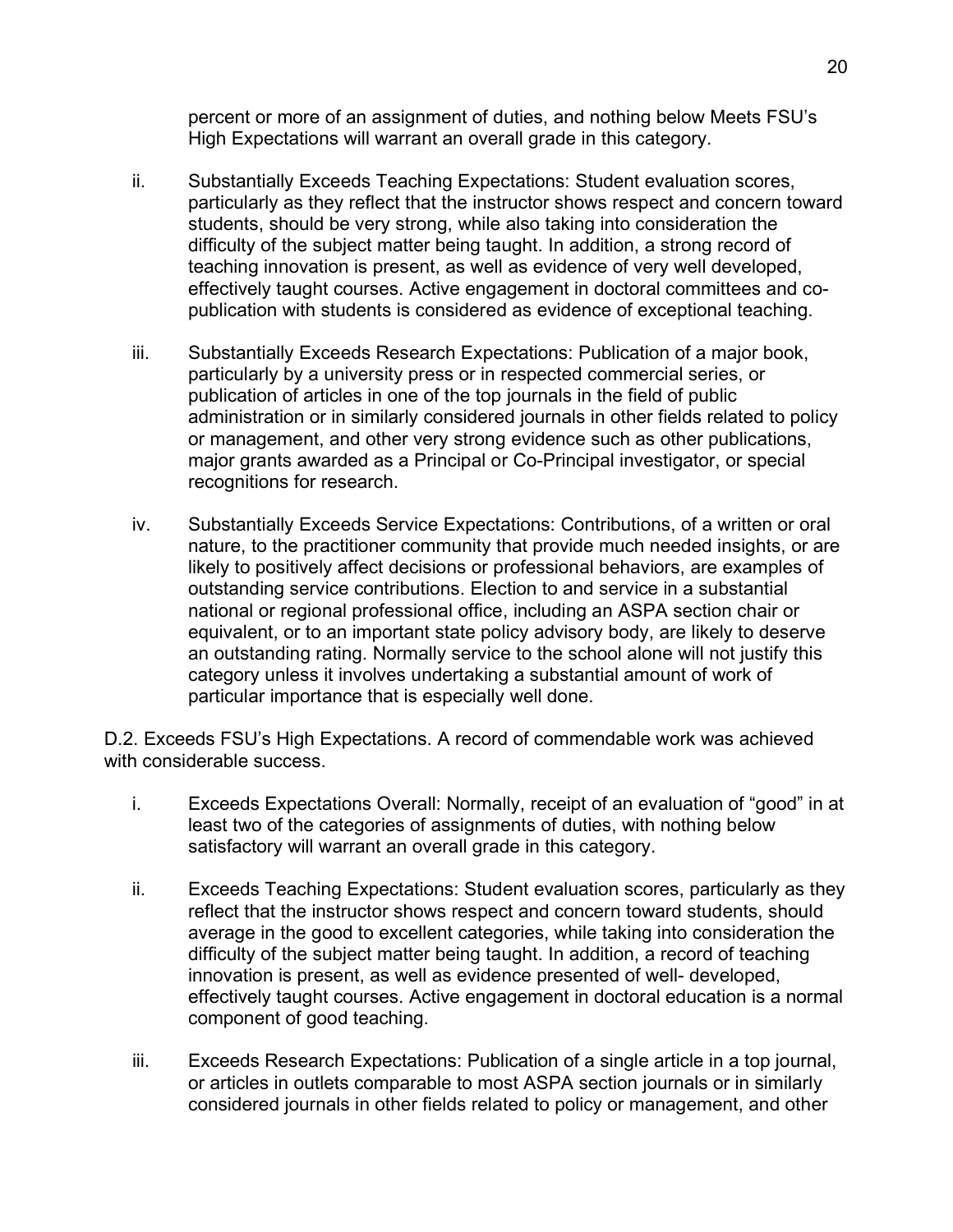strong evidence such as other publications, edited books and symposia, or a significant role in grants newly awarded. The Personnel Committee is encouraged to look closely at other forms of publications and research accomplishments, particularly those directed to practitioners, to ascertain whether the contribution is of a quality comparable to that of the aforementioned types of articles.

iv. Exceeds Service Expectations: The member is fully active in making contributions, of a written or oral nature, to the practitioner community as well as to the academic community. Election to lesser offices, service beyond membership in professional organizations, and active engagement with practitioners are likely to deserve an Exceeds rating. Noteworthy service to the school alone could justify this ranking for a particular year but members are strongly encouraged to engage in the broader practitioner and academic communities.

D.3. Meets FSU's High Expectations. Evidence presented demonstrates adequate teaching, research, or service performance; most activities for the year were completed.

- v. Meets High Expectations Overall: For an overall grade of Meets FSU's High Expectations to be assigned, no grade for any component of assignments of duties may be below this level with the exception noted below pertaining to merit pay.
- vi. Meets High Teaching Expectations: Student evaluation scores should not show that thirty percent or more of students judge the member as "fair" or "poor" in their overall assessment of the instructor. In addition, evidence is presented of sufficiently well developed and taught courses.
- vii. Meets High Research Expectations: Evidence presented that the member's research activities are likely to result in refereed publications or products of similar quality in the near future. The member's publications, papers, manuscripts, and other research projects as well as the member's record of past publication will be considered in this context. The overall body of on-going research activity is sufficient to attain or to retain graduate directive status. The Personnel Committee is encouraged to look closely at the full range of the member's research activities to ascertain whether the member's on-going contribution is adequate for continuing doctoral directive status.
- viii. Meets High Service Expectations: The member is reasonably active in making contributions, of a written or oral nature, to the practitioner community or to the academic community. Active attendance at professional meetings, some engagement with practitioners, and meeting peer set standards regarding level of service to the school will normally justify this rating.

D.4. Does Not Meet FSU's High Expectations – Official Concern. Work is not done to an acceptable level of proficiency. Specifically, work does not fully meet established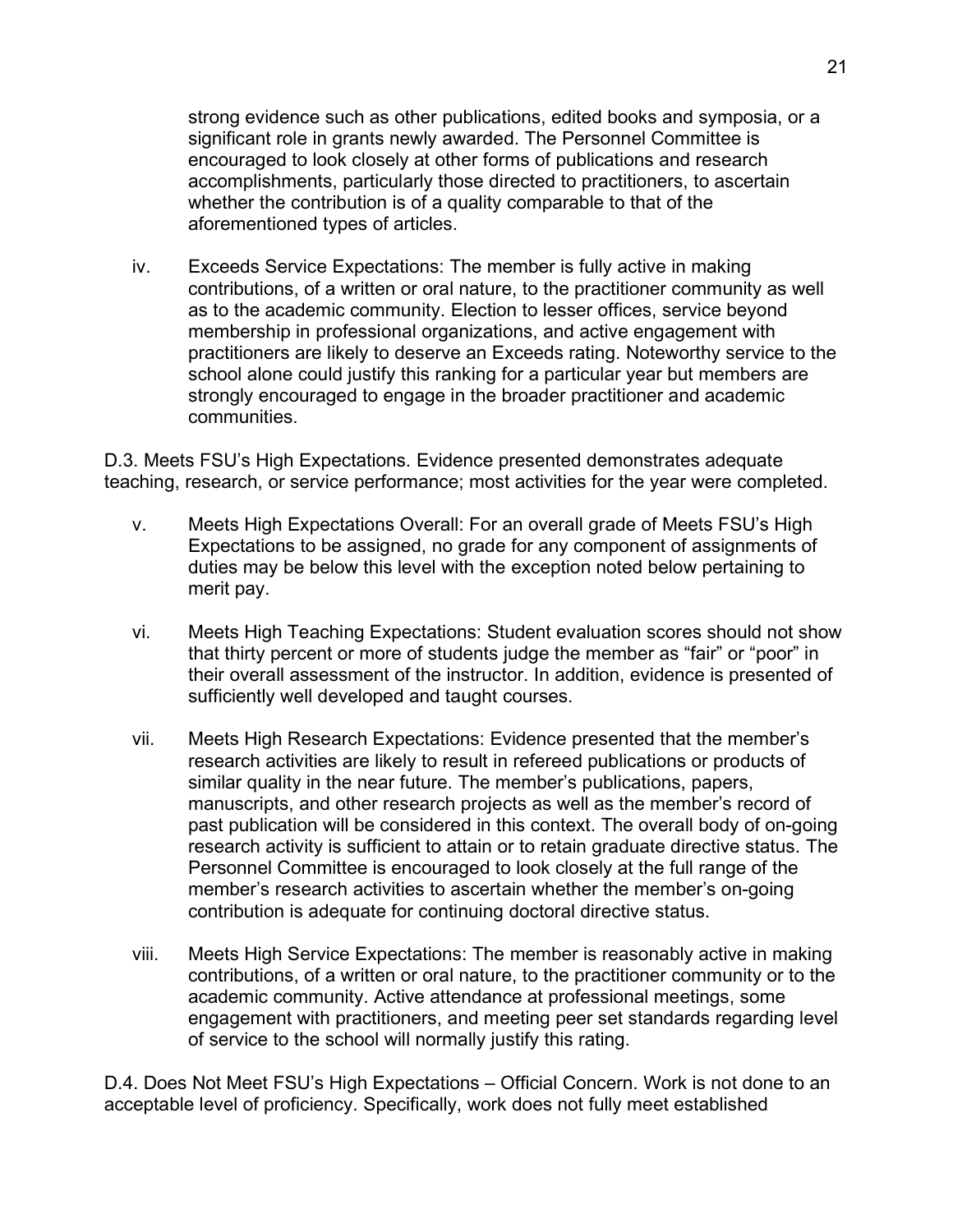standards of the university or school faculty in material respects. "Material" is here defined as being sufficient to affect the Personnel Committee's judgment of the quality of performance in any category of assignment of duties.

- i. Official Concern Overall: An overall assignment in this category normally occurs if work in one of the three components of assignments of duties is of Official Concern. If the member's performance otherwise is sufficiently strong, an overall grade of Meets FSU's High Expectations may be assigned, but the member will not be eligible for merit pay shares.
- ii. Official Concern about Teaching: Student evaluation scores show that thirty percent or more of students judge the member as "fair" or "poor" in their overall assessment of the instructor or in their judgment as to whether the member showed respect and concern toward students. Evidence presented casts doubt that courses are being sufficiently well developed and taught.
- iii. Official Concern about Research: Evidence presented casts doubt that the member's research activities are likely to result in refereed publications or products of similar quality in the near future. The member's record of past publication will be considered in this context. The Personnel Committee is encouraged to look closely at the full range of the member's research activities to ascertain whether the member's on-going contribution is appropriate to continued membership on the university's graduate faculty. The overall body of research activity is not sufficient to attain or to retain doctoral directive status.
- iv. Official Concern about Service: While it is recognized that members may refuse specific service assignments in the school, for reasonable cause, it is expected that each member will participate actively in school service activities, especially in fulfilling their assigned committee responsibilities. Failure to do so will normally justify this rating.

D.5. Does Not Meet FSU's High Expectations -- Unsatisfactory. Performance is inadequate.

- i. Unsatisfactory Overall. Performance in two or more categories of assignments of duties is less than satisfactory.
- ii. Unsatisfactory in Teaching: A pattern of less than satisfactory teaching about which Official Concern has been indicated, has been continued, for three or more years, that remediation efforts have not overcome.
- iii. Unsatisfactory in Research. The member has not engaged in an active research agenda as should be evidenced by a lack of works in progress.
- iv. Unsatisfactory in Service. The member is not actively engaged in providing service to the profession or the member fails to meet assigned school service responsibilities.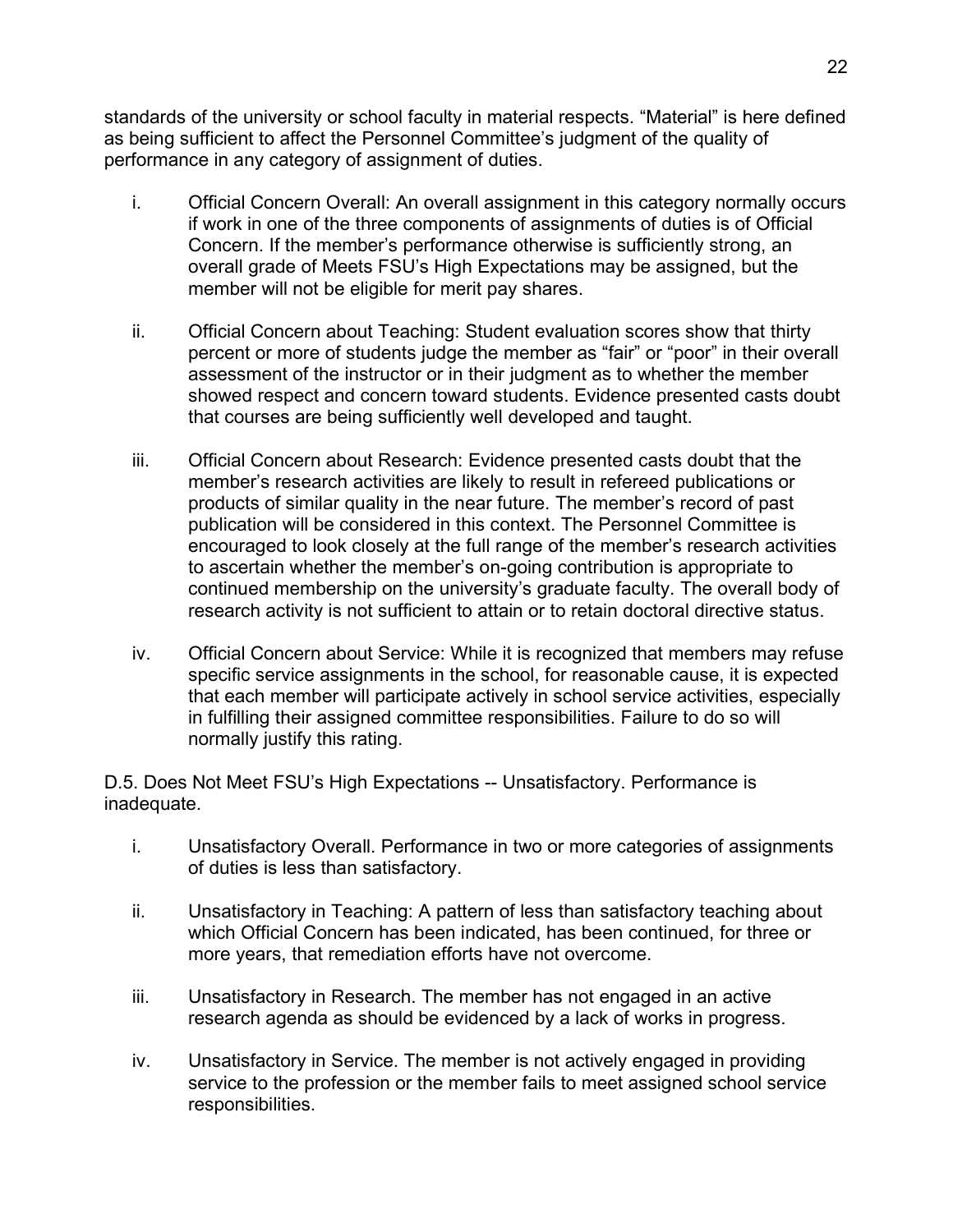## **E. Evaluation Documents**

#### E.1. The Personnel Committee will:

- i. Review the performance of all faculty members assigned to the School. Where a member of the School is assigned elsewhere, the committee will undertake an advisory review for the faculty member affected.
- ii. Grade each member's performance in each of their assigned categories of duties, as well as determine a grade for their overall performance, and identify the reasons for its rating. The Personnel Committee will seek consensus among its three members, but majority vote will prevail when consensus is not achieved.
- iii. Communicate its judgments to the affected faculty member and provide opportunity for discussion.
- iv. Prepare an evaluation letter for each faculty member and transmit it to the Director and to the member.

E.2. The Director of the School will:

- i. Review the letter of the Personnel Committee.
- ii. Transmit performance documents to the Dean including individual letters of evaluation prepared by the Personnel Committee, as well as any response by the faculty member, and prepare and transmit the evaluation form required by the employer and, at the Director's option, the Director's evaluation letter for any faculty member. The member shall have the right to discuss any of these documents with the Director.
- iii. Circulate the performance documents to the individual faculty members for review.
- iv. Offer to meet with faculty members to discuss performance documents and to make appropriate changes.
- v. The Director may request the Personnel Committee to reconsider its evaluation.
- vi. Transmit to the Dean any response that might be submitted at the option of the faculty member.
- vii. Use faculty evaluations by the Personnel Committee to determine the award of merit increases in the manner prescribed below.

F. Merit Pay Assignment Process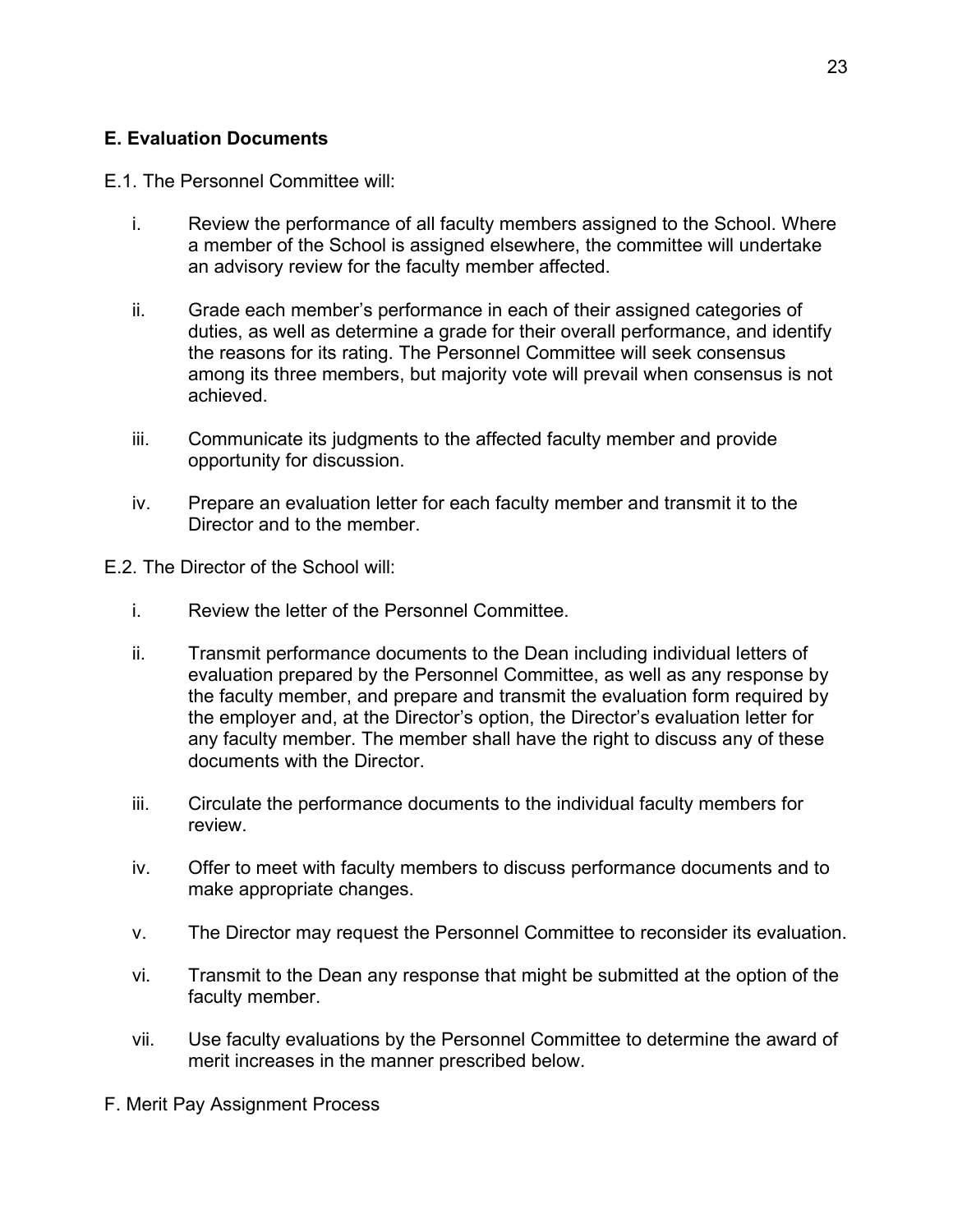The merit pay assignment process in the Askew School recognizes that, by national standards of performance in our field, meritorious performance is the norm among our members. Our evaluation process is designed to enforce that level of expectation. The merit pay assignment process provides greater rewards to those whose performances stand out notably. The assignment process also recognizes that repeatedly distributing merit pay to a small number of members, when meritorious performances are more widely distributed, would contribute to both morale and salary inversion problems. The assignment process, therefore, allows for differential rewards while also rewarding merit when it is more widely distributed among members. In addition, the process recognizes that the annual amounts to be distributed for merit pay increases can vary widely from year to year, due to budget exigencies, and therefore seeks to provide equity in merit pay distribution over time.

The merit pay allocations to the School shall be distributed to members based on the number of shares to which they are entitled under the Performance Appraisal Process described herein. The allocation of shares is as follows:

- i. All members who receive an overall evaluation of "Meets FSU's High Expectations" and who have published a refereed publication within the year, are entitled to one (1) share.
- ii. All members who receive an overall evaluation of "Exceeds FSU's High Expectations" are entitled to two (2) shares.
- iii. All members who receive an overall evaluation of "Substantially Exceeds FSU's High Expectations" are entitled to three (3) shares.
- iv. Any member whose overall evaluation is below "Meets FSU's High Expectations" is not entitled to merit pay shares. This ineligibility includes allocations of merit shares for salary inversion adjustments as described below.

Upon receipt of the notice as to how much the School has been allocated for merit pay distributions, the School Director will ascertain the total number of shares to which members are entitled, divide the total allocated amount by the number of entitled shares, and then distribute the full amount according to the members' entitlements.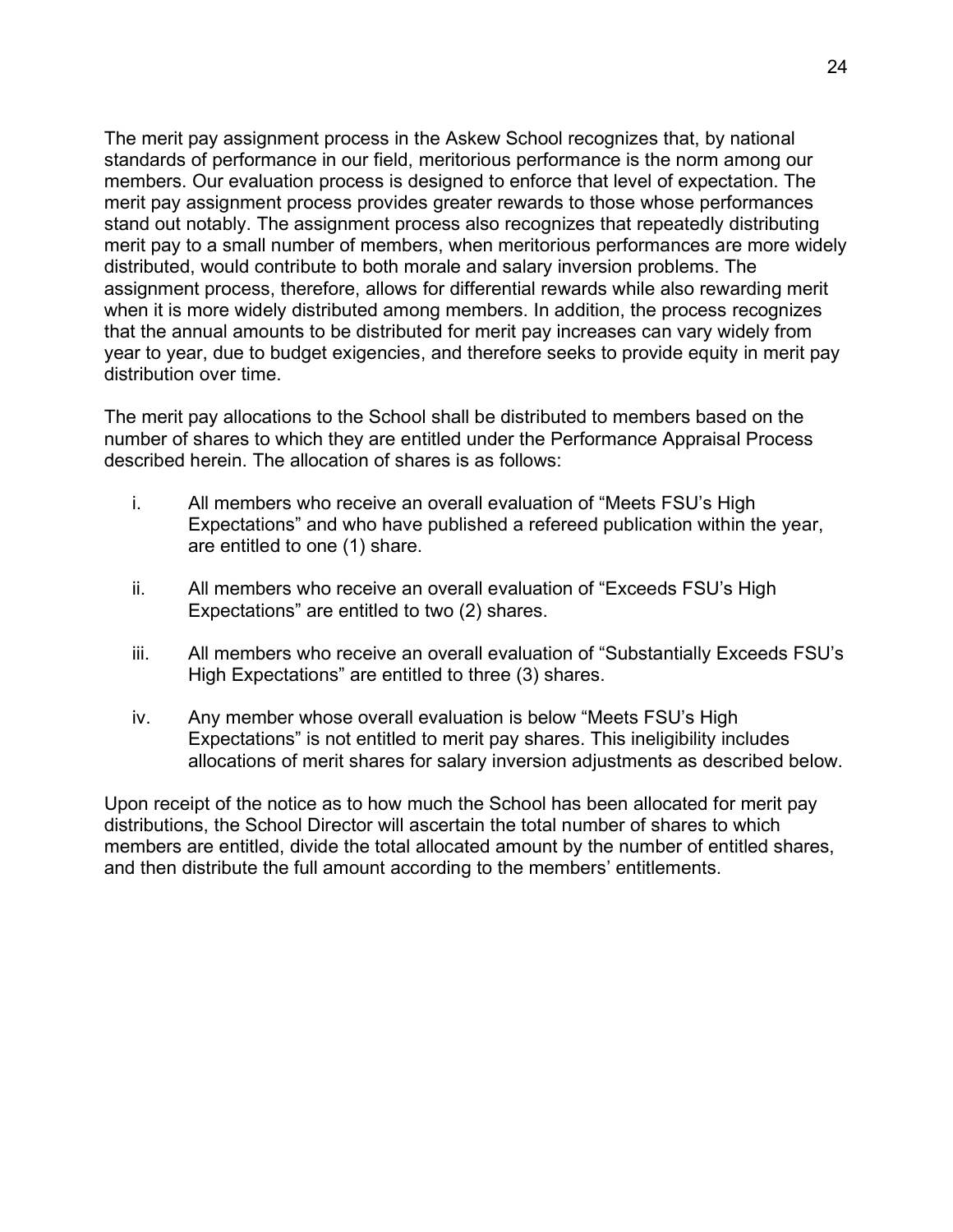### **Appendix D. Promotion and Tenure Criteria for Tenure-track Faculty**

In considering faculty members for promotion and tenure, the School follows all university and college procedures and requirements. The School tenured faculty members serve as the elected Promotion and Tenure Committee. The faculty member seeking promotion and/or tenure submits evidence to the faculty and a meeting of the faculty is held for discussion prior to voting. In the case of promotion decisions, all tenured faculty members may provide advice via secret ballot as to whether the record of each candidate for promotion meets the School, College, and University criteria for promotion. In the case of tenure decisions, the results of a vote of the tenured faculty are conveyed to the college committee. In addition to the vote results, a letter of evaluation is submitted to the college committee.

A faculty member may request an extension of the tenure-earning period for one year from the Director, with the approval of the Dean, due to qualifying circumstances, before being considered for tenure. Personal circumstances include, but are not limited to: childbirth or adoption, personal injury or illness, care of ill or injured dependents, elder care, or death of a closely related family member resulting in the need for extended dependent care.

Informing Faculty of Progress toward Promotion or Tenure: The Committee will inform all assistant professors eligible for promotion or tenure of their progress annually in writing, and this should include classroom observation and other direct evidence of teaching and research abilities.

# **A. Criteria and Standards for Performance: Overview**

The route from initial appointment to contact renewal to tenure and/or promotion cannot be mapped with precision. But effectiveness in teaching and advising, very good scholarship, and service to FSU, the professional community, and the community of practice are standards that all faculty are expected to meet.

Faculty members who receive contract renewals, tenure and/or promotion will not all achieve those milestones in identical fashion. That is to say, some will do so by being extraordinarily effective teachers and very good scholars, some will be effective but not outstanding teachers and superior scholars, and a few will turn in exemplary performances both as teachers and as scholars. Thus, the School has not specified a set of highly specific criteria that must be satisfied.

In the absence of rigid criteria or a formula against which untenured faculty members can measure their performance and progress, the annual evaluations provided by the faculty and personnel committees play a central role in the School's performance evaluation process. These evaluations serve both to inform untenured faculty about their progress in teaching and advising and in scholarship and to give suggestions for dealing with any deficiencies. Preparation of an annual written evaluation and discussion of the evaluation in a meeting with the untenured faculty member and the School Director should allow the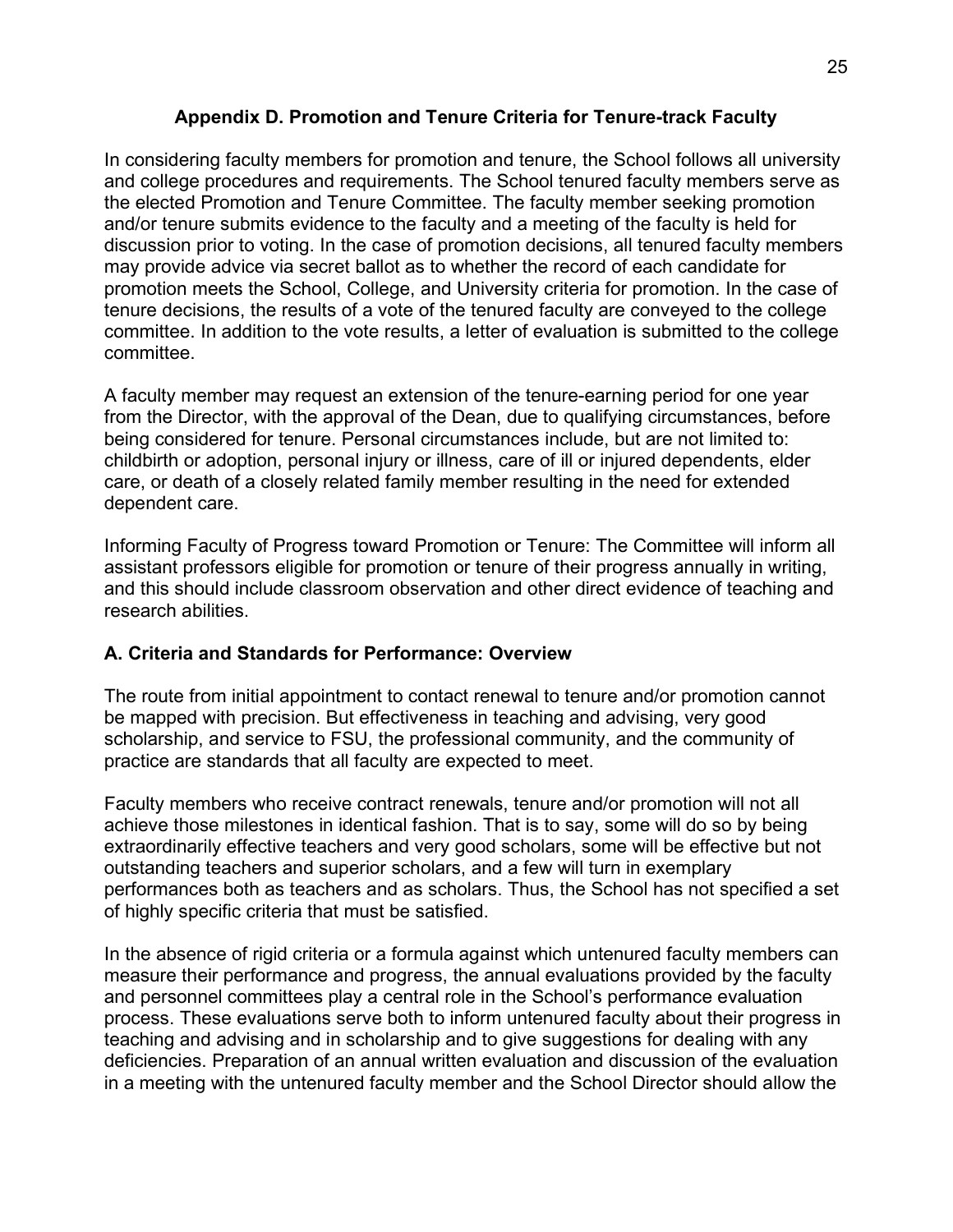untenured faculty member to have an honest appraisal of how they are doing and where, if any, improvements need to be made to be successful in the tenure process.

# **B. Criteria and Performance Standards: Teaching and Advising**

Past experience in the School indicates that faculty members who join the ranks with little or no previous teaching experience are rarely "excellent" teachers immediately. Therefore, course evaluations and other indicators of substandard teaching performance during a faculty member's first year of teaching are to be regarded primarily as bases to identify areas requiring special attention by the faculty member – if the evidence also shows that the faculty member is committed to becoming an effective teacher. It is also the case, however, that if extremely poor teaching performances are apparent, it will be dealt with immediately by the School Director and Personnel Committee.

Examples of other sources of information that will be taken into account, when available, in assessing teaching performance are evaluations prepared by senior faculty who make classroom visitations, videotaped classroom instruction, a teaching dossier (including syllabi, examples of graded examinations and term papers, group project and other course assignment description, etc.), and narratives prepared by the untenured faculty member that describe course objectives, teaching strategy and style.

In reviewing an untenured faculty member during his or her second and subsequent years, the personnel committee will look closely for evidence both that the faculty member has made a clear effort to address teaching shortcoming identified in previous years and that improvement is documented with course evaluation and other evidence of effective teaching performance.

At the time of contract renewal, the evidence regarding teaching performance should demonstrate clearly the faculty member is strongly committed to becoming a highly effective teacher and adviser and is likely to achieve that goal. At the time of candidacy for tenure and promotion to associate professor, the evidence should demonstrate unequivocally that the faculty member is an effective teacher and adviser of graduate students in the interdisciplinary, graduate professional program. In addition, candidates for tenure are expected to have demonstrated

- 1) their ability to teach effectively in areas that are likely to remain in the School's core and specializations curricula, and
- 2) their willingness to teach courses needed by the School that fall within their areas of training and expertise.

As members of a Ph.D. granting School, public administration faculty members are expected to serve on dissertation committees. But junior untenured faculty members are advised to participate only minimally on dissertation committees. (A more demanding role for a junior faculty member might be necessary on occasions such as when a Ph.D. student is conducting research closely linked to junior faculty member's own research interest. But even these instances the junior faculty member is advised not to assume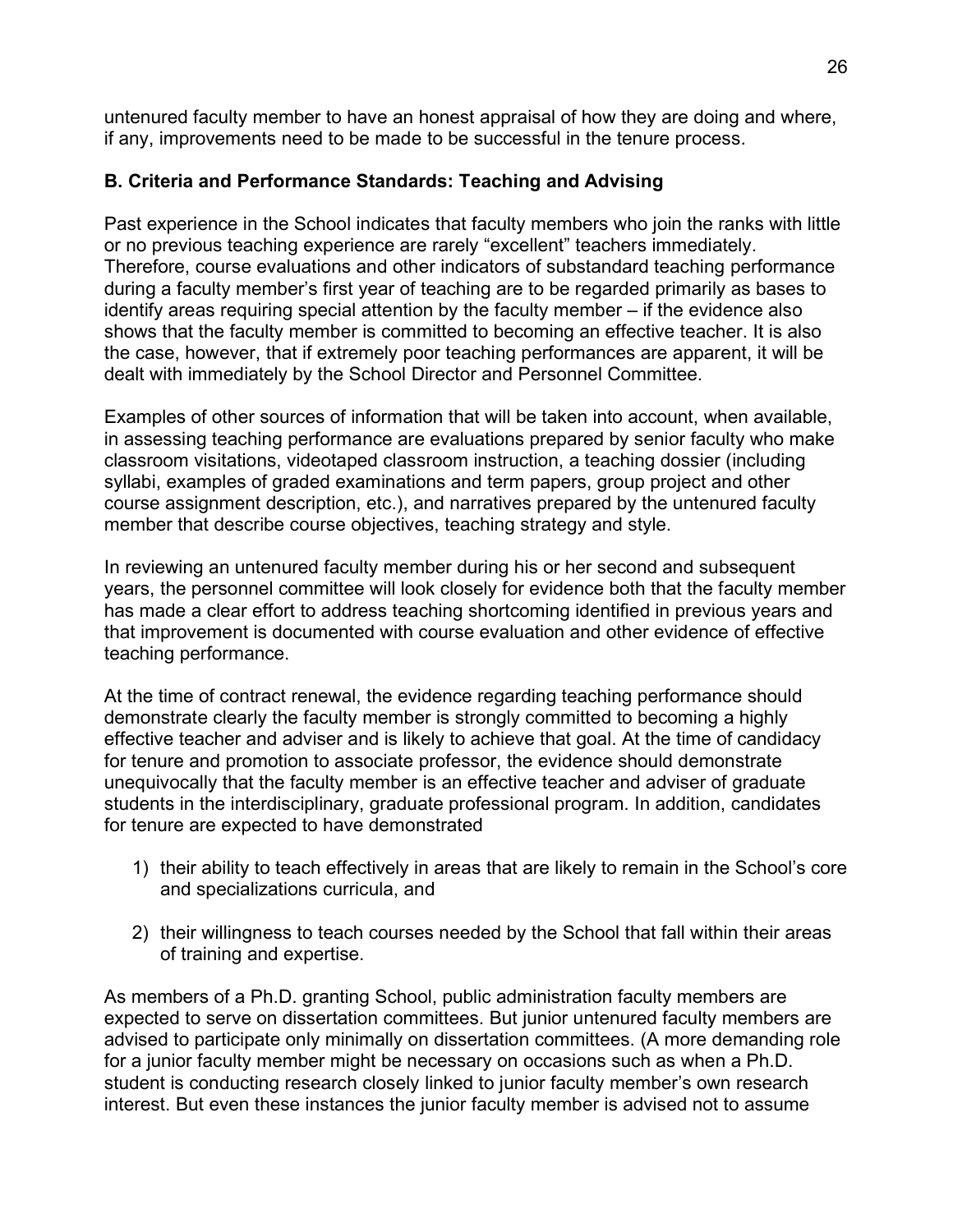more than a secondary role on a dissertation committee if he or she was judged in the most recent annual review to have serious teaching-advising or scholarly deficiencies.)

Subsequent to contract renewal, however, a more demanding role as a member of one or more dissertation committees each year is expected of an untenured faculty member – if there are Ph.D. students whose research can benefit from the special competencies of the faculty member. (Such a role should be expected immediately in the case of untenured persons who are granted credit for two or more years toward tenure at the time of their initial appointment.) But in no case is an untenured faculty member expected to chair a dissertation committee.

Advising students regarding program-of-study plans, career planning, and job searches are especially important obligations of faculty who teach graduate students in a professional degree program. As in the case of dissertation committee service, however, the role played by junior faculty in such advising responsibilities is expected to be a modest one in their early years of service. But with increasing years of service, clear progress in meeting School standards for teaching and scholarship, and the development of the knowledge required to be an effective adviser, each untenured faculty member is expected to assume an increasing responsibility for teaching advising.

Candidates for Professor are expected to have successfully directed doctoral students.

## **C. Criteria and Performance Standards: Scholarship**

Tenure earning faculty are expected to develop and implement research programs in their areas of specialization and interest. While the research program is left largely to the discretion of the faculty member, the focus of the research should be consistent with the School's mission and strategic plan and have some relevance to one or more of the person's teaching areas. For faculty who begin their academic careers in the School of Public Administration immediately upon completion of the dissertation, it is common to spend some time drawing on and extending that research to produce a journal article(s) and/or a book(s). However, it is expected that, by the third year of appointment, a faculty member's research program will have moved substantially beyond mere refinement of and elaboration on dissertation research and into additional areas of inquiry.

Ordinarily, high-quality research manifests itself in articles in leading peer-reviewed journals and in peer-reviewed books, and chapters in books and monographs.

A major mission of the School is to enhance its reputation as one of the country's leading programs of public administration and policy. Therefore, annual performance reviews and decisions regarding contract renewal, tenure and promotion to the rank of associate professor will be concerned with assessing the likelihood that an untenured faculty member's scholarship will lead to his or her recognition as a leading scholar in the field. Therefore, faculty are advised both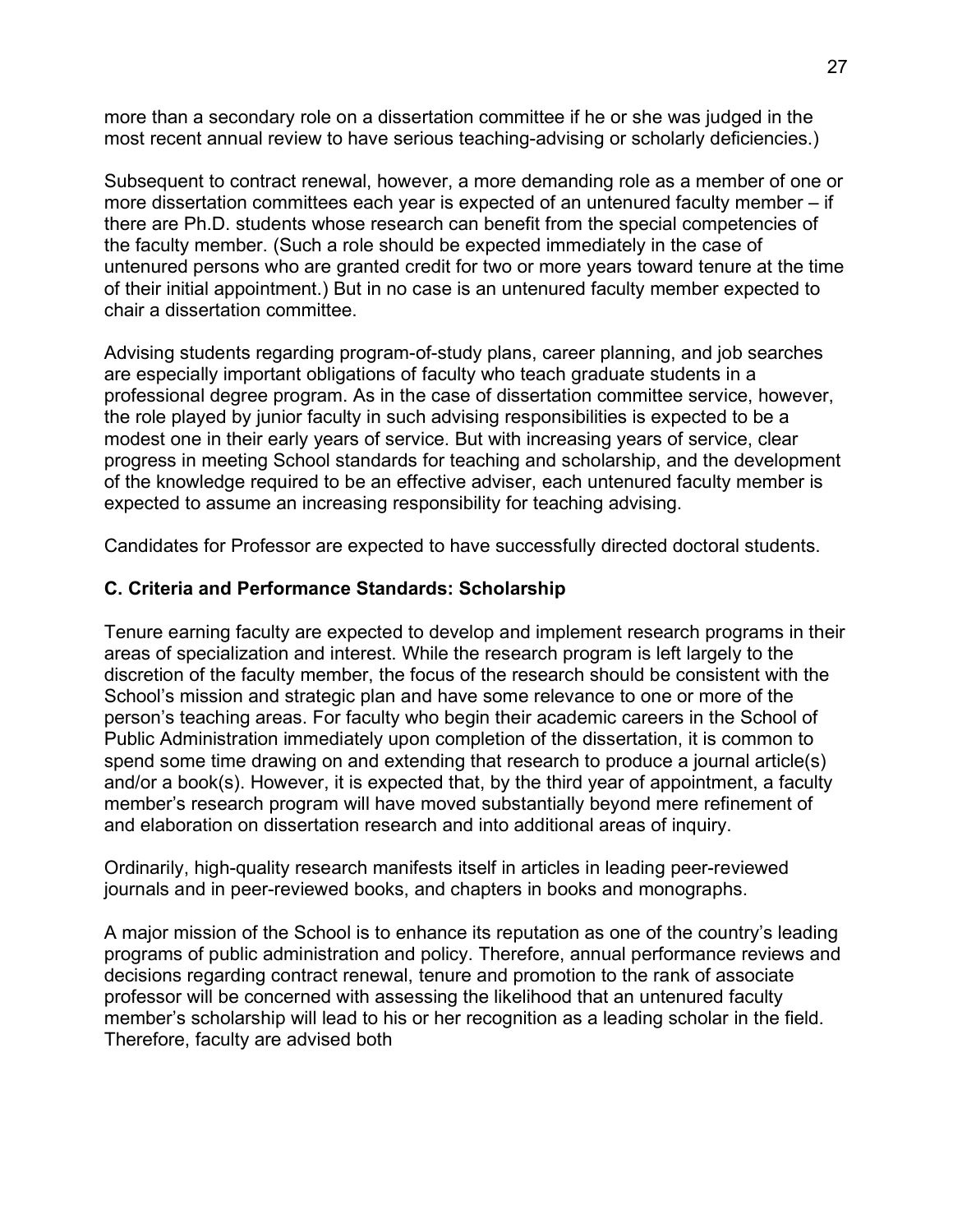- 1) to choose high-quality outlets for their published scholarship and major national or international meetings for their presentations, and
- 2) to concentrate their research specializations sufficiently to insure that their work is known and well-regarded by their field's leading authorities.

When evaluating a faculty member's progress towards promotion and tenure, the School considers the mix of single and multi-authored works. Specifically, the School looks to the degree to which the faculty member has established an independent line of research at Florida State University. The School recognizes that faculty will produce research in collaboration with other scholars but requires that the faculty member be able to demonstrate their independent scholarly contribution to the field of planning to be promoted and tenured. The School also recognizes that the demands of different types of scholarship and different methodological approaches take more or less time to complete depending on the approach that faculty utilize and the questions they ask and this can impact the body of scholarship produced by a faculty member.

The School does not set a precise numerical minimum for scholarly publications either for a single year or for the entire period of service preceding decisions about contract renewal, tenure or promotion. The School does expect, however, that a faculty member will have achieved a record of sustained scholarship that is reflected in high-quality research publications by the time of candidacy for tenure and promotion to associate professor. It follows that a faculty member's research and publication record will become an increasingly important element of annual evaluations in each successive year of his or her service on the faculty.

The School also expects the scholarly records of candidates for tenure and for promotion to associate professor to:

- 1) Be recognized and reviewed favorably by members of the national/international scholarly community (a) primarily in the candidate's area(s) of specialization, and (b) secondarily in the broader areas of public administration and policy.
- 2) Meet the norms for tenure and promotion that prevail at other leading schools of public administration and policy.
- 3) Be consistent with the School mission.

Candidates for promotion to full professor are expected to be regarded by national/international specialists as among the leading scholars in their areas of expertise.

Faculty being promoted to Professor are expected to have made contributions to public administration and policy within a defined area, or areas, of research and creative activity and to be recognized by other scholars as a contributor to the advancement of knowledge in their field. Faculty are expected to have made contributions to knowledge since their promotion to Associate Professor and granting of tenure, and thus consistent post-tenure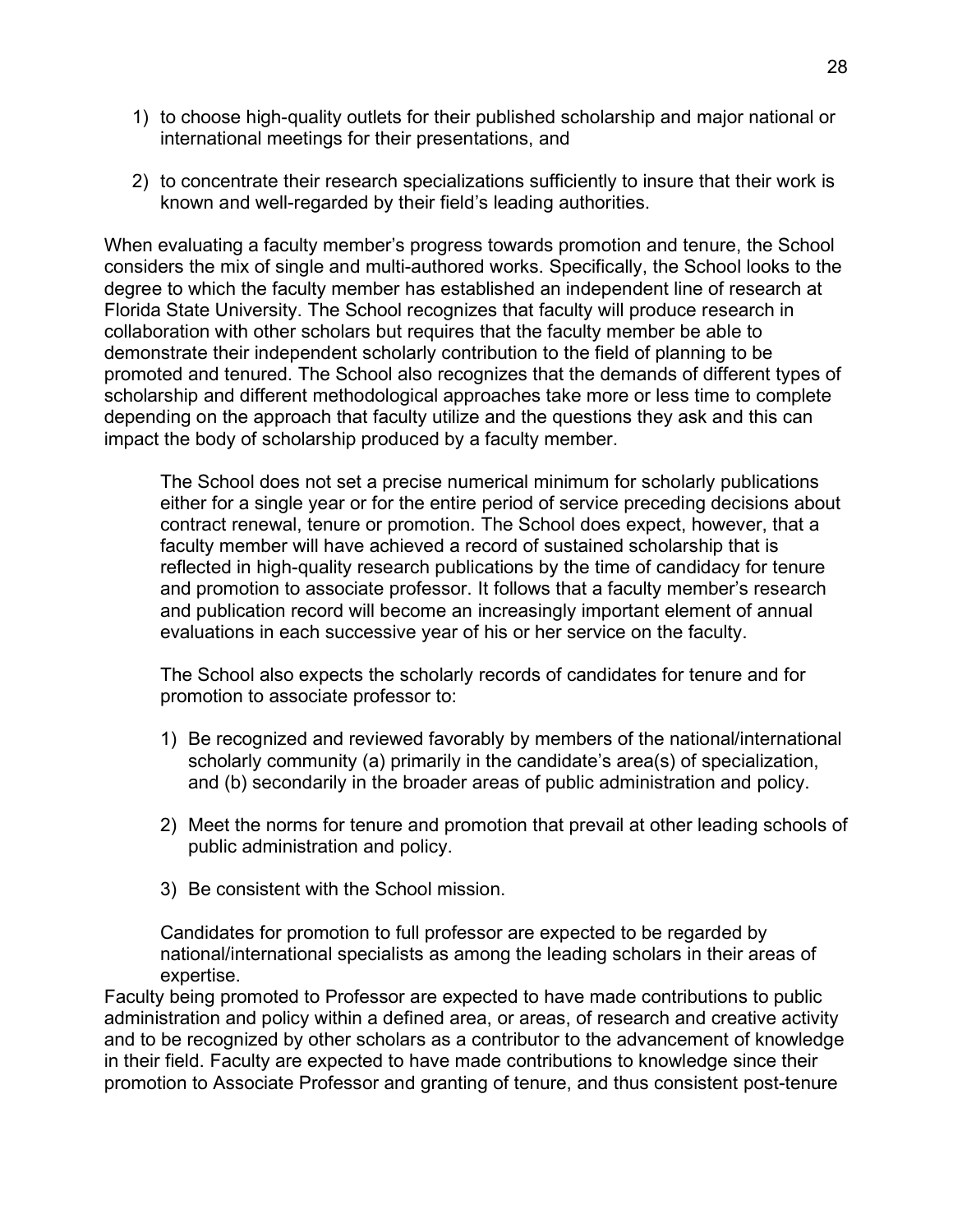research and creative activity is expected of faculty being considered for promotion to Professor.

## **D. Criteria and Performance Standards: Service**

Because the public administration faculty place such heavy emphasis on the development of effective teaching skills and a solid record of scholarship by all members of the School, the School does not impose or suggest significant service obligations on untenured faculty who are relatively new to teaching and who are at the early stages of building their scholarly records.

Therefore, service accomplishments by untenured faculty will be given little if any positive recognition in annual reviews if there are deficiencies in a faculty member's teaching performance and scholarly record.

In the case of more senior untenured faculty (e.g., those whose contracts have been renewed and whose teaching and scholarship have been judged satisfactory relative to their time in service, and those who joined the faculty after having established satisfactory records of teaching and scholarship elsewhere), assumption of their "fair share" of service to the School, college, and University and professional organizations is expected and each faculty member's contribution to the service mission will be included in annual performance evaluations, contract renewal reviews, and tenure reviews.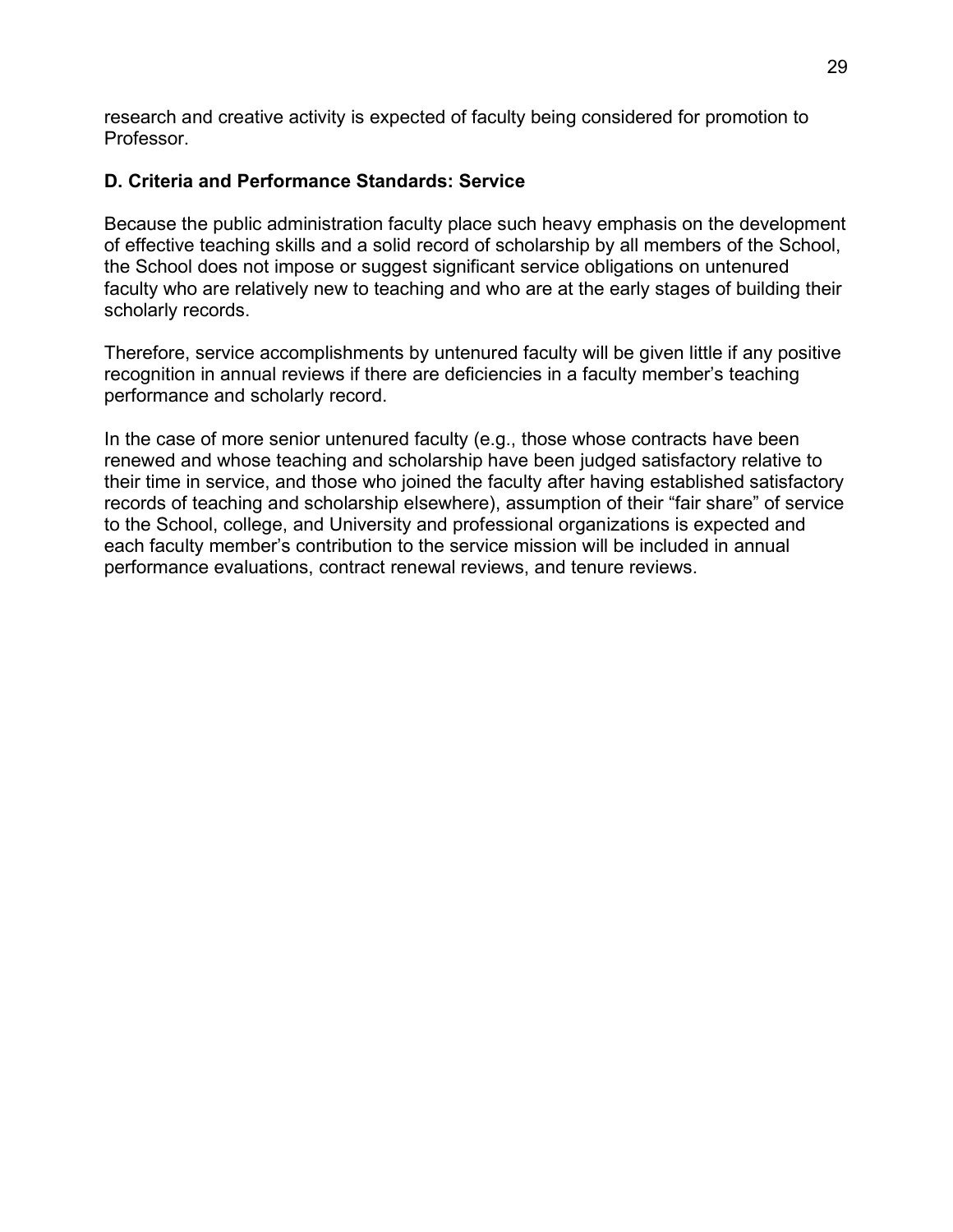## **Appendix E. Promotion Criteria for Specialized Faculty**

This section informs specialized faculty in the Askew School about the School's expectations for their performance in their areas of assignment Please note that the School's promotion procedures and criteria are guided and governed by the standards articulated in the FSU Faculty Handbook, the Collective Bargaining Agreement, and guidance provided in an annual memo produced by the Office of the Vice President of Faculty Development and Advancement.

Promotion Expectations. In the Askew School, specialized (non-tenure-track) faculty may provide high-level professional services to local, state, and federal governments, communities, nongovernmental organizations and others engaged in or affected by the policy and administration process. They may contribute to the teaching functions of the School, depending on their classification and assignment of responsibilities, and they may serve in administrative posts such as MPA director. Specialized faculty members in the Askew School have titles that include, but are not limited to, Senior Practitioner in Residence and Teaching Faculty track ranks.

Promotion in the specialized faculty ranks is attained through meritorious performance of assigned duties in the faculty member's present position. Promotion decisions shall take into account annual evaluations, annual assignments, and fulfillment of the School written promotion criteria, as stated below, in relation to the assignment. Although the period of time in a given rank is normally five years, demonstrated merit, not years of service, shall be the guiding factor in promotion decisions. Early promotion is possible where there is sufficient justification. More details on promotion and evaluation are contained in the Askew School's Statement on Performance Appraisal.

The following criteria will be taken into account when recommending a specialized faculty member for promotion. These criteria are in no particular order, and will be applied as appropriate based on the duties, responsibilities, and expectations of the faculty member's position. These criteria are stated below for Research Faculty and Teaching Faculty:

#### **Research Faculty Promotion shall take into account:**

1. Applied research or creative activity of high quality, appropriate to the field, in the form of professional research reports, articles in either refereed or non-refereed journals, books, book chapters, articles or features in professional magazines or newsletters, and other publications appropriate to the duties of the faculty member in this track;

2. Success in obtaining contract and grant funding awarded from external sources such as federal, state, regional, or local government agencies or departments, private foundations, non-profit organizations, community organizations, or other similar entities, as appropriate to the individual's job description;

3. Demonstrated ability to produce high-quality student-centered research or creative activity as attested to in letters from at least three outside members of project advisory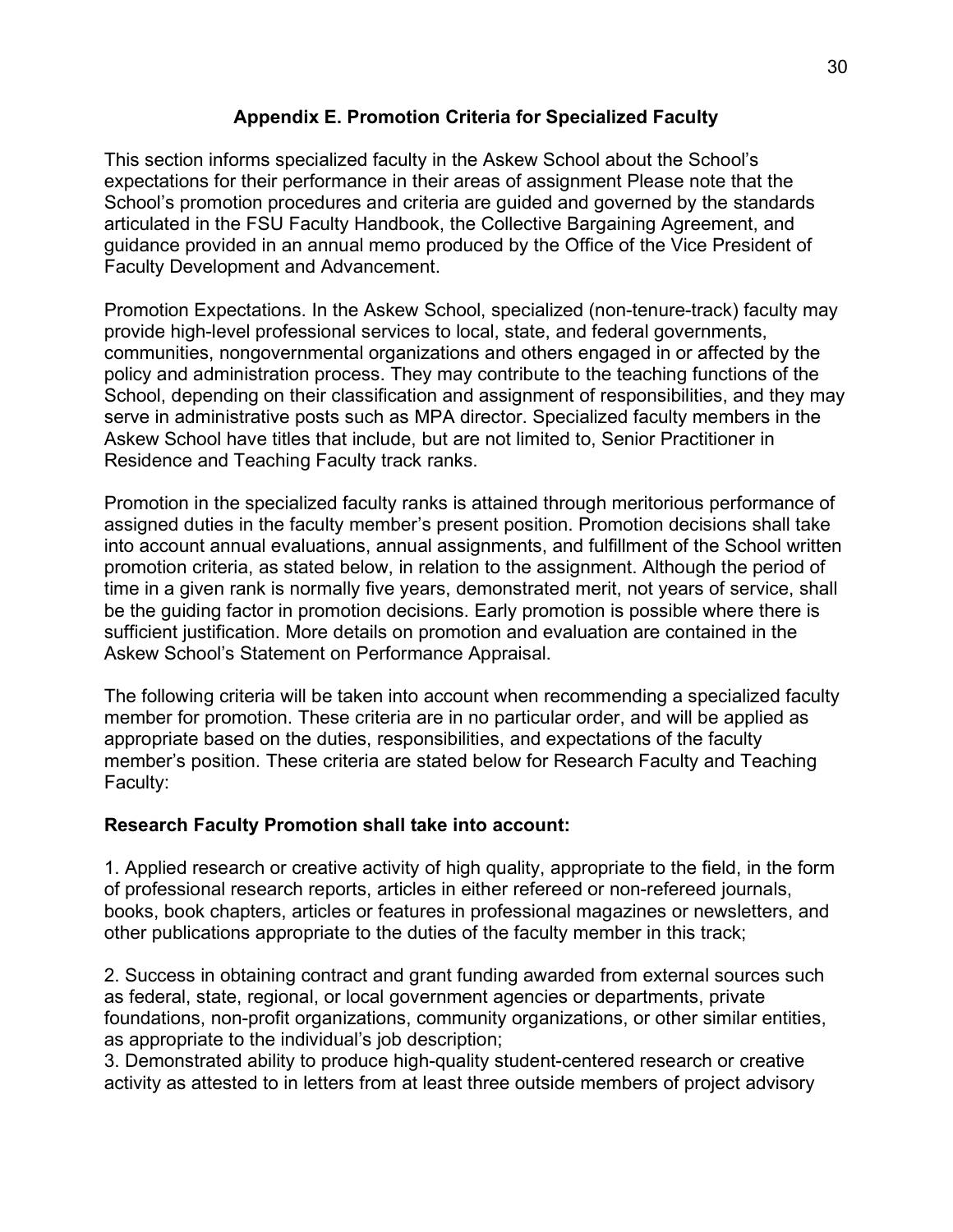committees or other esteemed planning professionals, as appropriate to the individual's job description;

4. Indicators of the faculty member's standing among peers, such as: receipt of professional awards, honors, or recognitions; invited presentations at meetings, workshops, or conferences of professional societies; organization of workshop sessions, seminars, or sessions at professional conferences or meetings; selection or nomination to positions of responsibility in professional organizations; or other professional recognitions or accomplishment, as appropriate; and

5. Demonstrated effectiveness in the performance of other duties that are part of the faculty member's assignment, such as service to the school, university, community, and/or professional organizations and societies, advising of students, and instruction of students.

# **Teaching Faculty Promotion shall take into account:**

1. Well-planned and delivered courses, evidenced by course syllabi and other course materials, peer classroom evaluations, and receipt of teaching awards and recognitions.

2. Summaries of data from Student Perceptions of Teaching (SPOT) or Student Perception of Courses and Instructors (SPCI) questionnaires.

3. Letters from at least three faculty members who have conducted peer evaluations of the candidate's teaching.

4. Proven ability to teach multiple courses within a discipline/major.

5. Other teaching-related activities, such as:

- Student advising and mentoring and support of students both inside and outside the classroom;
- Mentoring and support of other instructors in their classroom activities;
- Innovative and creative teaching techniques and practices;
- Involvement in curriculum development; and/or
- Authorship of educational materials.

6. Service to the department, college, university, community, or profession, evidenced by documentation in annual evaluations and a faculty member's Assignment of Responsibility.

# **Eligibility Criteria**

Research Track Faculty Promotional ladder is Research Faculty I, Research Faculty II, and then Research Faculty III.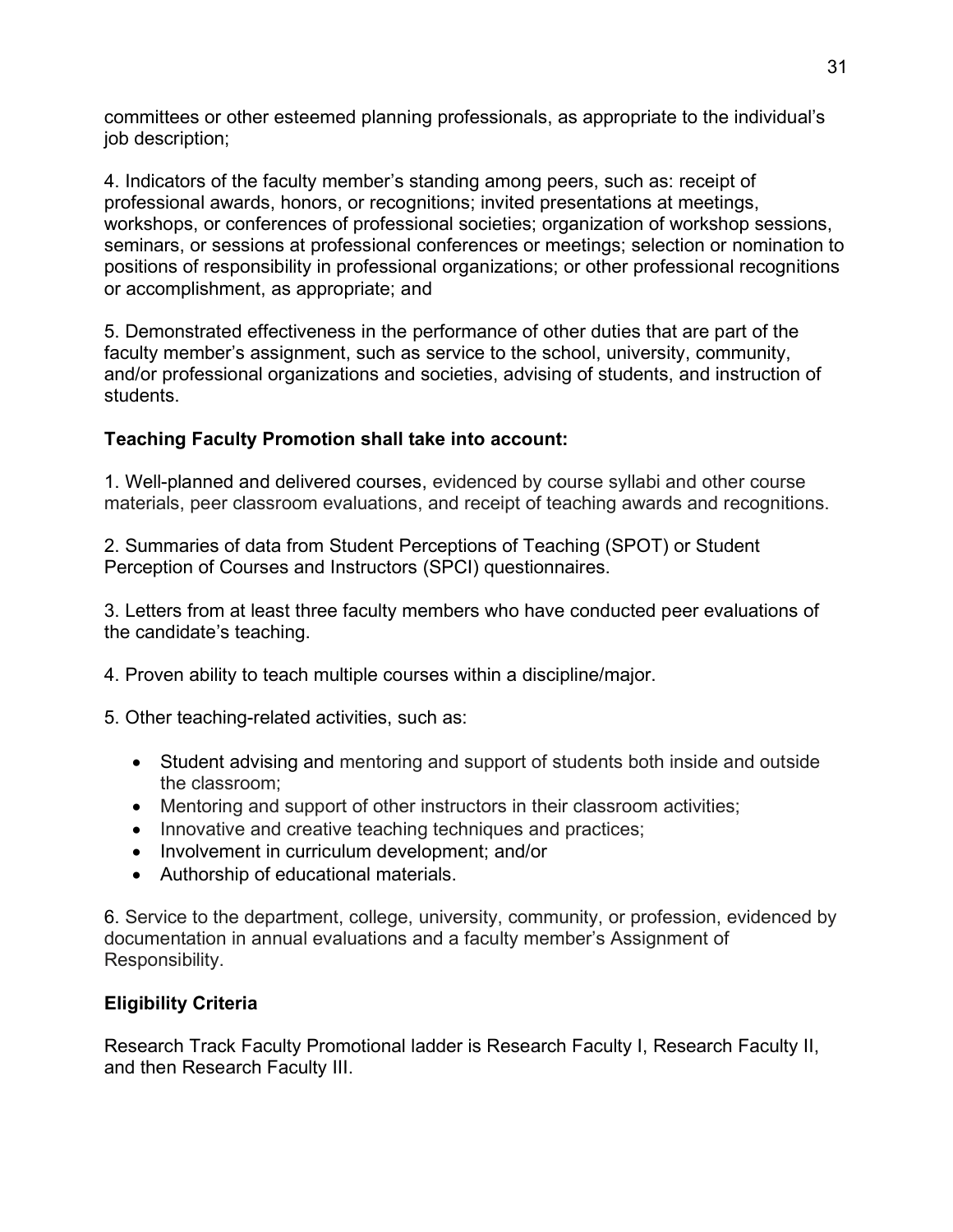Teaching Track Faculty Promotional ladder is Teaching Faculty I, Teaching Faculty II, and then Teaching Faculty III.

In all cases, the Askew School will adhere to Florida State University policy. A copy of the criteria must be on file in the Office of the Vice President of Faculty Development and Advancement.

### Ranks

1. Promotion in the specialized faculty ranks is attained through meritorious performance of assigned duties in the faculty member's present position.

2. Promotion to the second rank in each track shall be based on recognition of demonstrated effectiveness in the areas of assigned duties.

3. Promotion to the third rank in each track shall be based on recognition of superior performance in the areas of assigned duties.

## Promotion Process

1. The Askew School will accept recommendations for promotion every year in March/April. The recommendation originates with the Personnel Committee. Which recommends to the School Director and is then submitted to the appropriate officials for review, as discussed below.

2. The supervisor may not withhold a specialized faculty member's materials from review should the specialized faculty member wish to be considered.

3. The Askew School considers all faculty members who are eligible for promotion each year. Although the period of time in a given rank is normally five years, demonstrated merit, not years of service, is the guiding factor. Promotion shall not be automatic nor may it be regarded as guaranteed upon completion of a given term of service. Early promotion is possible where there is sufficient justification.

4. Specialized faculty members who have been assigned an administrative code shall be subject to the normal promotion criteria and procedures for the applicable rank. They may not substitute performance of their administrative duties for qualifications in teaching or research. The duty assignments of such employees shall accord them an opportunity to meet the criteria for promotion; however, the number of years it takes a faculty member to meet the criteria in teaching or research and scholarly accomplishments may be lengthened by reduced duty assignments in those areas; the number of years over which such accomplishments are spread shall not be held against the faculty member when the promotion case is evaluated.

5. All specialized faculty members are informed of their prospective candidacy by their supervisor. If they wish to proceed, the specialized faculty member has the opportunity to assist in preparing their binder prior to review. The specialized faculty member shall have the right to review the contents of the promotion binder and may attach a brief response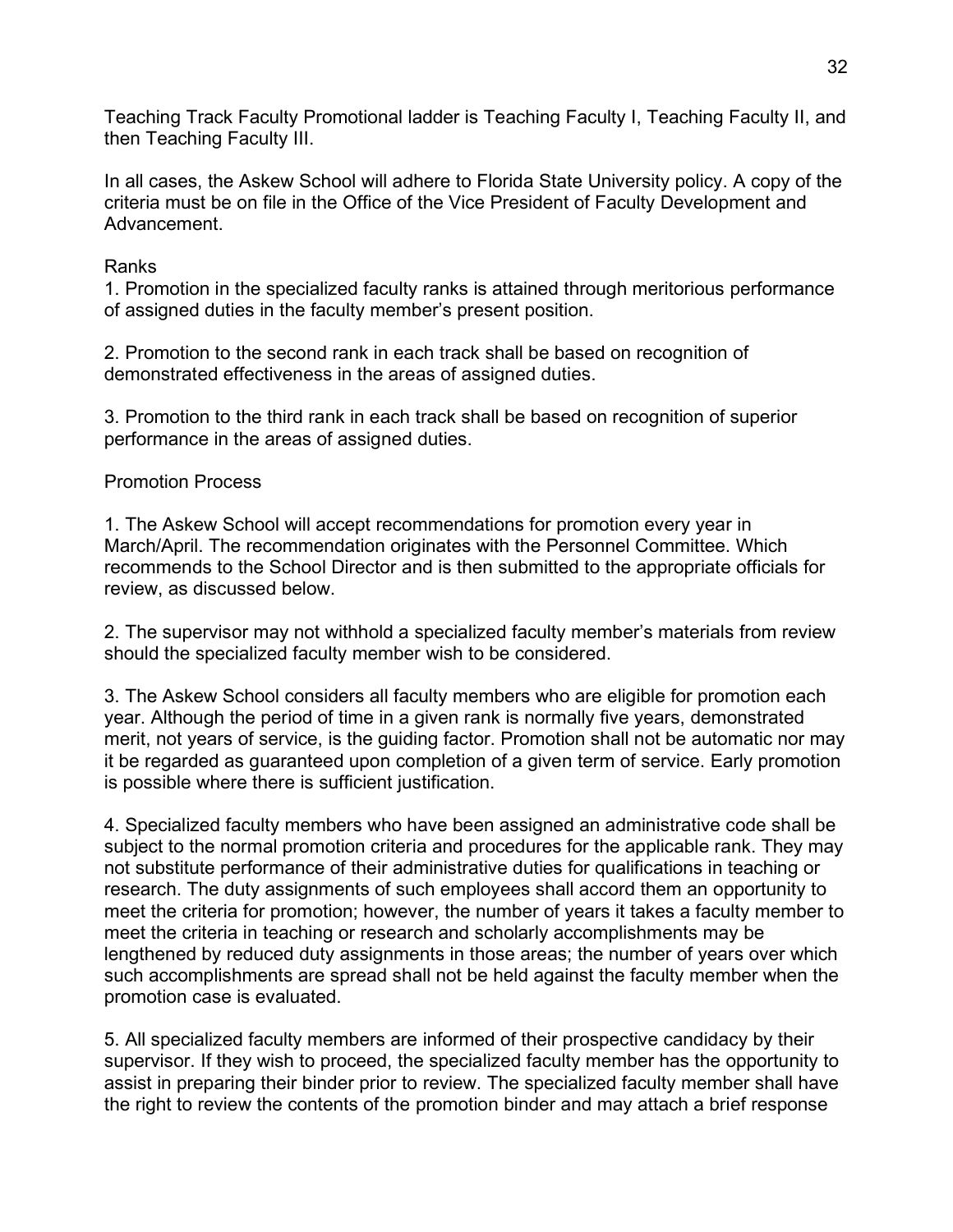to any material therein. Once the promotion committee (described below) has reviewed a binder, no material may be added to it or deleted from it except under the conditions specified in the Collective Bargaining Agreement under Articles 14 and 15.

6. The promotion committee for specialized faculty shall consist of other specialized faculty. Because of the small number of specialized faculty members in the Askew School, the promotion committee for specialized faculty shall be appointed by the Dean of the College of Social Sciences and Public Policy from among the specialized faculty in the college. The promotion committee reviews the binders of prospective candidates, recommends action on the nomination of each candidate by secret vote, and prepares a report of the committee's recommendations. The specialized faculty promotion committee report is then submitted to the chair of the faculty member's department. The regular tenured faculty in the Askew School will also vote on the binder.

7. In addition to the specialized faculty promotion committee described above, the Askew School Director independently reviews the binders of all prospective specialized faculty promotion candidates in the Askew School and recommends action on the nomination of each candidate by submitting to the Dean of the College of Social Sciences and Public Policy a report of the promotion committee recommendations and the Chair's recommendations on all submitted binders.

8. The Dean of the College of Social Sciences and Public Policy considers these recommendations, independently reviews the binders, and then submits his or her advice regarding whether the candidate meets the appropriate promotion criteria to the Office of the Vice President for Faculty Development and Advancement.

9. Prospective specialized faculty candidates will be informed of the results of the recommendations at each level of review. A candidate may withdraw his or her file from consideration within five working days of being informed of the results of the consideration at a given level. If a candidate chooses to withdraw, he or she must notify in writing, through the chair and dean, the Office of the Vice President for Faculty Development and Advancement.

10. The Office of the Vice President for Faculty Development and Advancement confirms that the candidate meets the eligibility requirements and then forwards its recommendation to the Provost or Vice President for Research.

11. The Provost or Vice President for Research considers the previous recommendations, independently reviews the binders, and then forwards his or her recommendation to the President for a final decision.

#### **Promotion Binder**

Promotion binders for all Specialized Faculty shall include:

- 1. Professional vita
- 2. Assigned duties
- 3. Annual evaluations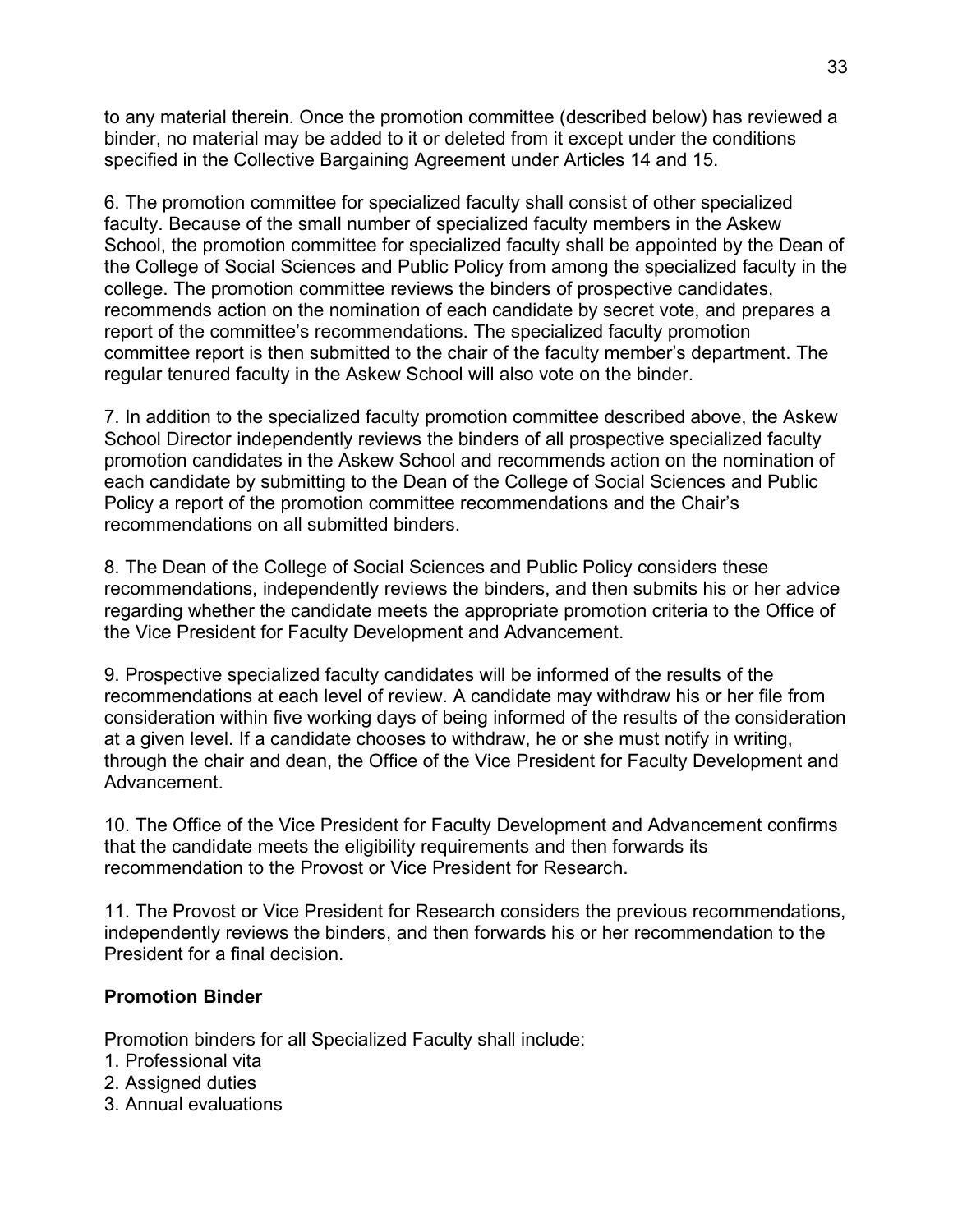4. Chair/supervisor's annual letter of appraisal toward promotion

5. Candidate's statement on research or creative activity and/or teaching, as appropriate to the faculty member's job description

6. May also include evidence of the other considerations specified in department/unit promotion criteria

Promotion binders for all faculty with teaching assignments shall include:

1. A list of courses taught since appointment to the rank from which being considered for promotion, with the percentage of effort assigned, enrollment, and grade distribution for each course.

2. A summary of the results of the polls of student perceptions of teaching shall also be included for each course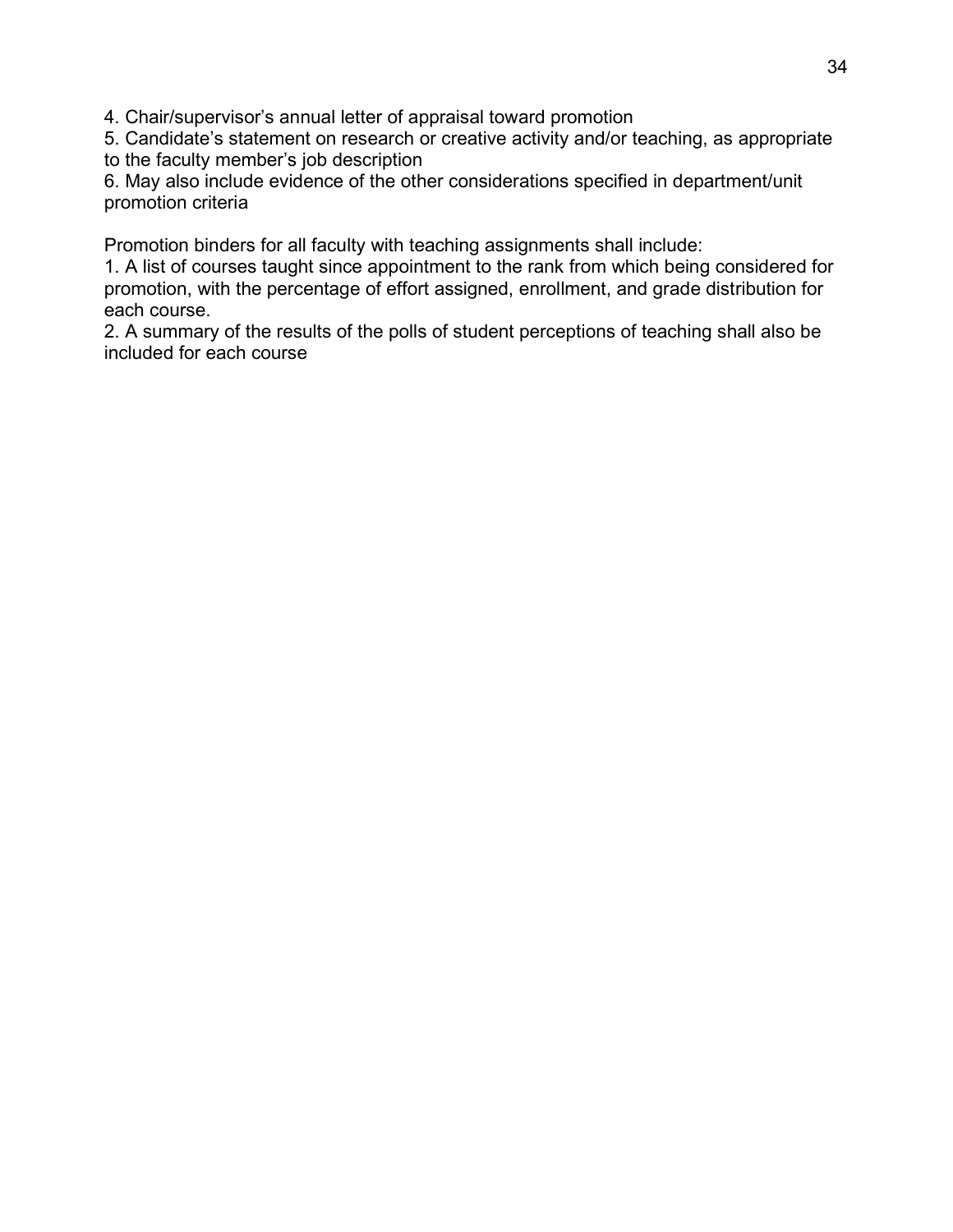#### **Appendix F. Qualifications for Graduate Faculty Status and Graduate Teaching Status**

Qualifications for Faculty Members to Hold Graduate Faculty Status or Graduate Teaching Status in the Askew School of Public Administration and Policy (Adopted by the faculty on March 3, 2009, and February 2020)

Graduate Faculty Status [GFS] applies to faculty in tenured or tenure-track ranks. It authorizes them to teach all graduate-level courses, sit on all graduate-level committees, and chair all graduate-student dissertation committees.

Graduate Teaching Status [GTS] applies to faculty in non-tenure-track ranks. It authorizes them to teach all graduate-level courses. GTS is further comprised of two categories: co-Masters Directive Status (co-MDS) and co-Doctoral Directive Status (co-DDS), which must be conferred additionally in order for GTS faculty to sit on or chair graduate-level committees, as described below.

#### Graduate Faculty Status

University criteria specify that members of the Graduate Faculty "are expected to actively engage in graduate education through teaching, mentoring and research supervision. They should show evidence of research-based scholarship resulting in peer-reviewed publications."

Upon arrival, tenured and tenure-track faculty are permitted to teach all graduate classes.

GFS Nomination Criteria. Faculty seeking to supervise masters theses and dissertations must meet the following Askew School criteria:

- *1) Credentials*: A Ph.D. in Public Administration, Political Science or other appropriate discipline and expertise in the teaching area is required.
- *2) Professional Experience*: All ranked faculty are eligible.
- *3) Specific level of scholarly research activity:* Must have published a book or three refereed articles in the past five years.

Directing Graduate Students**.** Permission to supervise a dissertation is contingent on having served on a completed dissertation committee, have tenure, and have tenure-track faculty experience of at least three years (not necessarily at FSU). Untenured faculty, including specialized faculty, may serve as a co-major professor if the Askew School Director approves this appointment and the other co-major professor meets these requirements of directing a dissertation committee. . Under no circumstances does this provision apply to persons holding adjunct or "Visiting-in-Lieu-of" adjunct appointments to the faculty.

Graduate Faculty Status automatically ends if five years pass without evidence of scholarly productivity (e.g., a book, a refereed article or professional report) and is reinstated when such a publication occurs.

Dissertation Committee Composition**.** A minimum of four members with GFS (two from Public Administration, one with tenure from outside Public Administration, and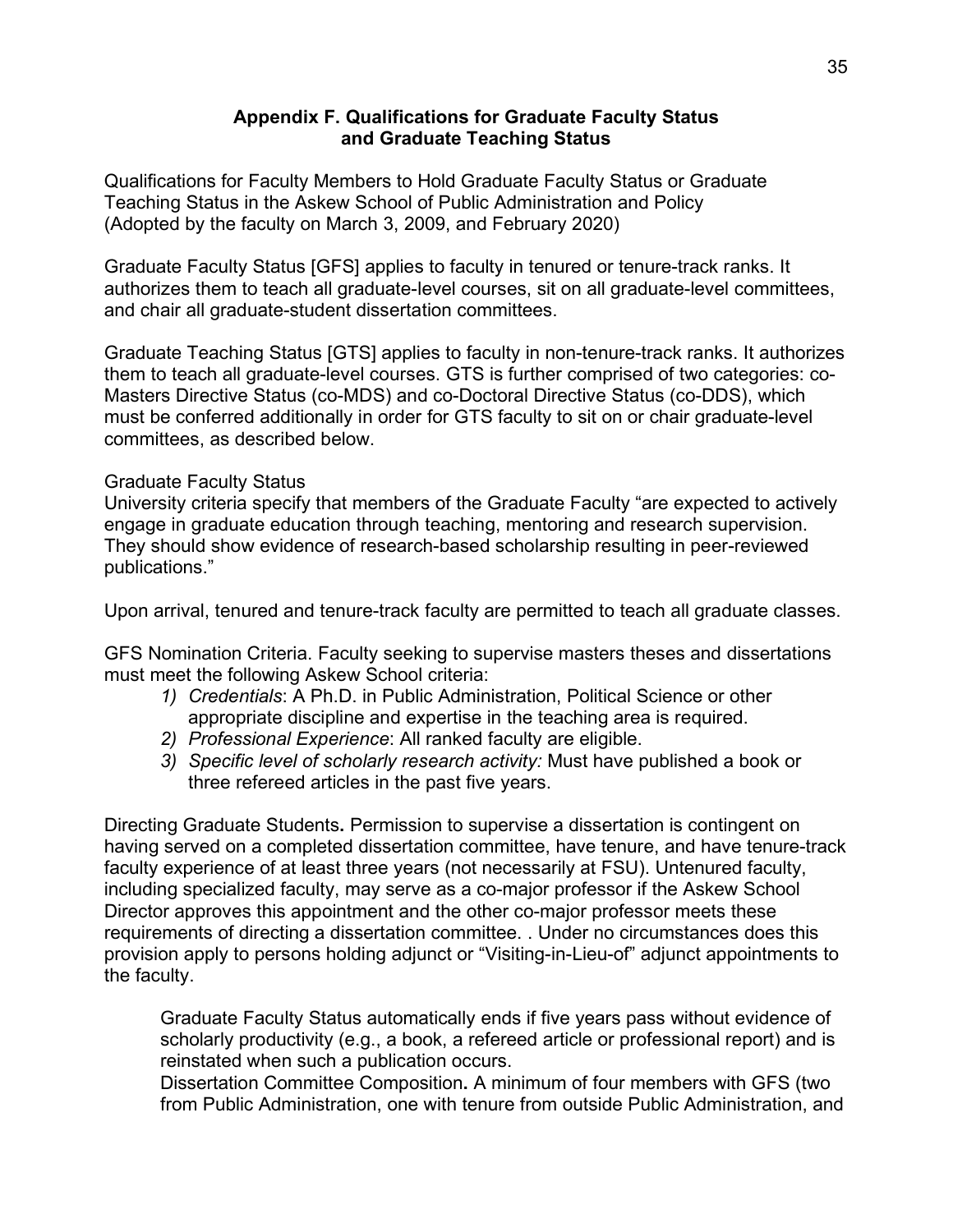one from inside or outside of Public Administration) are required for a Dissertation Committee.

Graduate Teaching Status**.** In order to qualify for GTS, non-tenure-track faculty must hold a Ph.D. or have proven expertise in the teaching area. Those who meet this requirement may be nominated for GFS and may, upon GTS appointment, teach graduate-level courses. Instructors who are not regular members of the FSU faculty may be awarded GTS on a temporary basis with the approval of the Dean of the College of Social Science and the Dean of Graduate Studies.

Non-tenure-track faculty with a Ph.D. in Public Administration, Political Science or other appropriate discipline may be nominated for Co-Doctoral Directive Status (CDDS), which allows them to serve as a member on a doctoral committee and to co-direct (with a GFS faculty member) a doctoral committee. To be appointed to CMDS, they must hold a Ph.D. in Public Administration, Political Science or other appropriate discipline and have demonstrated the ability to conduct scholarly research by having published a book or several refereed articles in the past five years.

Exceptions or clarifications to any of the policy items enumerated here may be approved on a case-by-case basis by the School's Director.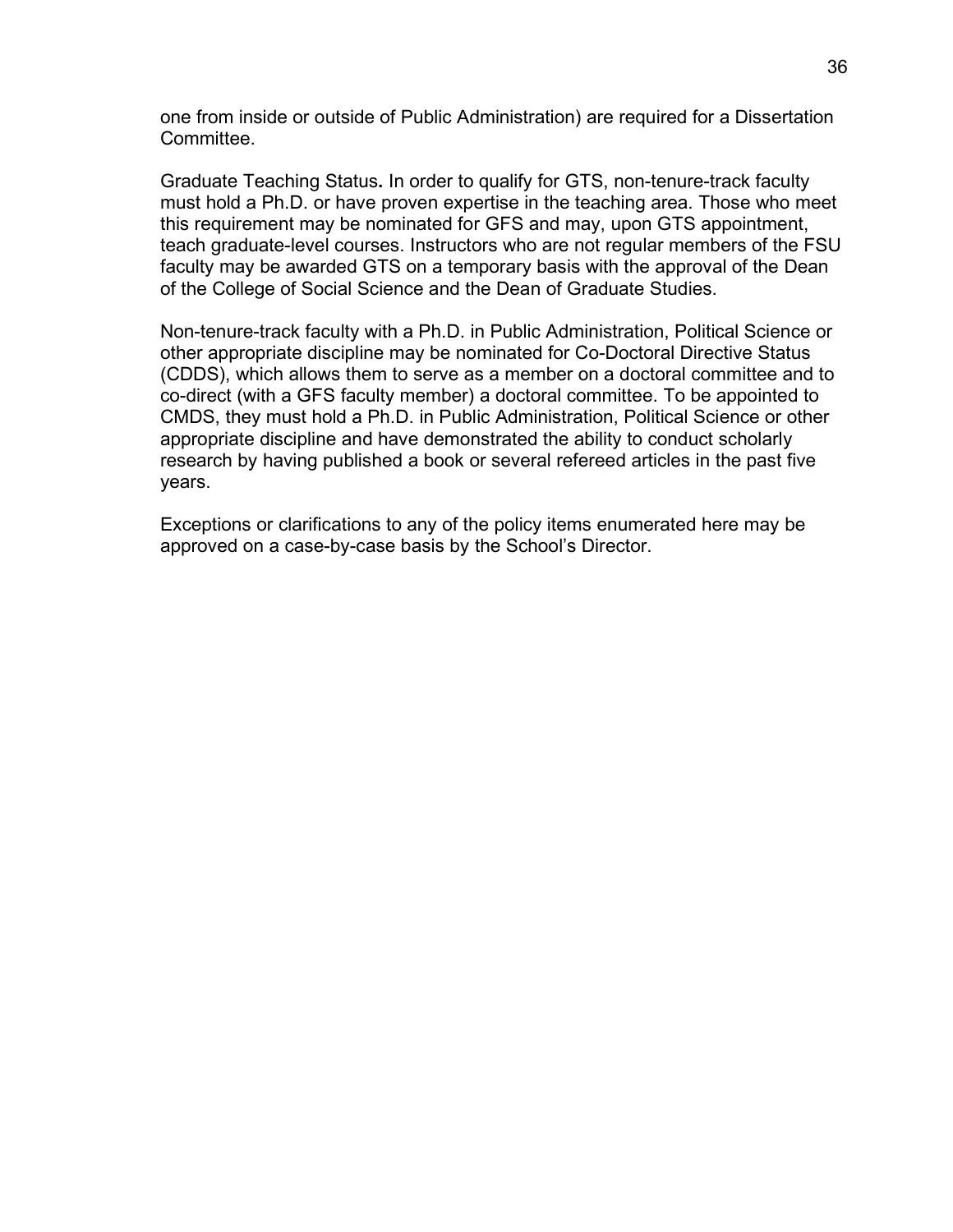#### **Appendix G. Faculty-Student Relationship (Adopted September 6, 1991)**

The central principles that underlie appropriate faculty-student relationships are professionalism, respect, fairness, and concern. Faculty must avoid manipulation, coercion, or exploitation of students (especially acts directed at securing monetary, ego, or sexual gratification) and should demonstrate a sensitivity of cultural and personal diversity by avoiding racial, sexual, religious, and ethnic discrimination.

The School, in compliance with the FSU Sex Discrimination and Sexual Misconduct Policy, aims to:

- provide a safe and supportive environment for all community members;
- provide educational, preventative, and training programs regarding Sex Discrimination and Sexual Misconduct;
- encourage reporting of incidents;
- take appropriate action to prevent incidents that deny or limit an individual's ability to participate in or benefit from the School's programs;
- make available timely service for those who have been affected by incident; and
- provide prompt, thorough, and impartial methods of investigation and resolution to stop discrimination remedy any harm, and prevent its recurrence.

Every student has the right to enjoy an academic environment free of unwanted sexual attention. Students' academic prospects suffer when they experience discrimination based on sex or sexual misconduct. We should not force the affected students to carry the burden of stopping sexual misconduct. Preventing sex discrimination/sexual misconduct, and stopping it when it occurs, is a collective responsibility of the faculty. Trivializing it and not taking it seriously makes us an arm of the people who do it because the authority relations make the faculty member dominant and the student subordinate. Romantic alliances that seem consensual to a faculty member may be construed as coercive by a student. Students may fear that they will suffer retaliation if they confront a faculty member who makes sexual overtures to them. They may fear that they will not be believed if they complain to other authorities within the institution. Because of the power imbalance, a student's consent may mean consent to a condition of submission, and this power imbalance never goes away as long as one is faculty and the other is student. In addition, being labeled the "professor's girlfriend or boyfriend" may be corrosive of the student's professional development. The student may become isolated from the student community, have less support from cohorts, and be looked upon with suspicion.

Society and this institution have placed faculty in a position of trust and we in turn owe students the exercise of good faith in performing our professional duties. Faculty-student relationships that are other than professional represent a conflict of interest. People in an educational community may interact in many appropriate ways (as teachers and students, advisor and advisees, and scholars and practitioners) -- not, however, as romantic or sexual partners. Sexual relationships and dating between a faculty member and a student currently enrolled in the faculty member's course, or under the supervision or direction of the faculty member, are prohibited. Because other students may believe that a student currently involved with a faculty member or romantically involved in the past may benefit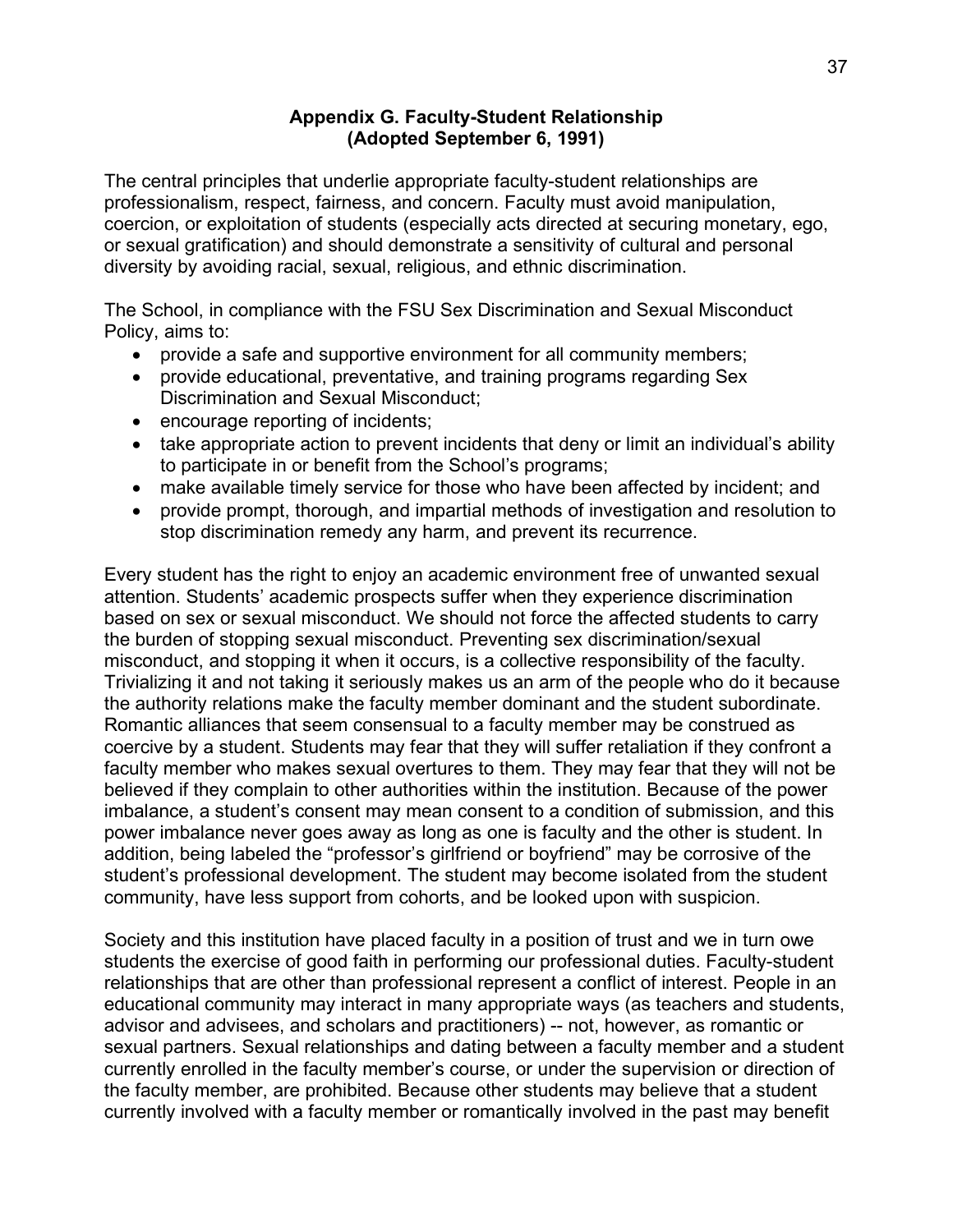from favoritism in obtaining academic rewards, the school strongly discourages sexual relationships and dating between faculty member and any student in the school.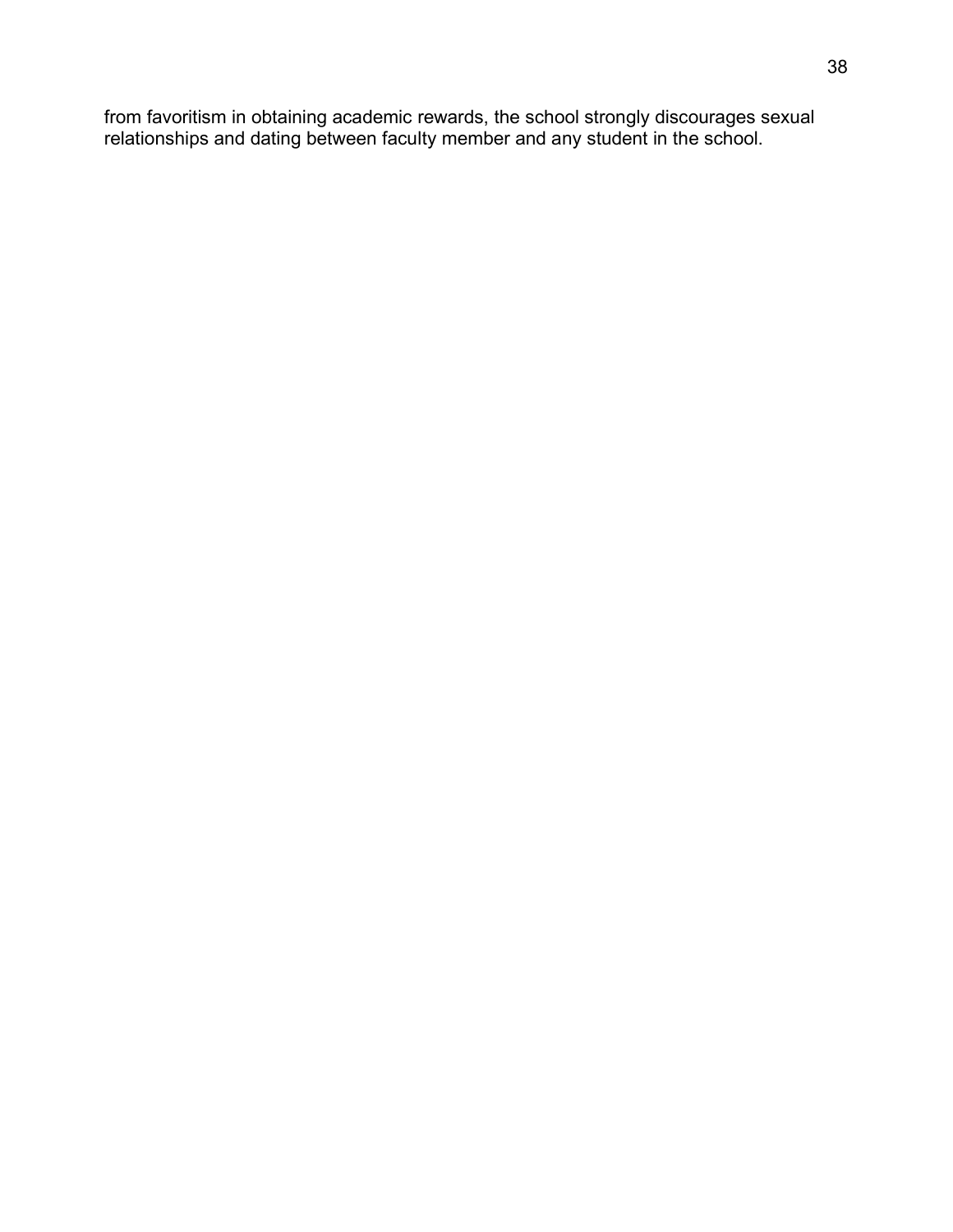#### **Appendix H. Diversity and Inclusion Strategic Plan (adopted in August 2019)**

Askew School Diversity Guidelines (adopted by unanimous faculty vote on December 3, 2012) Revised Diversity and Inclusion Strategic Plan (adopted August, 2019)

### **Introduction**

#### Why a diversity strategic plan?

The Askew School of Public Administration and Policy at Florida State University has developed this strategic plan for diversity and inclusion based on the premise that our graduates face an increasingly diverse world, community and workplace in the future.<sup>[1](#page-38-0)</sup> To be better prepared to engage as public managers, policy makers, analysts and activists in that world, we have a responsibility to integrate diversity and inclusion into our School's core activities of teaching, research and service. Moreover, it is widely held that students exposed to a diversity of cultures, backgrounds and perspectives in higher education are more creative, innovative, and thoughtful as they undertake their studies in an environment that is both more enriching and challenging because of this diversity.<sup>[2](#page-38-1)</sup> Finally, the professional and academic associations of public administration and policy (American Society of Public Administration, Public Management Research Association and the Association of Public Policy Analysis and Management) as well as the accreditation body (NASPAA) all promote enhancing diversity and inclusion in the profession and higher education programs and identify the lack of progress on increasing diversity as undermining the relevance and contributions of the field.

#### Related planning foundations

This School diversity and inclusion strategic plan is nested within the broader efforts of the University, College and academic and professional associations of our field. A focus on diversity, inclusion, social justice, and equity is captured in the FSU strategic plan for 2016-2021.

# Askew School Diversity Vision

*The Askew School of Public Administration and Policy at Florida State University strives to: train professionals who are effective public managers; create research that transforms practice and scholarship; and promote good governance, social justice, and the well-being of all persons.* 

<span id="page-38-0"></span> $^1$  See, for example Jayakumar, Uma (2008) Can Higher Education Meet the Needs of an Increasingly Diverse and Global Society? Campus Diversity and Cross-Cultural Workforce Competencies. *Harvard Educational Review*: Vol. 78, No. 4, pp. 615-651.

<span id="page-38-1"></span> $2$  See, for example, Hewlett, S.A., M. Marshall and L. Sherbin. (2013) "How Diversity Can Drive Innovation."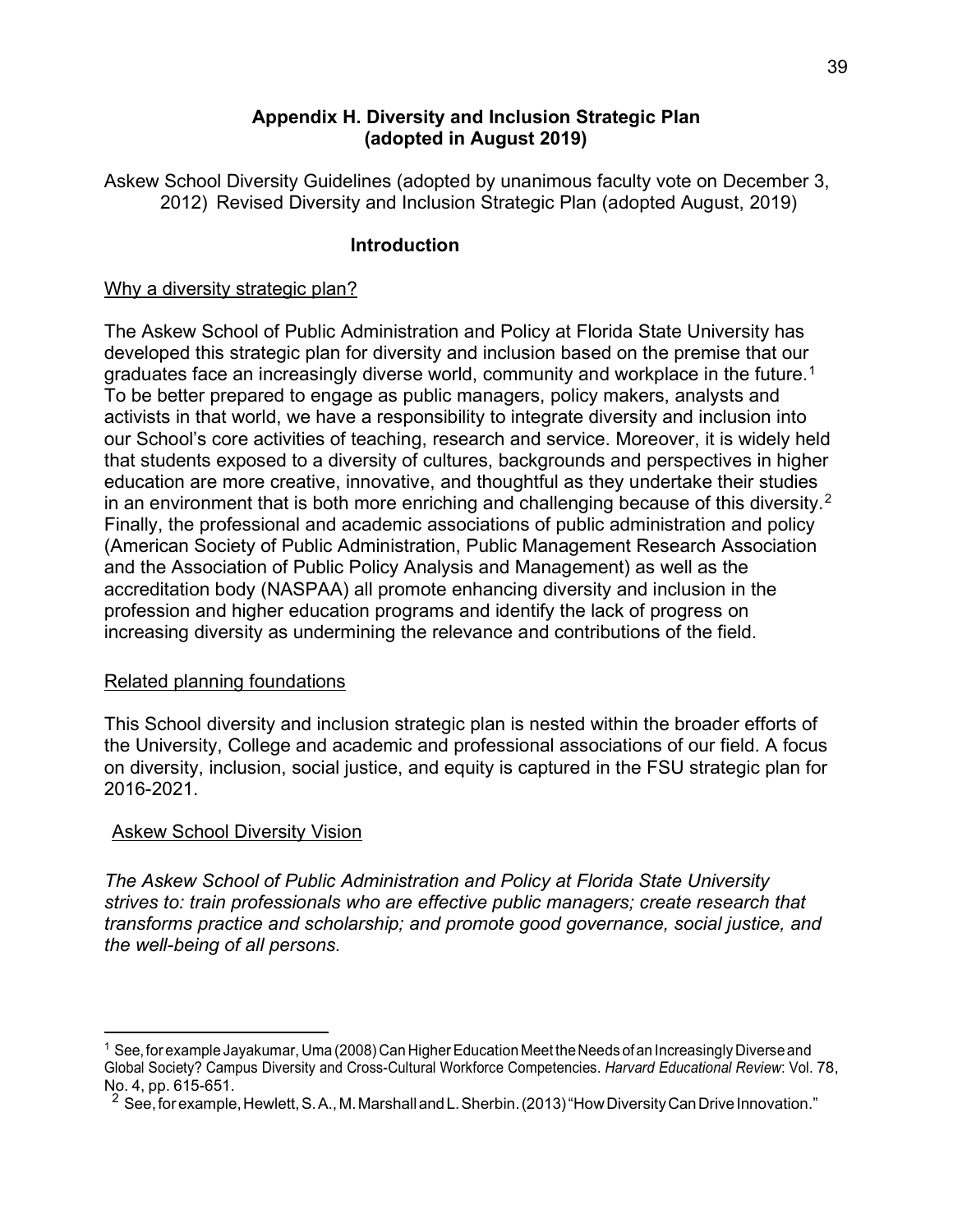#### Askew School Diversity Mission Statement

*The Askew School of Public Administration and Policy at Florida State University enrolls a diverse set of students and educates them to think critically, exhibit technical competence, and effectively engage the political process. The School conducts research and provides service that contributes to a better understanding and shaping of public policy and management in order to promote good governance, equity, sustainable livelihoods, and equitable and safe places locally and globally. The School recognizes a particular responsibility to document, examine, and enhance public administration and policy in the State of Florida.*

*Furthermore, our overall mission is generalist-focused preparing students to be ready for a wide range of positions. Therefore, diversity is deeply cherished, as our generalistfocused mission requires a diversity of backgrounds to enhance this wide range of career placements. Below is our overall mission statement:*

*"The Askew School seeks to inspire and prepare students for a wide range of public sector careers, equipping them to provide ethical and effective leadership in public, nonprofit, and for-profit organizations. We do so by providing cutting-edge research and educational programs that emphasize integrating theory and practice, engaged learning, creative problem solving, integrity and stewardship, and skills in communication, policy analysis, management, and teamwork."*

#### Askew School Definition of Community it Serves

*Goal: The Askew School of Public Administration and Policy will enroll students who reflect the State of Florida's gender, racial, and ethnic diversity.*

**Rationale**: The School holds diversity as a core value. The School strongly believes that a diverse student body brings diverse perspectives into the educational environment, which deepens student understanding of critically important issues and enhances their ability to work with diverse communities. As a program located at a state-funded University in Florida, as a program whose students predominantly come from Florida, and as a program whose graduates predominantly currently or find work in Florida or nearby states, the School defines the State of Florida as the community which it serves while also recognizing that out-of-state and international students add significantly to our student diversity on many levels. The School's goal is to enroll students who reflect the community's (i.e. Florida's) diversity.

#### **Florida State University Strategic Plan**

The FSU strategic plan specifically refers to diversity in its mission.

• Florida State University preserves, expands, and disseminates knowledge in the sciences, technology, arts, humanities, and professions, while embracing a philosophy of learning strongly rooted in the traditions of the liberal arts. The university is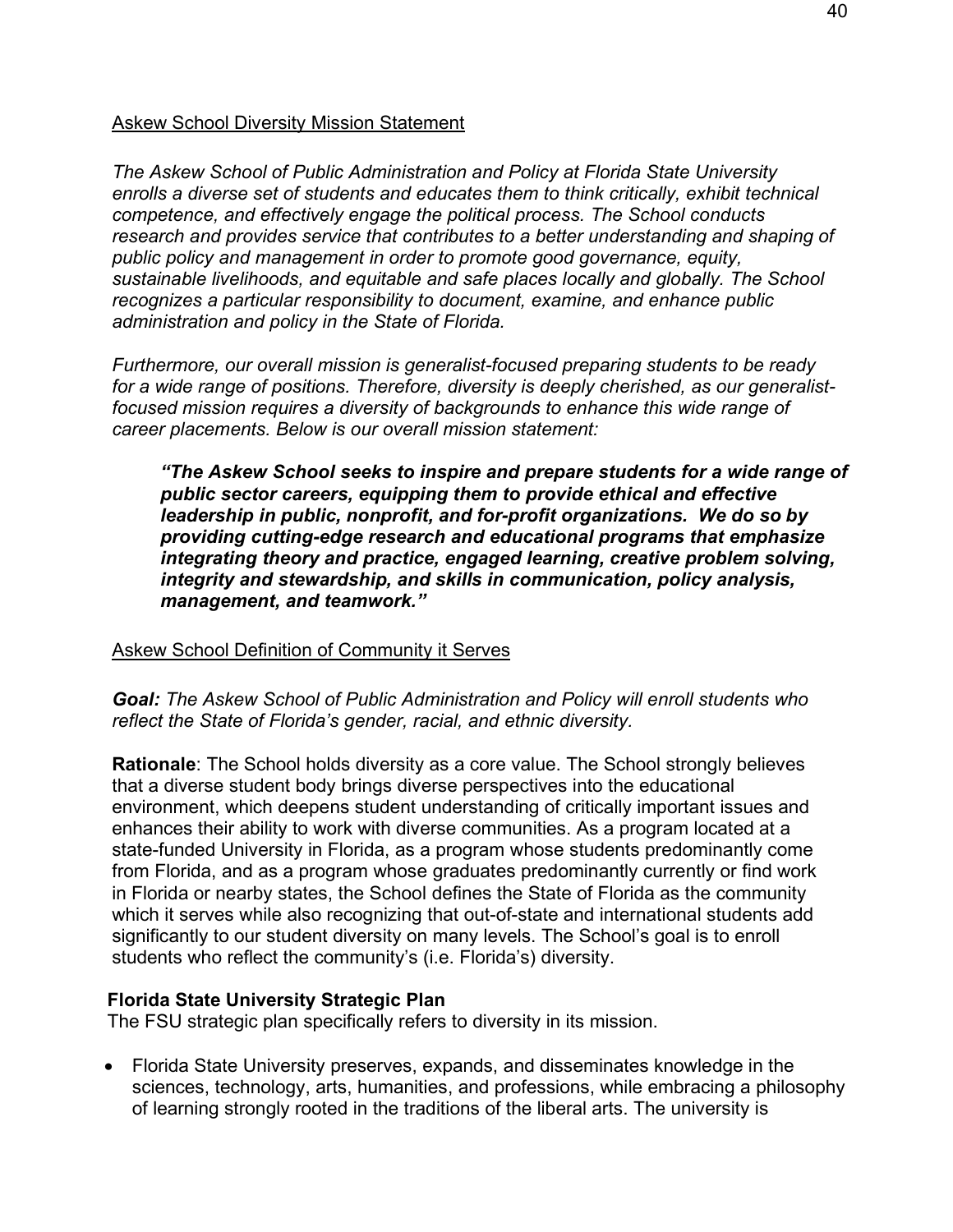dedicated to excellence in teaching, research, creative endeavors, and service. The university strives to instill the strength, skill, and character essential for lifelong learning, personal responsibility, and sustained achievement within a community that fosters free inquiry and embraces diversity.

As one of the core values, the university strategic plan includes a focus on diversity:

• *Dynamic Inclusiveness:* We believe the benefits of a richly varied community arise not only from the diversity of people it includes, but more importantly from intentional efforts to create a strong sense of belonging that encourages deep and high-quality connections.

Finally, the plan has a strategic goal for "Realizing the Full Potential for Diversity and Inclusion." This goal has multiple objectives including:

- 1) Increase the diversity of FSU's student body, faculty and staff
- 2) Expand and develop academic and co-curricular programs, as well as administrative initiatives, that increase diversity and inclusiveness
- 3) Develop and graduate globally and culturally competent students who are prepared to succeed in an increasingly multicultural and international society

These goals and objectives align with our School's commitment to increase the diversity of the student body, faculty and staff; to improve the culture and climate in the School in relation to diversity and inclusiveness; and to enhance the multicultural awareness and capacity of students, faculty, and staff through our teaching, research and outreach efforts.

# **Plan Development and Function**

This diversity and inclusion plan was developed through discussions among faculty, students, staff and alumni. The Ad-hoc Diversity Committee deliberated and drafted the language in this document with input from all other members of the School. Through this process, we identified a wide range of ideas and strategies that could be helpful in our endeavor to enhance the diversity and inclusion of the Askew School of Public Administration and Policy. Those ideas, with some modification and refinement, have been captured in this document. This plan, therefore, is not meant to be accomplished in the near term. Rather, it is a living document. It requires that members of the School assess, evaluate and reconsider commitments and strategies as outlined in this plan in relation to our annual goals and work plans. Over time, we expect to discover that some strategies in this document are more effective than others. We also expect to learn which strategies are more or less feasible as we undertake the work outlined here. Rather than presupposing and rejecting ideas at the outset, we will undertake an adaptive learning approach as we implement this plan. As such, we will evaluate our progress on an ongoing basis to ensure that we are seeking the substantive changes necessary to achieve the goals outlined in this document.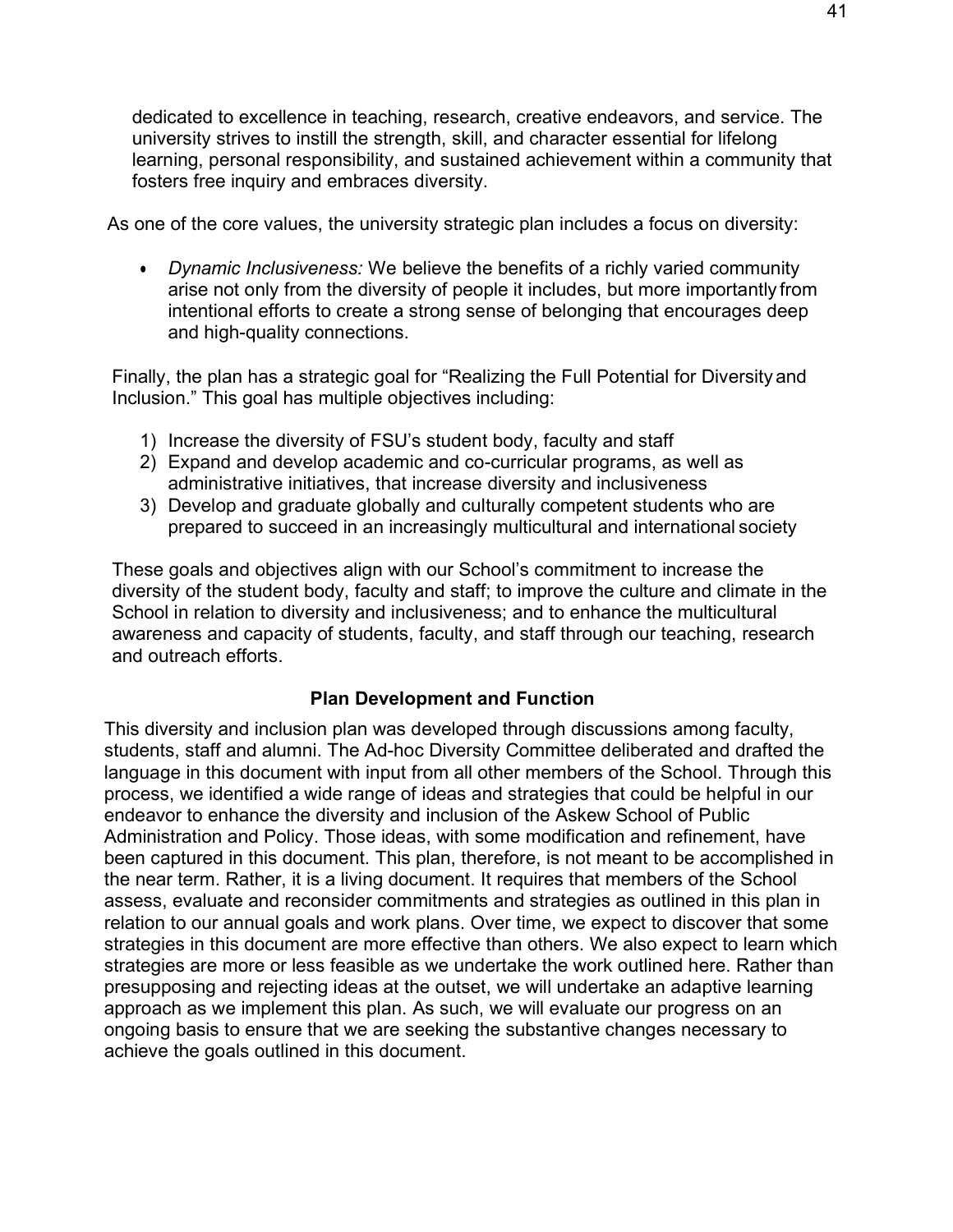# **Defining Diversity and Inclusion**

Defining diversity and inclusion is simultaneously conceptually challenging and yet fundamentally important to this strategic planning process. We differentiate these two terms at a basic level to distinguish 1) a range of characteristics of the individuals and groups of concern who constitute our learning community (diversity) and 2) the extent to which individuals and groups with multiple and different perspectives, values, backgrounds, and life experiences feel welcome, supported and safe in the learning environment of the School (inclusion).

Within this context of diversity, inclusion is paramount. In higher education in the US, minority enrollment has increased dramatically in the past several decades; however, retention and graduation rates continue to lag improvements made among white students.<sup>[3](#page-41-0)</sup> University campuses are not immune to racism, sexism, homophobia, ageism and other prejudices that negatively impact the dignity and safety of our students, faculty and staff. Thus, to build a culture of inclusion is essential to ensuring the achievement of our underlying goal which is to prepare our students to be leaders, public servants, and change agents in a multicultural and increasingly diverse world.

The Askew School views diversity and inclusion as evolving and fluid concepts that we regularly reexamine to best serve our local, state and global community to promote a more equitable environment for all.

# **School Diversity and Inclusion Goal**

*The Askew School of Public Administration and Policy strives to educate and inspire future leaders and public managers who are agents of good governance and work for the common good in a diverse world. We commit to:*

- *creating a welcoming environment and inclusive School culture;*
- *incorporating social justice and multi-cultural awareness into our research, teaching, and outreach; and,*
- *recruiting and retaining students, faculty, and staff who reflect our increasingly diverse global community.*

# **Section 1.0: Culture and Climate**

# **Goal**

*Askew School will foster a culture and climate of inclusion that recognizes difference and celebrates diversity to create a safe and welcoming environment for all students, faculty, and staff.*

<span id="page-41-0"></span> $3$  Eligon, John. 2016. University of Missouri Struggles to Bridge Its Racial Divide. New York Times. http://www.nytimes.com/2016/02/07/education/edlife/university-of-missouri-struggles-to-bridge-its-racialdivide.html?emc=eta1&\_r=0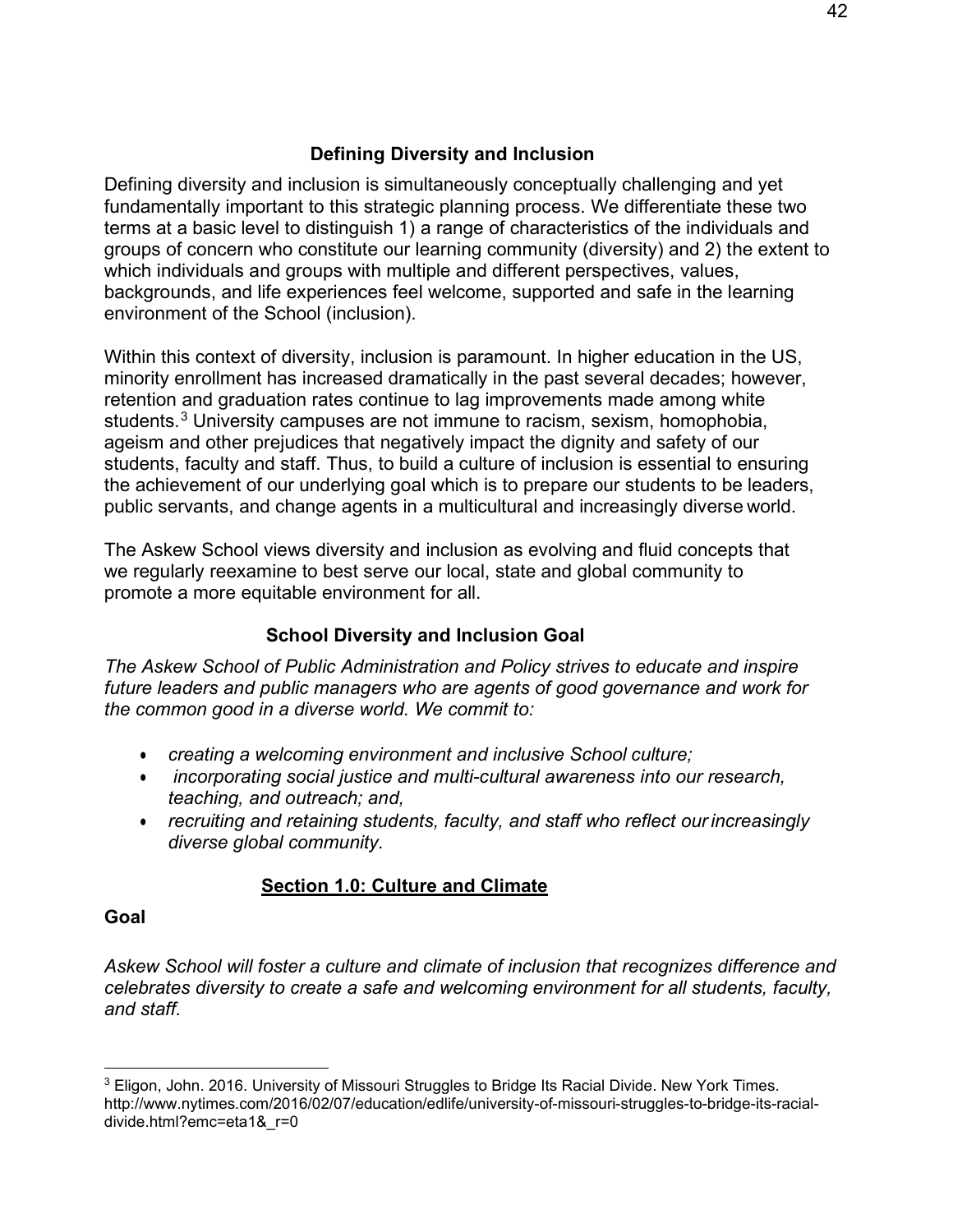**Strategy 1.1**: Assess the culture and climate of the School on a regular basis to ensure that we can identify challenges to creating a welcoming and safe learning environment for all.

- 1. Develop a diversity and inclusion climate survey to be administered regularly in the School to evaluate cultural competency and assess overall School climate (Diversity Committee)
- 2. Administer a survey in a fall professional topics session, ideally before the cultural competency training and aligned with the end of term student evaluation process (PAD 5050 – Profession of Public Administration)
- 3. Administer a climate survey in one of the required core courses for second year students (PAD 5417 - Human Resource Management)
- 4. Develop a report based on the climate survey to assess our current context and issues that arise to be delivered to the Askew School faculty at the May end of year faculty meeting (Diversity committee)

**Strategy 1.2:** Expand training opportunities for students in diversity and multicultural awareness

- 1. Dedicate at least 1 session every semester of the required MPA core PAD 5050 - The Profession of Public Administration to bring in a practitioner from underrepresented groups to reflect on their career. This individual would be encouraged to discuss her/his personal experiences in terms of the challenges they have faced and the strategies they have used to be successful in exclusive environments (Course Instructor)
- 2. Dedicate at least 1 session every year of the required MPA core course PAD 5050 - The Profession of Public Administration to cultural competency training offered by the FSU Center for Global Engagement (Course Instructor)
- 3. Dedicate at least 1 session every two years of the required PhD colloquium to discussions from a faculty member engaged in research on social justice, equity, multiculturalism, diversity or other related topics (PhD Director)
- 4. Determine whether the FSU Center for Global Engagement can provide training or point to resources to conduct trainings for cultural competency in the classroom for the Teaching Group (Diversity Committee)
	- a. If so, leverage that training to offer in the teaching group regularly
	- b. If not, seek other trainings for future faculty or teaching in a multicultural context

**Strategy 1.3:** Create opportunities for faculty and staff to be trained in diversity and multicultural awareness.

- 1. Encourage faculty to take diversity and multicultural awareness trainings or workshops offered by The Center for Leadership and Social Change (School Director)
- 2. Seek out other training opportunities with the Center for Leadership and Social Change and the Center for Global Engagement such as intercultural competency, anti-racism training, diversity training, and non-violent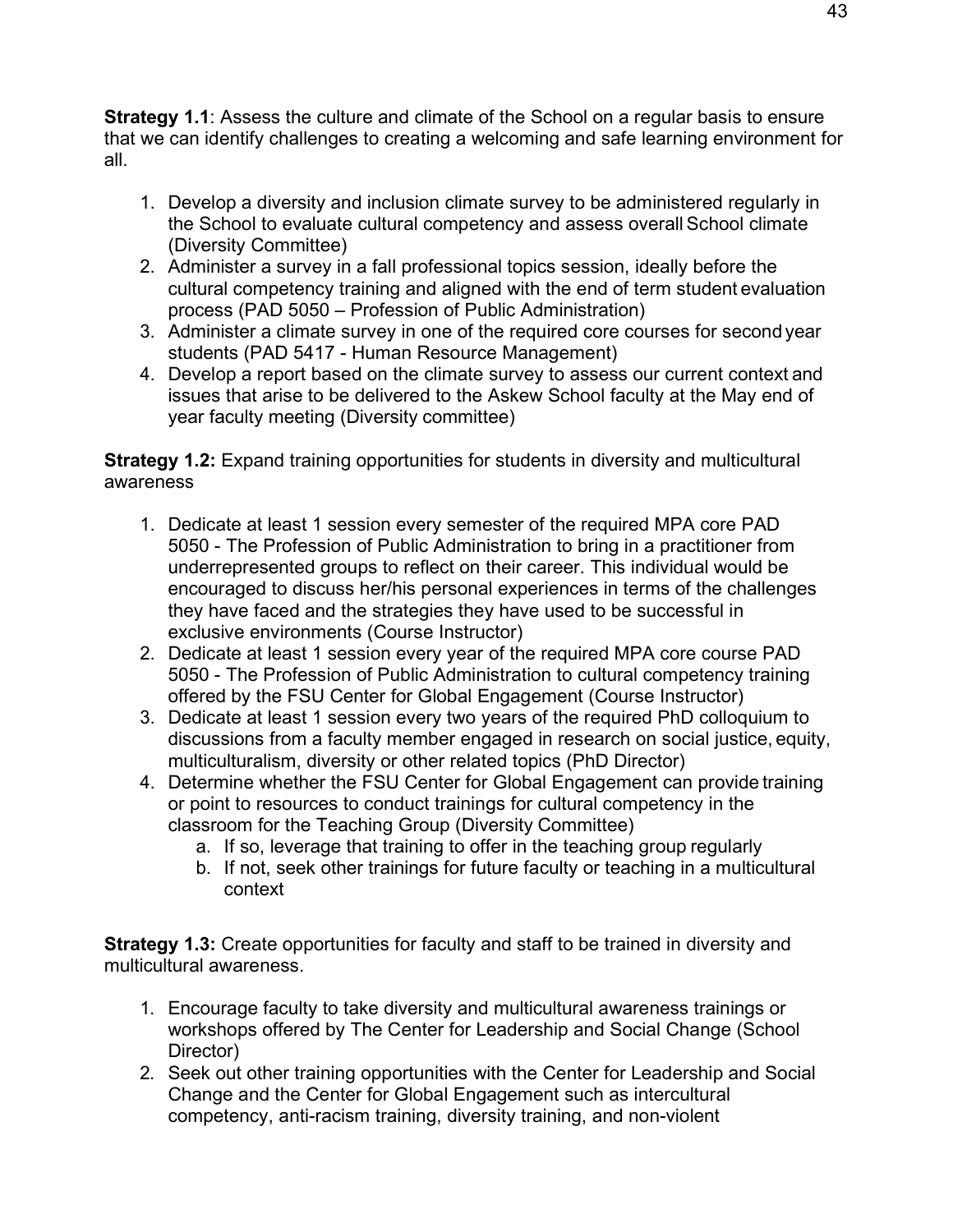communication training and encourage faculty to attend these trainings (Diversity Committee)

**Strategy 1.4:** Seek volunteers to serve on the College of Social Sciences and Public Policy Strategic Planning Committee and advocate for diversity and inclusion topics into the planning process (School Director)

**Strategy 1.5**: Institutionalize a focus on diversity issues in the School as part of the organizational and decision-making structure

- 1. Review School by-laws to determine what elements of the Diversity Strategic plan need to be integrated into by-laws (Diversity committee)
- 2. Review School committee structure and annual work plans in relation to the diversity plan to assign ongoing tasks to committees (Faculty end of year meeting)
- 3. Reconstitute the Diversity Committee on a regular cycle (at a minimum biannually) to conduct an evaluation and assessment of the DiversityPlan and serve other functions as outlined in this plan (School Director)

**Strategy 1.6:** Recognize, encourage, and support individual and group contributions to creating and sustaining dialogue on and service to issues of social justice, diversity, equity, and inclusion through academic, culturally-based activities, and civic engagement.

- 1. Seek financial resources and advisory support for student and faculty-initiated events (such as guest speakers, symposia, conferences, workshops, panel discussions, and other public events) focused on social justice, diversity, equity, and inclusion (School Director and Policy Committee)
- 2. Host events in the School and college, such as speakers, symposia, conferences, workshops, panel discussions and other public events that address issues of social justice, diversity, equity, and inclusion in the public administration and policy field. The goal will be at a minimum to establish quarterly speaking engagements at the Askew School. (Faculty and PAGA).
- 3. Develop a social justice award for a student to be awarded as applicable as part of convocation ceremonies (Faculty)

**Strategy 1.7:** Communicate Askew Schools diversity mission and School goals to other units in the college and university and to broader audiences.

- 1. Use the COSSPP and Askew School websites and newsletters to publicize a commitment to diversity and inclusion sharing the mission, vision and goals publicly (Diversity Committee and COSS IT staff)
- 2. Seek University and college partners to host and promote events and programs focusing on social justice, equity, diversity and inclusion (Faculty and PAGA organizers of events)
- 3. Share and discuss the diversity plan and diversity and inclusion principles and strategies at a COSSPP chairs meeting (School Director)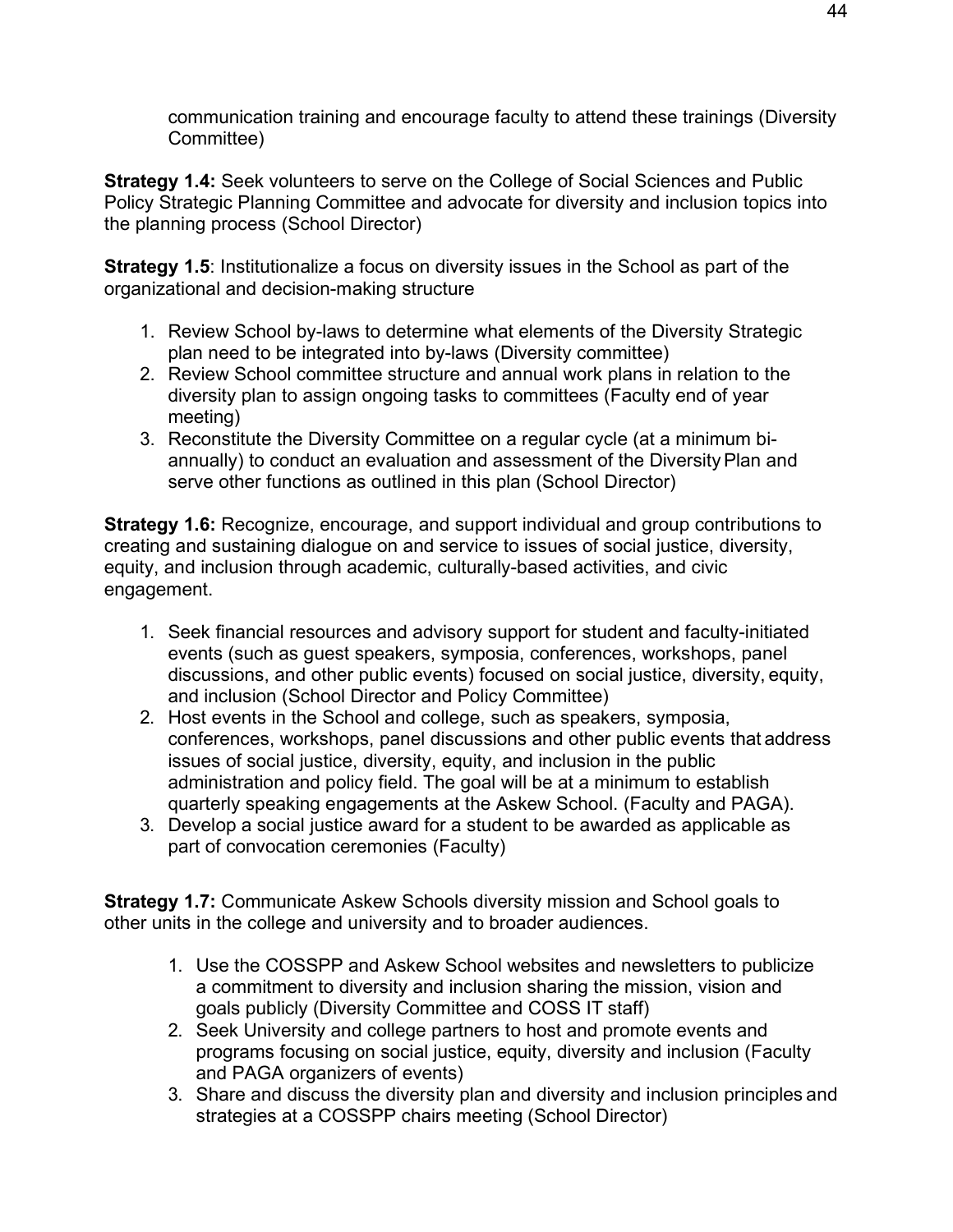## **Performance Measures:**

o Reported culture and climate measures from student climate survey

#### **Section 2.0 Student Recruitment and Retention**

**Goal** 

*Askew School will recruit, support, retain, and graduate students from diverse backgrounds, particularly including historically underrepresented and excluded populations in the public administration and policy fields in the US.*

#### Current Context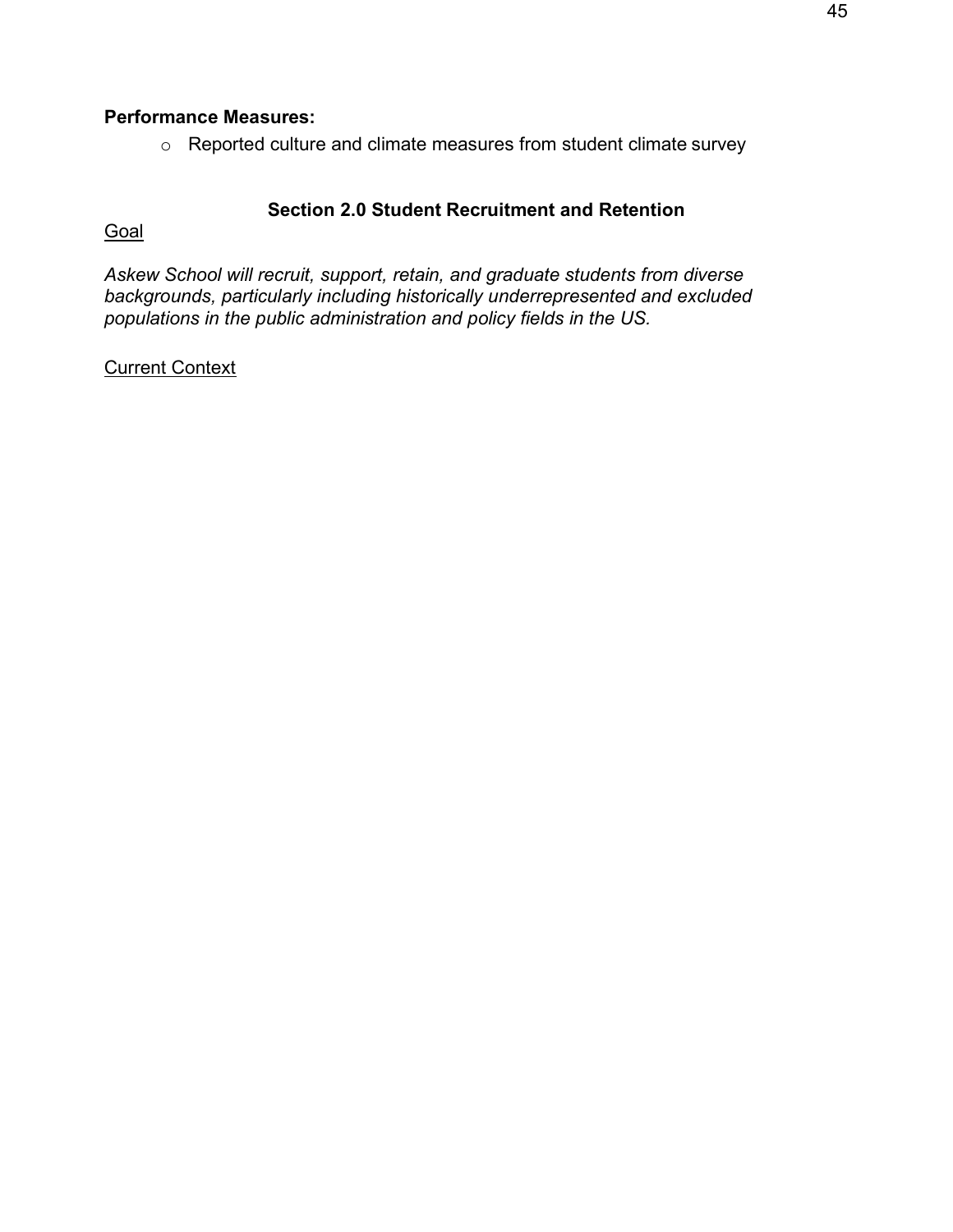The Askew School has a goal "to enroll students who reflect the State of Florida's gender, racial, and ethnic diversity." Based on data provided by Institutional Research, the diversity of the Askew School's students, for the most part, mirrors the diversity of the North Florida populations from which we mostly draw. For example, state-wide the proportion of Floridians with African American ancestry is about 17%; 10% of our students are African American. Statewide about one in four Floridians are Hispanic, but in Leon County where we are located that proportion drops to only 6%; 18% of our students are Hispanic. We continue a half-century old FSU 'tradition' in that we enroll slightly more women than men at 58%. About 2% of Floridians identify as two or more races; About 5% of our students reported more than one race. Finally, about 17% of our students are from other countries and several attend on scholarships from their governments. Based on these basic frequency data, student enrollment in FSU Askew School is trending toward greater diversity based on factors such as gender, race and ethnicity and the School is largely mirroring the state population on these identified factors with the exception of our enrollment of African American students.

| <b>Ethnic Diversity -</b>                                                   |                |               |                |                | <b>Total</b> |
|-----------------------------------------------------------------------------|----------------|---------------|----------------|----------------|--------------|
| <b>Enrolling Students</b>                                                   | 2017-2018      |               | 2018-2019      |                |              |
|                                                                             | Male           | <b>Female</b> | <b>Male</b>    | <b>Female</b>  |              |
| <b>Black or African</b><br>American, non-Hispanic                           | 5              | 6             | 3              | 8              | 22           |
| American Indian or<br>Alaska Native, non<br>Hispanic/Latino                 | $\mathbf 0$    | 0             | 0              | $\bf{0}$       | $\bf{0}$     |
| Asian, non-<br><b>Hispanic/Latino</b>                                       | 0              | 1             | 0              | 1              | $\mathbf{2}$ |
| <b>Native Hawaiian or</b><br>other Pacific Islander,<br>non Hispanic/Latino | $\bf{0}$       | 0             | 0              | $\bf{0}$       | $\bf{0}$     |
| Hispanic/Latino                                                             | $\overline{7}$ | 13            | 8              | 9              | 37           |
| White, non-<br><b>Hispanic/Latino</b>                                       | 22             | 27            | 24             | 30             | 103          |
| Two or more races, non<br><b>Hispanic/Latino</b>                            | $\mathbf{2}$   | 4             | $\overline{2}$ | $\overline{2}$ | 10           |
| <b>Nonresident alien</b>                                                    | 9              | 8             | $\overline{7}$ | 11             | 35           |
| <b>Race and/or Ethnicity</b><br><b>Unknown</b>                              | $\bf{0}$       | 1             | 0              | 1              | $\mathbf{2}$ |
| Total                                                                       | 45             | 60            | 44             | 62             | 211          |
| <b>Disabled</b>                                                             | DK             | DK            | DK             | <b>DK</b>      | DK           |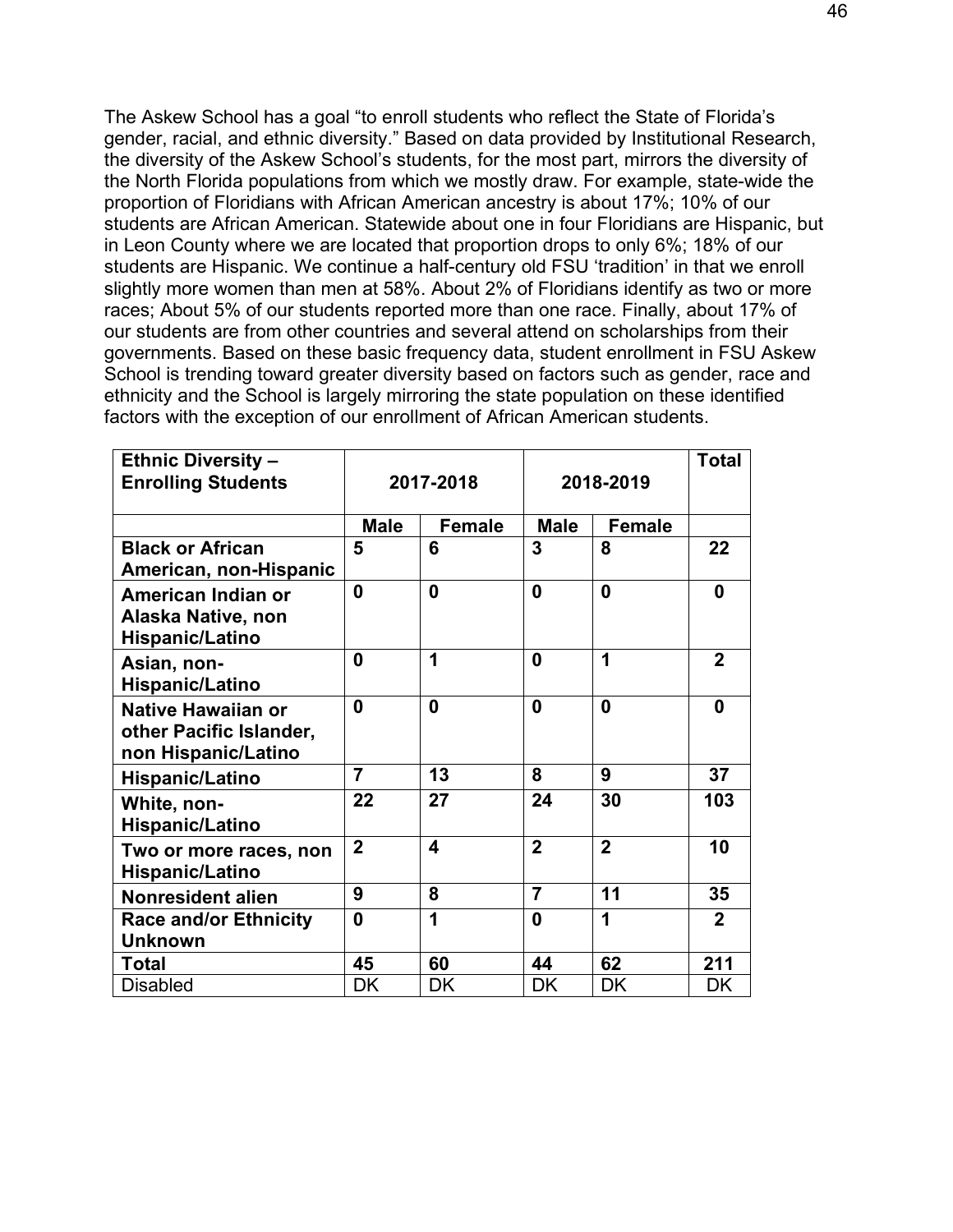### Recruitment Processes

The MPA program is very limited in recruiting outreach in that it does not have funds in its budget to support more than 8-9 incoming MPA students per year. That is why we have focused our recruiting efforts on the undergraduate student populations at FSU as well as at our sister university, Florida A&M University. FAMU is one of the nation's oldest and larger HCBUs and located only a few city blocks from FSU. Slightly more than a quarter of FSU students are members of minorities and more than half are female (see https://ir.fsu.edu/facts.aspx). This allows us to recruit a wide range of backgrounds for our generalist-focused mission. The information that we provide on our web site and the FSU website to prospective students includes links to campus groups such as the Black Graduate Student Association, FSU's Hispanic/Latino Center, and our university's Office of Multicultural Affairs (renamed Center for Leadership & Social Change). See https://coss.fsu.edu/askew/Student-Resources.

## Retention Efforts

Student retention and graduation has largely been a non-issue in the School in recent years. For example, more than 90% of our students enrolling in the 2013 – 2014 cohort have completed the program and successfully graduated within 4 years. Nonetheless, we can improve mentoring and student support for students who have been traditionally underrepresented in our field.

**Strategy 2.1:** Increase the breadth and depth of outreach for student recruitment efforts to support diverse undergraduates and graduates

- 1. Encourage faculty to present in courses at FAMU to promote the Askew School MPA program on a bi-annual basis (School Director, MPA Director, Diversity Committee)
- 2. Identify a liaison with FAMU to cultivate relationship. Develop targeted recruiting materials to other HBCUs, colleges and universities with a high percentage Hispanic or Latino population, community colleges and other potential feeder programs (School Director, MPA Director)
	- o Draw on current and future college resources to support development and delivery of these resources
- 3. Advocate for increased college support of recruiting efforts including hiring a college recruiter as established by many other universities (School Director and Faculty).
- 4. Work with student affinity groups at FSU to promote Askew School as a potential pathway for graduate education. Have PAGA officers conduct short presentations in these affinity groups at the beginning of each semester (MPA Director, PAGA)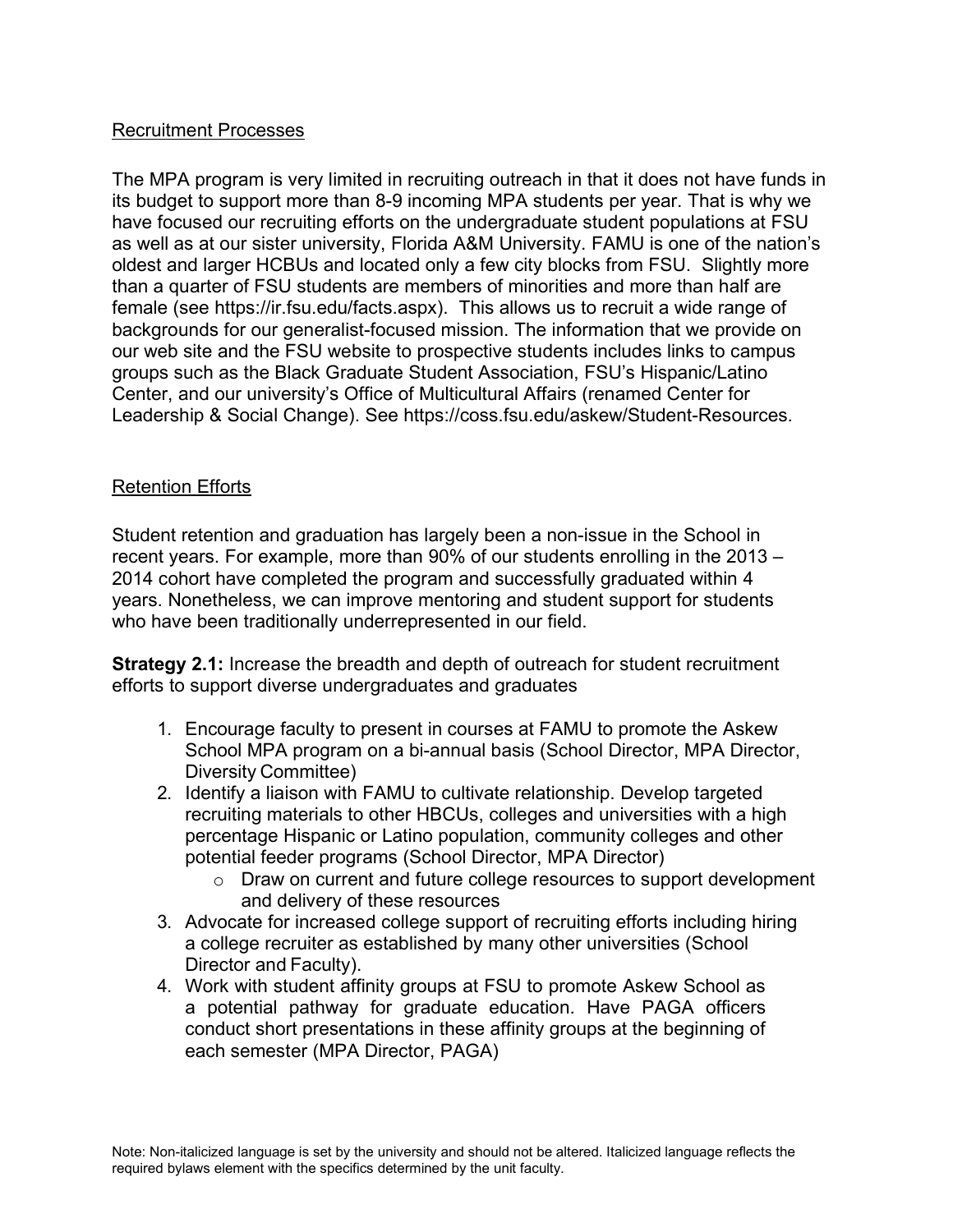**Strategy 2.2:** Support students from underrepresented groups after they enroll at Askew School in order to retain them.

- 1. Develop a peer-to-peer and faculty-student mentoring program beyond current advising assignments to foster opportunities for dialogue among students comprised of underrepresented groups. Peer-to-peer meeting will meet weekly; faculty-to-student meetings will meet monthly (PAGA and PAGA Advisor)
- 2. Allocate an Askew School graduate assistantship to provide pre-doctoral funding for students from underrepresented groups who seek to enter the pre- doctoral program (School Director)
- 3. Connect with other student groups on campus through PAGA to develop linkages between Askew School students and a diverse range of students, backgrounds and fields at FSU (PAGA and PAGA Advisor)

**Strategy 2.3:** Respond to potential barriers to recruitment and retention of students from diverse backgrounds

- 1. Continue to use a holistic admissions process into admission standards for the MPA and PhD programs (School Director, PhD Policy Committee, MPA Policy Committee)
- 2. Have staff gather information on funding opportunities for underrepresented groups and request an annual list to include with other information in the orientation package and advising resources (School Director, MPA Program Director, PhD Program Director, Admissions Coordinator)
- 3. Promote community-engaged projects and work focusing on social justice, equity, and multiculturalism. (School Director, MPA director, website)
- 4. Develop promotional materials that emphasize diversity and multiculturalism in the School (Admissions staff member, MPA director).

# **Performance Measures:**

• Three-year averages for race, gender, and ethnicity of student body

#### **3.0 Faculty Recruitment and Retention**

#### **Goal**

*Askew School will recruit, support, retain, and promote faculty from diverse backgrounds, particularly including historically underrepresented and excluded populations in public administration in the US, so that students are better able to understand and serve their diverse clients and citizens.*

# **Current Context**

Note: Non-italicized language is set by the university and should not be altered. Italicized language reflects the required bylaws element with the specifics determined by the unit faculty.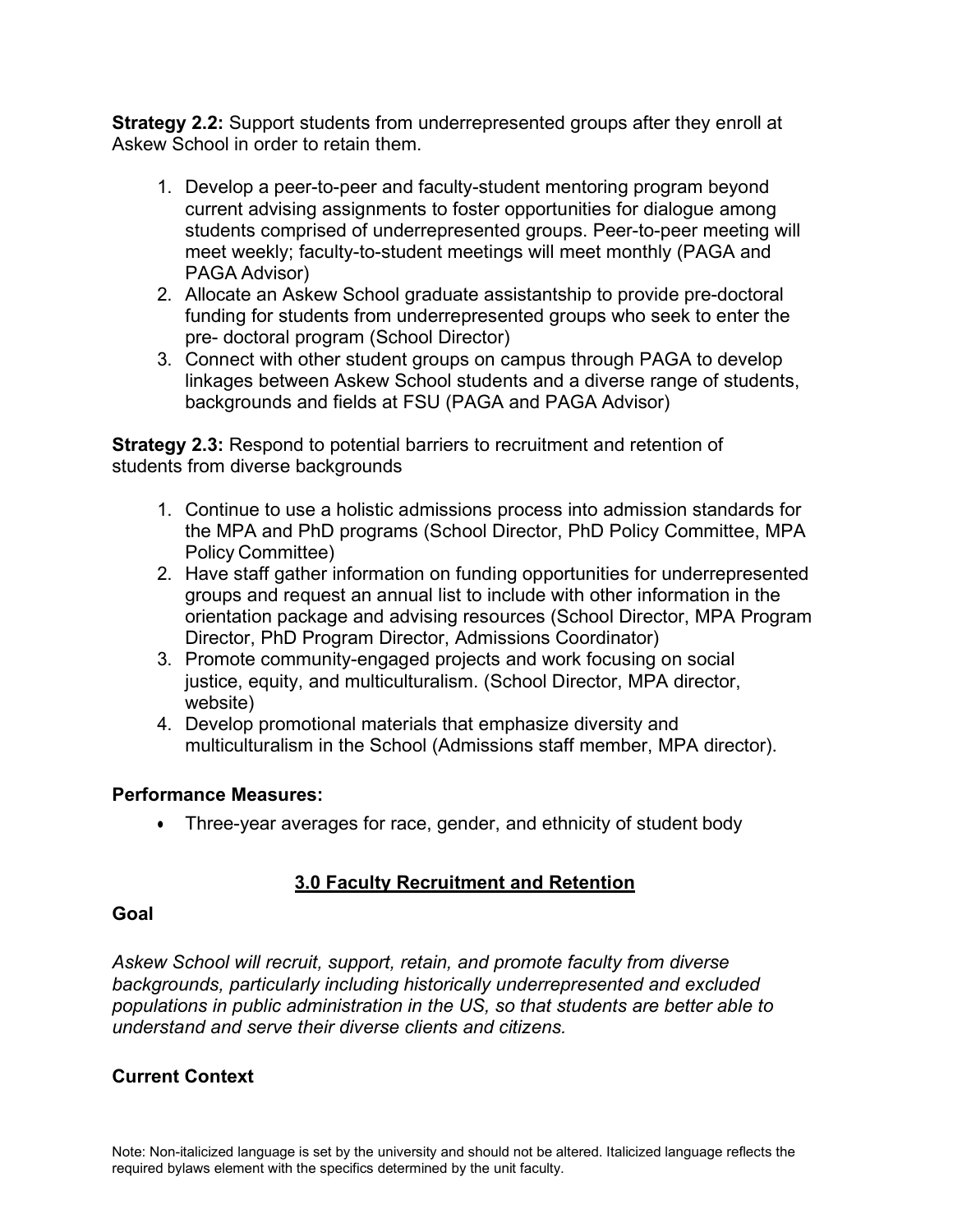| Faculty                      | FT             |                | PT             |   |                         |
|------------------------------|----------------|----------------|----------------|---|-------------------------|
| <b>Diversity</b>             | M              | F              | M              | F | Total                   |
|                              |                |                |                |   |                         |
| <b>Black or African</b>      | $\mathbf 1$    | $\overline{1}$ |                |   | $\overline{2}$          |
| American, non-               |                |                |                |   |                         |
| Hispanic                     |                |                |                |   |                         |
| American                     |                |                |                |   |                         |
| Indian or                    |                |                |                |   |                         |
| Alaska Native,               |                |                |                |   |                         |
| non-<br>Hispanic/Latino      |                |                |                |   |                         |
|                              | $\overline{2}$ | $\overline{2}$ |                |   | $\overline{\mathbf{4}}$ |
| Asian, non                   |                |                |                |   |                         |
| Hispanic/Latino              |                |                |                |   |                         |
| <b>Native</b><br>Hawaiian or |                |                |                |   |                         |
| other Pacific                |                |                |                |   |                         |
| Islander, non                |                |                |                |   |                         |
| Hispanic/Latino              |                |                |                |   |                         |
| Hispanic/Latino              |                | 1              | 1              |   | $\overline{2}$          |
| White, non-                  | 12             | 4              | $\overline{1}$ |   | 17                      |
| Hispanic/Latino              |                |                |                |   |                         |
| Two or more                  |                |                |                |   |                         |
| races, non                   |                |                |                |   |                         |
| Hispanic/Latino              |                |                |                |   |                         |
| Nonresident                  |                |                |                |   |                         |
| alien                        |                |                |                |   |                         |
| Race and/or                  |                |                |                |   |                         |
| Ethnicity<br>Unknown         |                |                |                |   |                         |
| Total                        | 15             | 8              | $\overline{2}$ |   | 25                      |
|                              |                |                |                |   |                         |
| <b>Disabled</b>              |                |                |                |   |                         |

## **Askew School Faculty Diversity 2018 - 2019**

The Askew School is committed to achieving diversity as it promotes a variety of viewpoints and enabling students to think more critically and creatively and become well-rounded managers, researchers, and leaders who act with integrity and show concern for all persons. One way to look at our commitment is to summarize our hiring practices since 1976, when the public administration program was re-established with a separate faculty. Between 1976 and 2019, the faculty has been authorized to nationally advertise for vacancies twenty-seven (27) times. Of those searches, at least fifteen (15) resulted in an initial offer being made to a female or minority applicant, and fourteen (14) resulted in the hiring of a female or minority member. The characteristics of the persons hired in the twenty-seven searches were: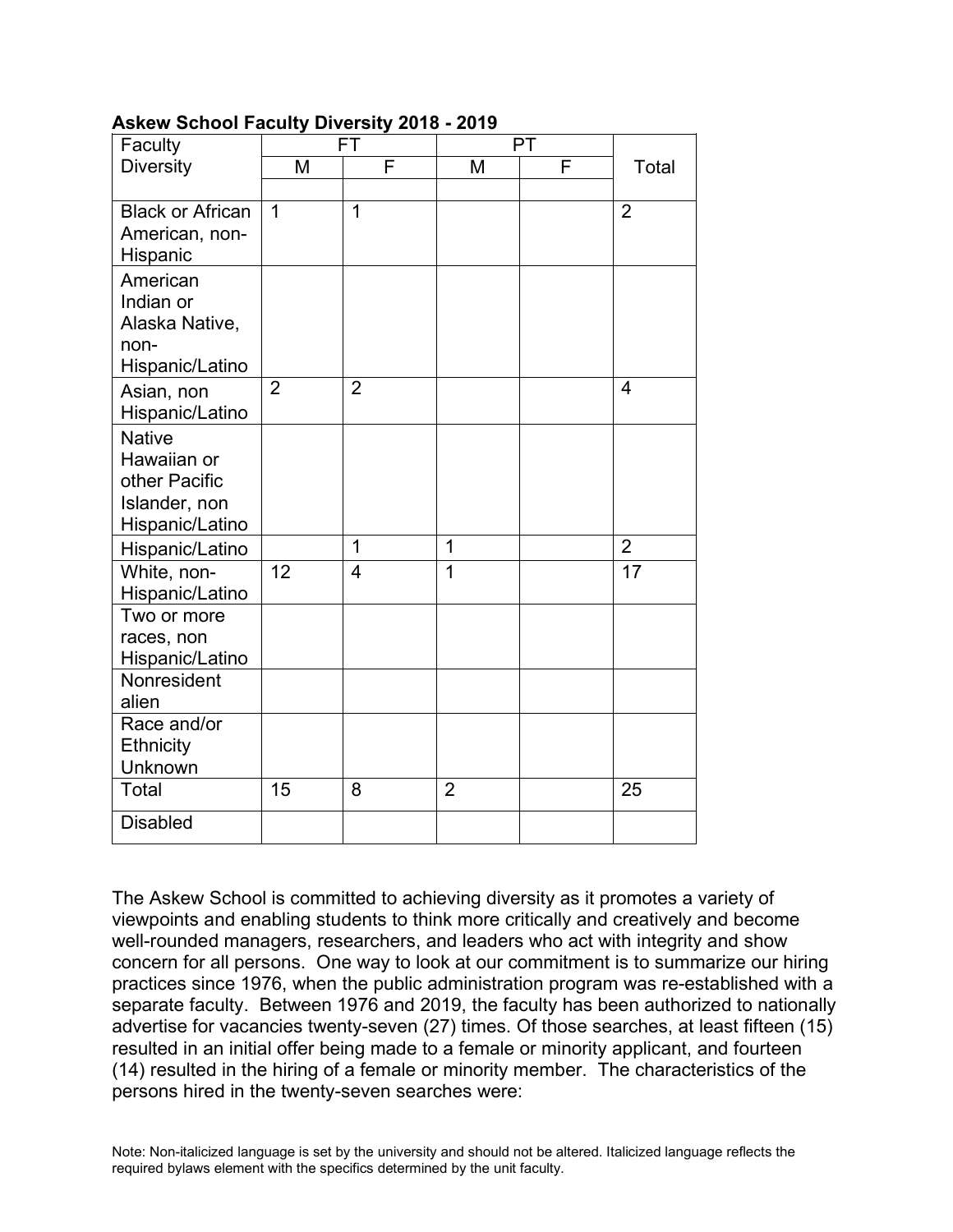White male: 13 White female: 6 African American male: 4 Asian male: 2 Asian female: 2

Since 2012, the School hired four new faculty members, including one African American male, two Asian females, and two White males.

**Strategy 3.1:** Assess barriers of recruiting and retaining diverse faculty.

1. Explore how to effectively interface with the Faculty of Color, Women Faculty, LGBTQ Faculty, African American Faculty, and Hispanic Faculty interest groups and/or workshop groups to understand the experiences of FSU faculty from underrepresented groups and the challenges they face in recruitment and retention at FSU. Hold annual focus group meetings with these entities. (Diversity Committee in partnership with Associate Dean)

**Strategy 3.2:** Institutionalize systems to support a more proactive approach to recruitment of diverse faculty.

- 1. Incorporate language into job ads that emphasizes a desire to identify individuals who can contribute to our ongoing efforts to enhance our multicultural educational environment. (Personnel Committee)
- 2. Require prospective faculty candidates to write a statement describing a candidate's ability to contribute to our ongoing efforts to enhance our multicultural educational environment. (Personnel Committee)
- 3. Establish a recruitment policy that enhances the School's ability to identify a diverse pool of prospective applicants to increase participation of underrepresented groups and update this policy prior to faculty job searches (Personnel Committee).
- 4. Solicit participation of minority students in the faculty hiring process. (PAGA)
- 5. Assess annually whether we have the capacity to host a Fulbright Scholar to bring international scholars to campus to contribute to the faculty and student experiences and perspectives and then when the capacity exists advertise for such a post through Fulbright (Faculty)
- 6. Request additional funding from FSU to hire diverse faculty (targeted opportunity hires) (School Director)
	- Identify potential candidates to visit FSU as part of a speaker series or serve as a guest speaker to gauge their interest in coming to FSU as an open rank hire (Faculty, Diversity Committee)
- 7. Request funding from the proposed FSU program to establish a postdoctoral position for underrepresented minority PhD holders to enhance the strength of applicants in the public administration field more broadly (School Director, Diversity Committee, Dean)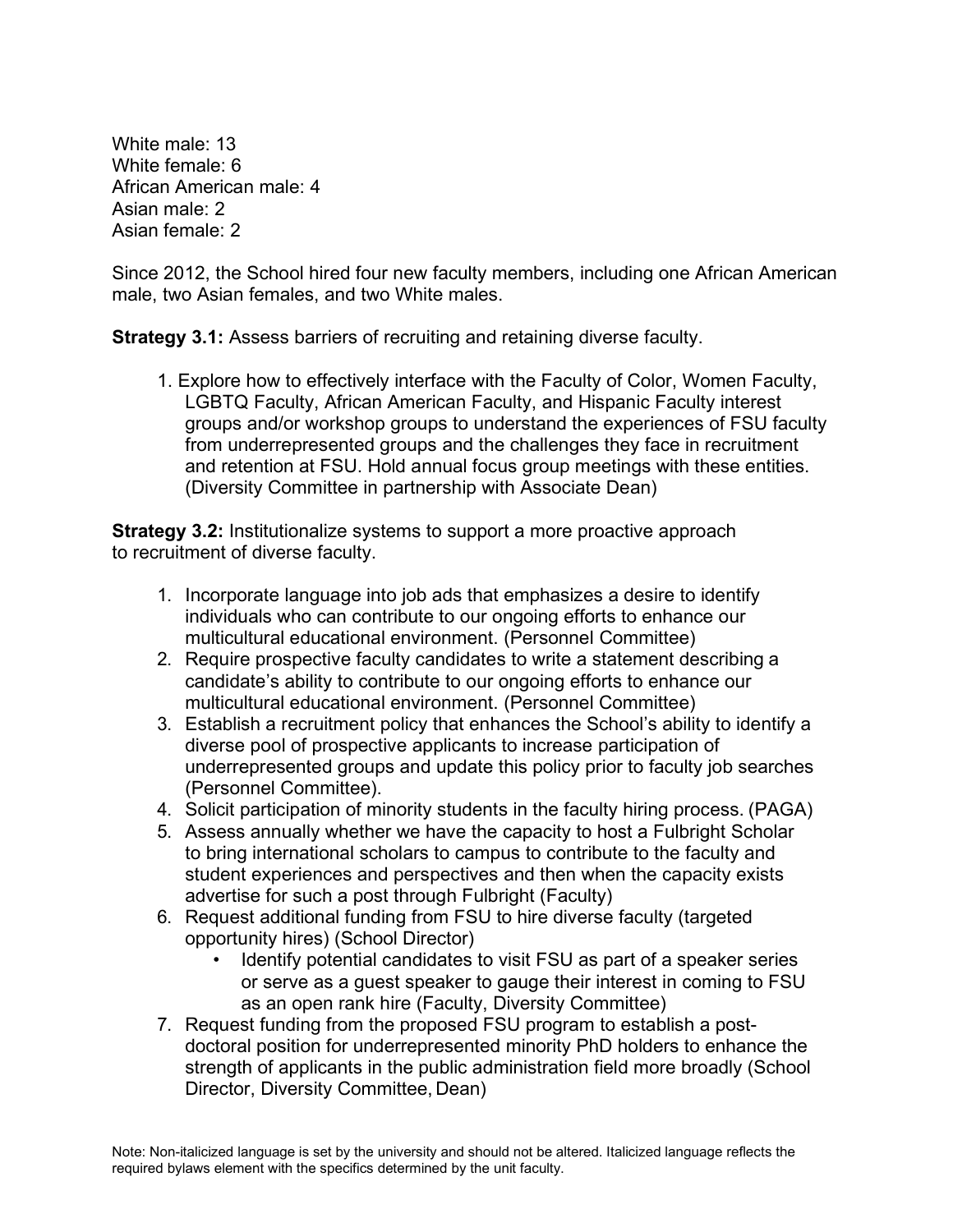**Strategy 3.3:** Align Promotion and Tenure Guidelines of the School to reflect a broader definition of impact of the field of public administration scholarship, theory and practice for the assessment of tenure track scholars in evaluation and advancement procedures.

1. Within 2 years of the adoption of this plan, the Personnel Committee will review and revise the Guide to Faculty Expectations. (Personnel Committee)

The committee is encouraged to consider, at a minimum:

- $\circ$  Clarifying the definition of how scholars in the public administration field have impact and build standing in the field to be inclusive of professional products and a range of valued subfield publication outlets
- $\circ$  Taking a comprehensive view of the types of publications and impact that are recognized in an applied professional field to establish a national reputation
- o Reviewing and assessing other School Promotion and Tenure guidelines from public administration programs that have recently undergone a revision of their guidelines to take these issues into account.
- 2. Direct members of Askew School faculty elected to serve on P&T committees at college and university levels to be fully versed in the expectations for P and T as adopted in the Guide to Faculty Expectations and to discuss records in light of these guidelines (School Director, APC Committee, Diversity Committee)
- 3. Clearly communicate P&T guidelines to potential letter writers by emphasizing the guideline content in the chair letter and communication with letter writers, particularly focusing on any unconventional metrics developed in the guidelines (School Director)

**Strategy 3.4:** Support diverse faculty in their academic advancement through promotion and tenure ultimately to full professor.

- 1. Ensure faculty are aware of the standards and expectations of the Promotion and Tenure guidelines and procedures and continue to maintain a transparent process providing regular feedback through annual reviews on the progress faculty are making toward tenure and promotion (APC Committee)
- 2. Strengthen and expand mentoring system to include a team of three tenured mentors (1 full and 1 associate professor in Askew School and 1 COSSPP faculty member identified with the help of the Dean) to support activities in teaching, research and other academic responsibilities, understanding the academic culture and meeting the expectations of promotion. Monthly mentor meetings will be held. (School Director in cooperation with the Dean)
- 3. Work with COSSPP to connect new faculty hires with affinity groups and relevant resources on campus to support retention and navigate the promotion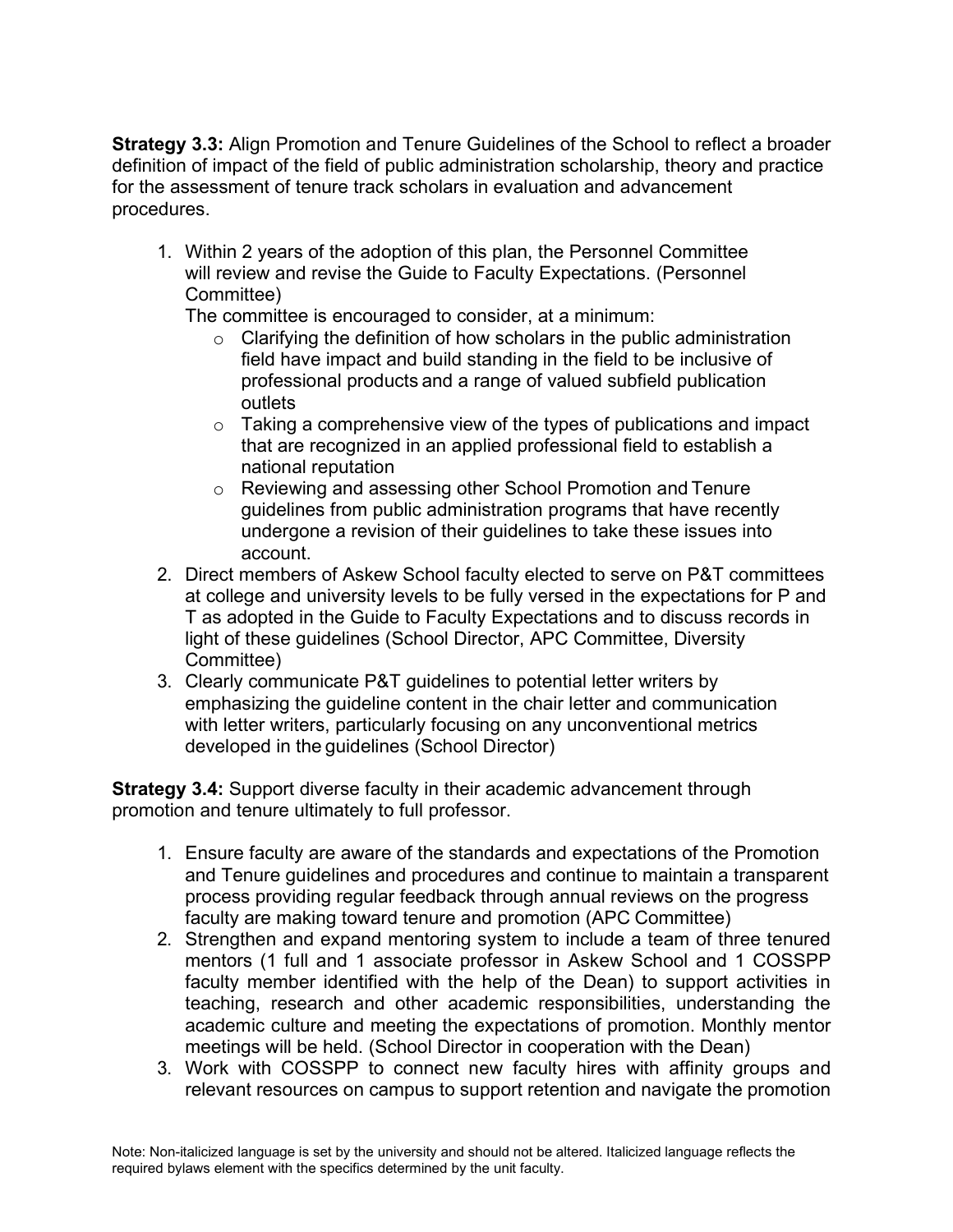and tenure process (Diversity Committee, Associate Dean)

- 4. Advocate for College funds to support professional development for faculty from underrepresented groups to attend yearly professional meetings, launch new projects and establish collaborative networks (research projects, coauthor research papers and grant applications), and attend bi-annual development programs targeted for underrepresented groups. (School Director, Diversity Committee)
- 5. Support faculty attendance at annual workshops on identifying and coping with race- related or gender-related stressors that impede career success for faculty of color and women faculty. Advocate for the Provost or Office of Faculty Advancement to host or offer such workshops. (School Director, Diversity Committee)

#### **Performance Measures:**

• Diversity measures on collected data (race, gender, ethnicity) for applicant pools, finalists, interviewees, and faculty hires.

## **4.0 Teaching and Curriculum**

#### **Goal**

*Askew School will offer a curriculum in which students will critically analyze and build competence to effectively engage topics of social justice, multiculturalism, and equity, especially in the school goal areas of producing managers, researchers, and leaders with integrity.*

**Strategy 4.1:** Offer faculty professional development opportunities that will help improve the frequency and richness of classroom discussions that focus on diversity, equity, multiculturalism and social justice

- 1. Identify innovative or inspirational practices for integrating diversity and multicultural issues into the classroom and share those practices with faculty (Diversity Committee)
- 2. Encourage faculty to be trained in multicultural education and cultural competency to build their understanding and capacity to integrate challenging or sensitive topics related to diversity in the classroom (School Director)
- 3. Faculty and PhD students utilize existing teaching groups as needed to explore issues and examine ways to create an inclusive and welcoming learning environment for all students (School Director, Teaching Group)

**Strategy 4.2**: Increase the breadth and depth of diversity-related topics covered in course readings, discussions, and assignments in curriculum.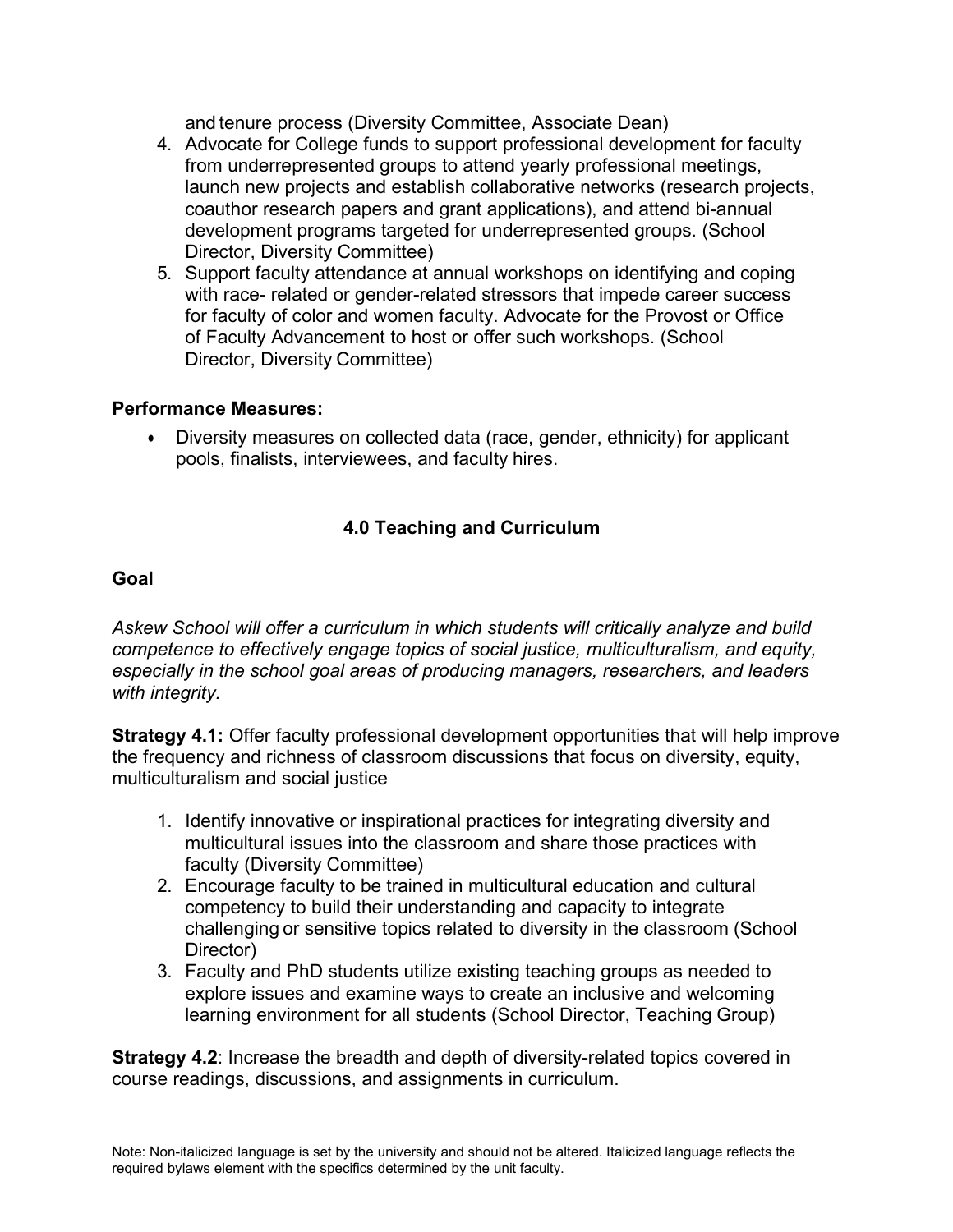- 1. Develop a diversity and inclusion statement and/or reference the FSU diversity statement to be included in all class syllabi (MPA Policy Committee, PhD Policy Committee)
- 2. Consider developing career advising guides that emphasize multicultural, diversity and inclusion perspectives related to the competency areas of research, management and leadership with integrity to address school goals. (MPA Policy Committee)
- 3. Encourage the implementation of a Community engaged capstone project offered regularly that incorporates a service learning or community engaged research component. (School Director, MPA Committee)
- 4. Identify and integrate models to teach and assess cultural competency into MPA Core Competencies (MPA Committee)

**Strategy 4.3:** Continue to assess the diversity content of course syllabi on a regular basis

- 1. Conduct an assessment and provide a report every three years to determine the extent to which topics of social justice, equity, and multiculturalism are integrated into the curriculum. (MPA Committee)
- 2. Have faculty members review results of assessment of social justice, equity and multiculturalism topics and brainstorm options for improvement. (MPA Committee)
- 3. Develop survey questions for alumni (Diversity Committee)
- 4. Survey recent alumni about the extent to which their experience at Askew School prepared them to work effectively in diverse contexts (School Director in conjunction with alumni survey)

**Strategy 4.4:** Explore opportunities for service learning and/or community engaged research that will enhance student learning as well as practical experience for students navigating issues related to diversity, social justice and equity.

1. Encourage faculty to discuss whether courses delivering competencies of research, management and leadership can incorporate a service learning or applied component focusing at least in part on issues related to social justice, equity, or multiculturalism (MPA Committee)

# **Performance Measures:**

- Documented coverage of diversity, equity, social justice and multiculturalism content in curriculum
- Reported preparation for engaging in a diverse world by alumni in survey

# **5.0 Research and Creative Activity**

**Goal**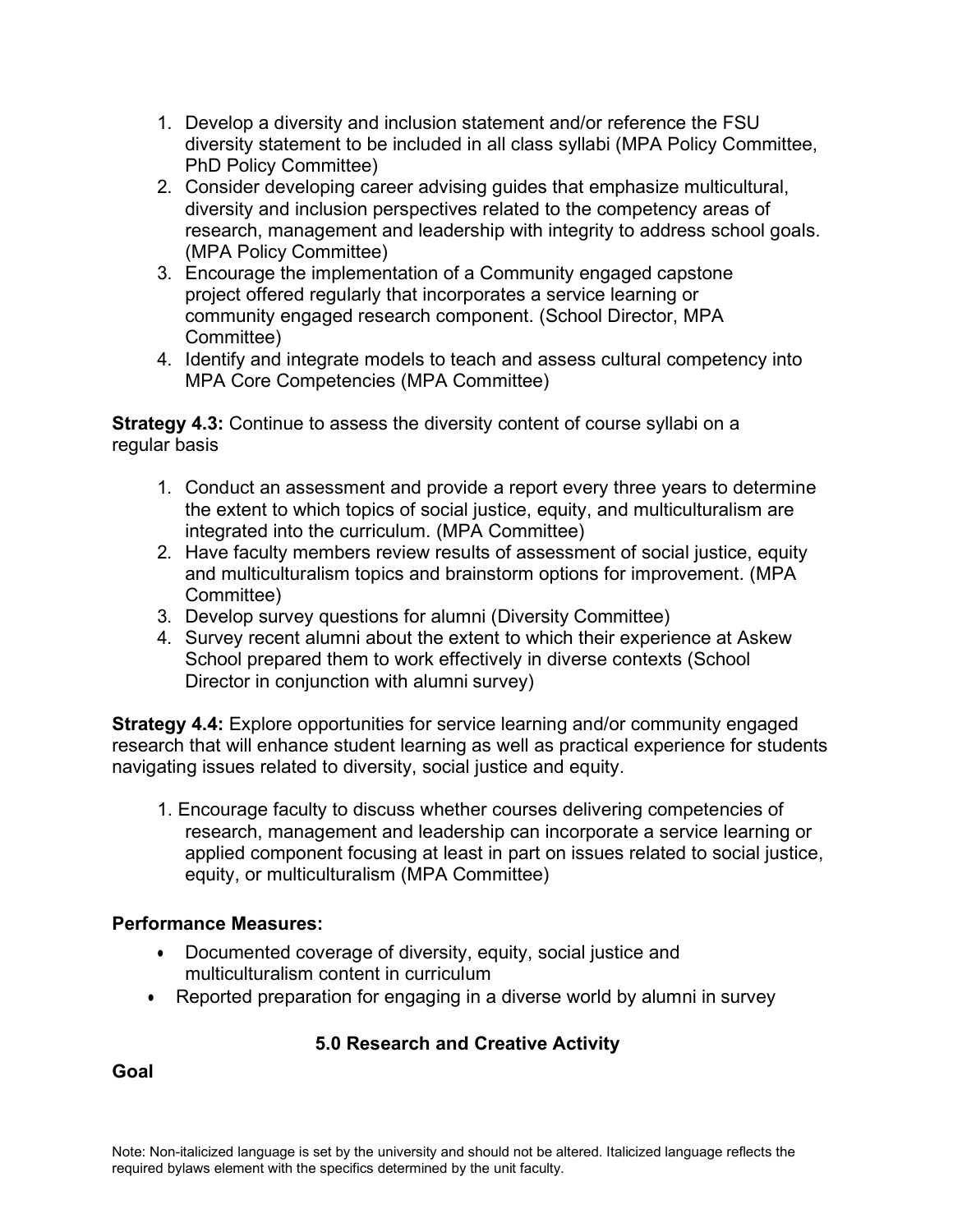*Askew School will produce research that addresses issues of social justice, multiculturalism, and equity considering marginalized populations, low-income neighborhoods, communities of color and others who face systemic inequities.*

# **Current Context**

Tenure Track faculty members are given full latitude to produce research that contributes to the field or relevant subfields of public administration and policy. Academic freedom is paramount to faculty independence and protection against retribution based on their research outputs. This goal for increasing research that focuses on social justice, multiculturalism and equity does not suggest in any way that the faculty are relinquishing that academic freedom. On the contrary, it simply seeks to enable faculty to research topics that are related to core issues within the public administration field while recognizing that these issues are not necessarily the most readily funded as they frequently do not support the status quo.

Current guidance for research is articulated in Promotion and Tenure guidelines, which clarifies the types, quality, and to some extent, balance of quantity of research related products that are expected of faculty members on the path to promotion and tenure.

Funding from within the university is quite limited for research support (the Council for Research and Creativity is the most regularly available source of funds) and external funding is somewhat limited in terms of research themes that relate to social justice, equity, and multiculturalism.

**Strategy 5.1:** Provide a supportive infrastructure for faculty to engage in research on social justice, multiculturalism, and equity.

- 1. Work with the Research Office and FSU foundation to identify funding opportunities related to social justice, multiculturalism, and equity to support research through connecting to foundation and grants staff at the college and university (Individual faculty members)
- 2. Advocate for multidisciplinary research teams through COSSPP and other units of the university to support multidisciplinary research proposal development and review (Diversity Committee)
- 3. Draw on existing and new funding opportunities made available by upper level administration for diversity initiatives to support research opportunities (Diversity Committee, School Director, Dean)
- 4. Provide SRAD funding for seed money to support finding other funding sources and building relationships with funders focused on social justice, multiculturalism and equity related topics (Director and Policy Committee)
- 5. Encourage faculty to develop research groups around projects or themes to build support for students and research in social justice, multiculturalism and equity (Faculty members)
- 6. Connect with the Center for Leadership and Social Change to identify opportunities to support students through internships or other means to get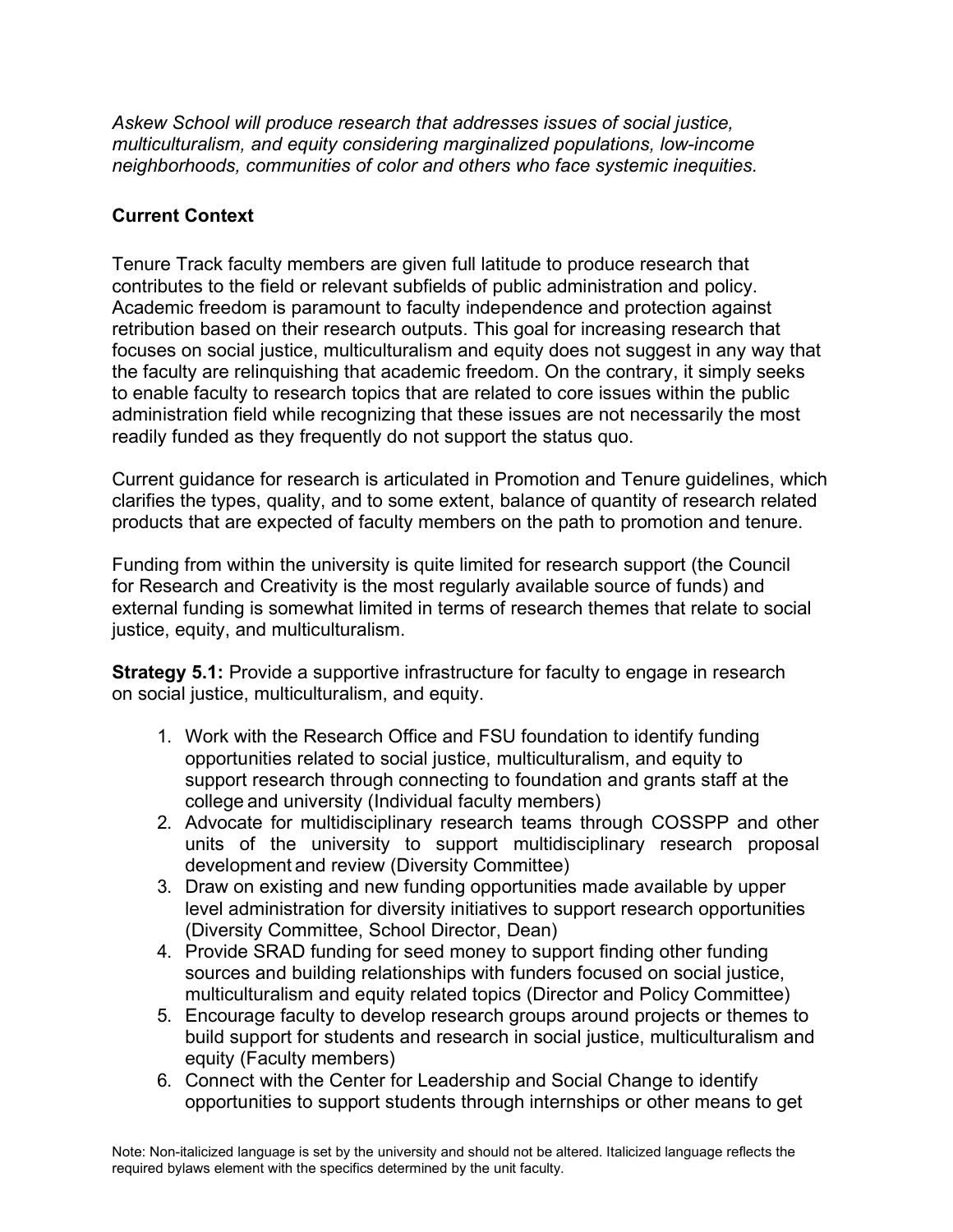students working with faculty on community engaged work (Faculty members)

**Strategy 5.2:** Promote research that addresses issues of social justice, diversity, multiculturalism and equity through programming.

- 1. Advocate for and support the creation of a regularly held research symposium or forum within COSSPP that will focus on issues of social justice, diversity, multiculturalism and equity and involve both faculty and students involved in this work (School Director)
- 2. Work with COSSPP, CLSC, and university level leadership to bring speakers who focus on issues of social justice, diversity, multiculturalism and equity. The goal will be to work towards establishing quarterly speaking engagements at the Askew School (Diversity Committee)

**Strategy 5.3:** Incentivize community engaged research to link research to community outreach

1. Support faculty through social networks, alumni connections, and local ASPA chapter generated projects in identifying potential partnerships with community leaders, public officials, and organizations that could benefit from community engaged research and lead to published reports as well as peer reviewed articles (Faculty, ASPA chapter, Diversity Committee)

**Strategy 5.4:** Seek opportunities for supporting Latin American and Caribbean focused research

- 1. Utilize existing social networks to tap into Latin American research opportunities both for community engaged research as well as other research opportunities. Create and maintain a list of the existing social connections (including alumni contacts) and countries where we have the potential to work (Faculty members)
- 2. Seek information on Fulbright institutional agreements that can support funding of faculty to undertake doctoral degrees in the US (PhD Policy Committee)
- 3. Work with FSU foundation and the Research Office to identify funding resources to support faculty or doctoral student travel to Latin America and the Caribbean to conduct research. (Diversity Committee)

# **Performance Measures:**

• Annual reporting of faculty research products (conference papers/presentations, published papers, dissertations, professional reports) covering topics related to diversity, multiculturalism, social justice, equity and considering marginalized, low income, and minority communities. Personnel Committee will revise the faculty peer review supplement to reflect this change